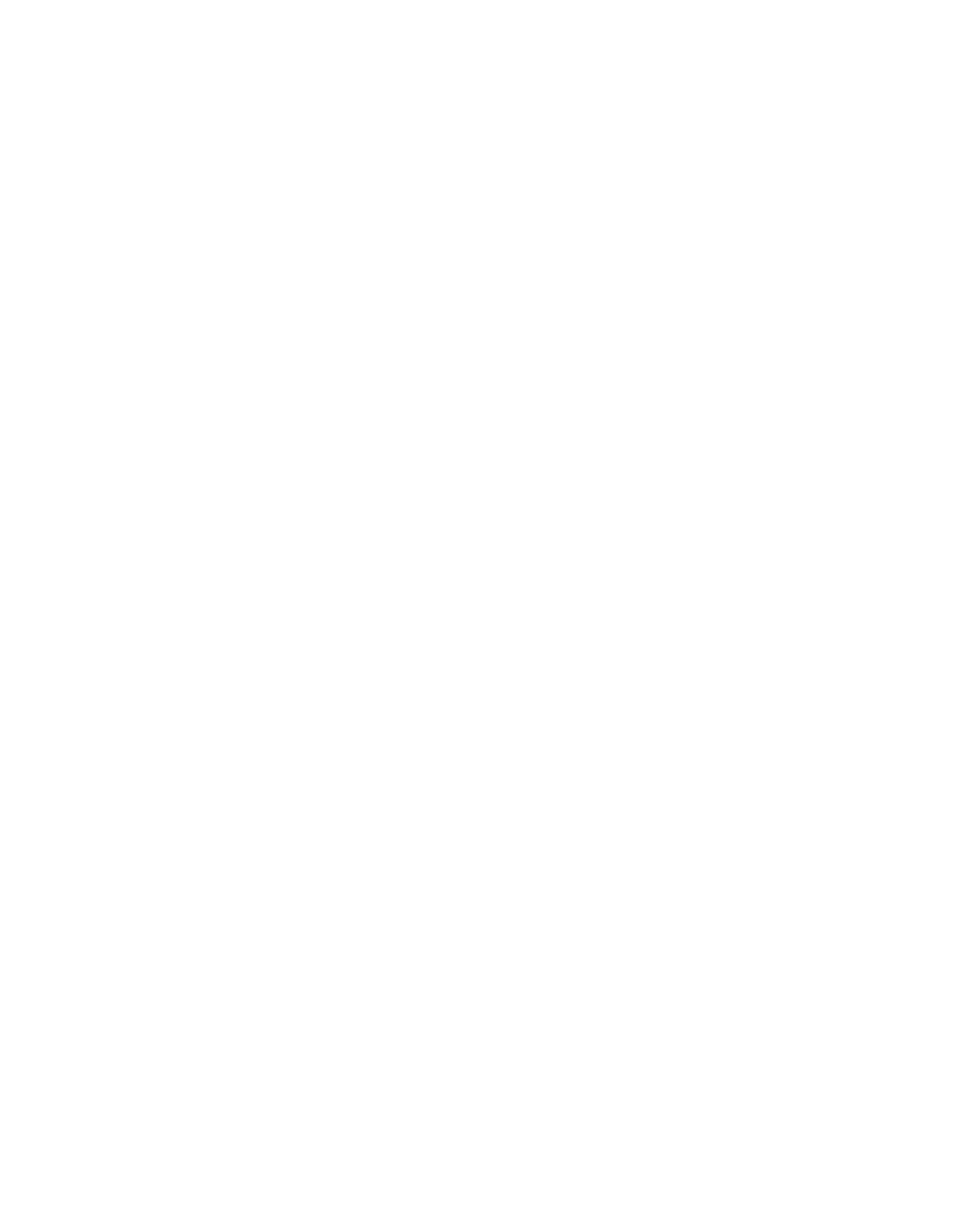# **TABLE OF CONTENTS**

|--|

| Redundancy Analysis of Diatom Assemblage and Environmental Variables  4 |
|-------------------------------------------------------------------------|
|                                                                         |
|                                                                         |
|                                                                         |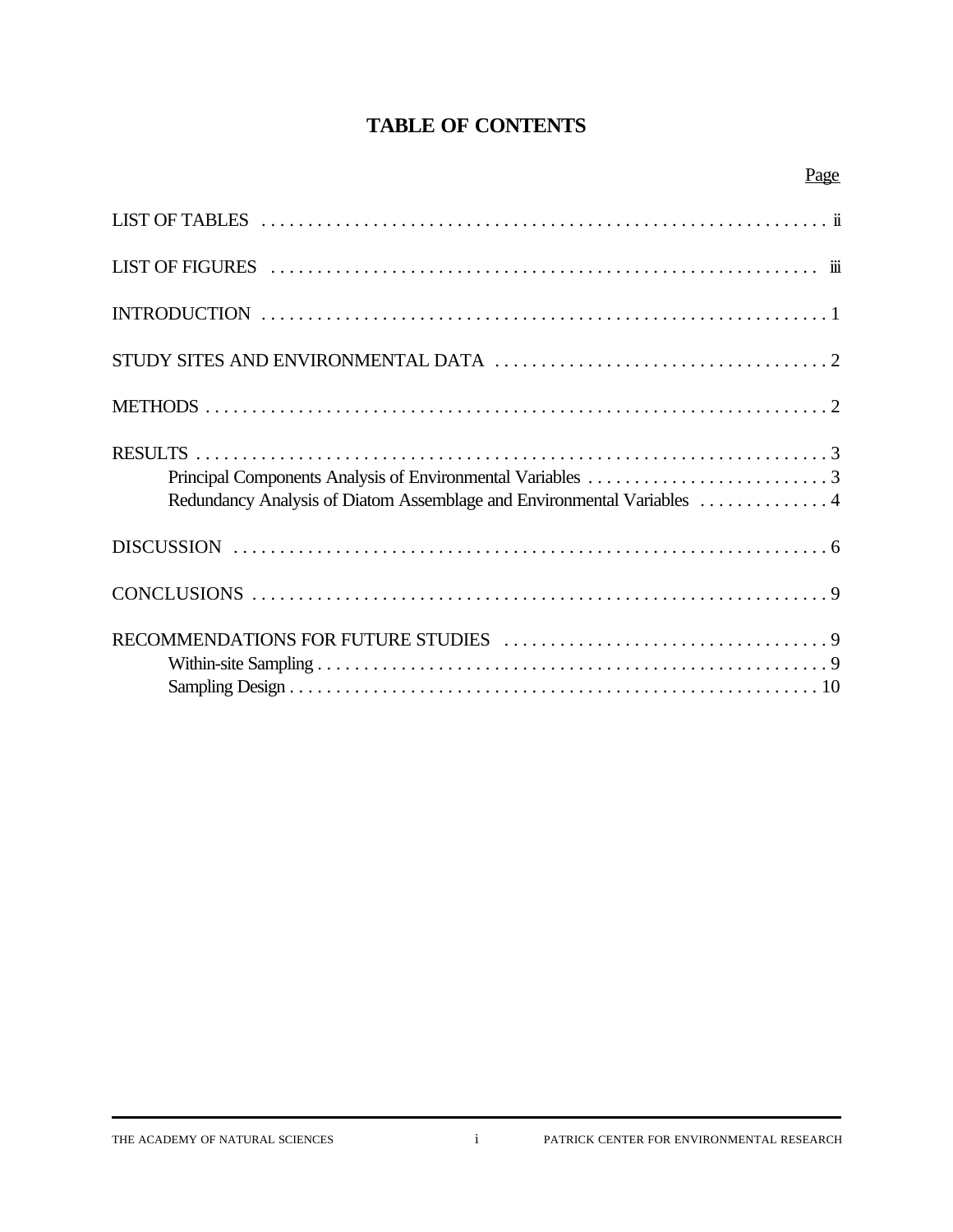#### LIST OF TABLES

- Table 1. June water chemistry values for Nine Pipe and Ovando Valley wetland study sites. Data from Borth (1998).
- Table 2. July water chemistry values for Nine Pipe and Ovando Valley wetland study sites. Data from Borth (1998).
- Table 3. August water chemistry values for Nine Pipe and Ovando Valley wetland study sites. Data from Borth (1998).
- Table 4. June, July and August average water chemistry values for Nine Pipe and Ovando Valley wetland study sites. Data from Borth (1998).
- Table 5. Sediment chemistry, percent substrate, water depth, percent cover type, and groundwater category for Nine Pipe and Ovando Valley wetland study sites. Data from Borth (1998). <sup>1</sup>Groundwater types; 1= recharge, 2 = discharge.
- Table 6. Correlation matrix of all water chemistry variables used in this study (Table 4).
- Table 7. Correlation of water chemistry variables with PCA axes, all Nine Pipe and Ovando Valley sites.
- Table 8. Correlation of water chemistry variables with PCA axes, all Nine Pipe sites.
- Table 9. Correlation of water chemistry variables with PCA axes, all Ovando Valley sites.
- Table 10. Correlation of physical and sediment chemistry variables with PCA axes, all Nine Pipe and Ovando Valley sites.
- Table 11. Correlation of physical and sediment chemistry variables with PCA axes, all Ovando Valley sites.
- Table 12. Correlation of physical and sediment chemistry variables with PCA axes, all Nine Pipe sites.
- Table 13. Correlation matrices of selected water chemistry, sediment chemistry, other environmental variables, and species and environmental axes. Results based on RDA analysis of data for Nine Pipe and Ovando Valley wetland sites, combined and alone. Selected values are those that explained most of the variation in the diatom assemblage data set.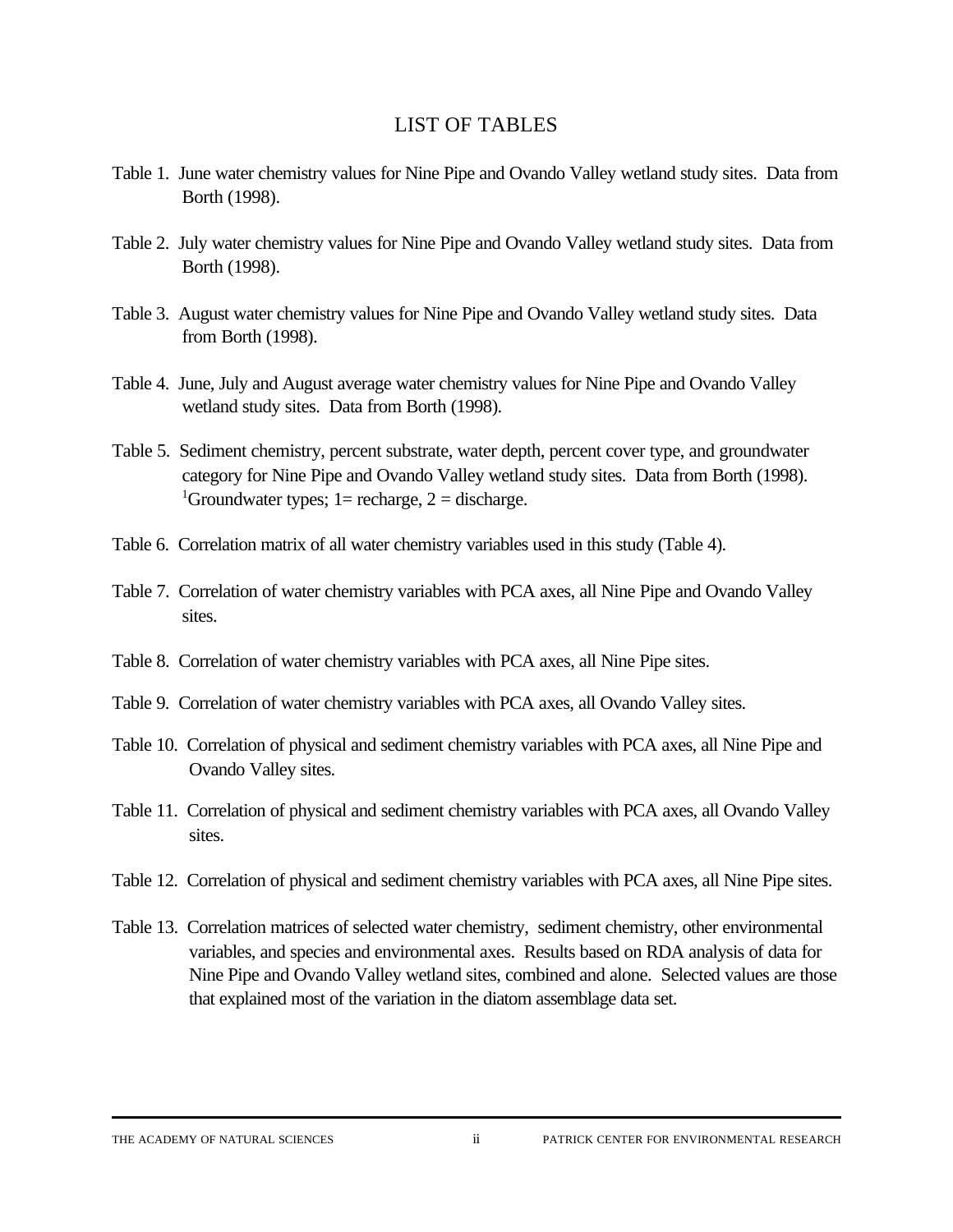#### LIST OF FIGURES

- Figure 1. Principal Components Analysis (PCA) of all average water chemistry characteristics (Table 4) for all Nine Pipe and Ovando Valley wetland sites. Impaired sites are shown as black dots.
- Figure 2. Principal Components Analysis (PCA) of all average water chemistry characteristics (Table 4) for all Nine Pipe wetland sites. Impaired sites are shown as black dots.
- Figure 3. Principal Components Analysis (PCA) of all average water chemistry characteristics (Table 4) for all Ovando Valley wetland sites. Impaired sites are shown as black dots.
- Figure 4. Principal Components Analysis (PCA) of sediment chemistry and physical characteristics (Table 5) for all Nine Pipe and Ovando Valley wetland sites. Impaired sites are shown as black dots.
- Figure 5. Principal Components Analysis (PCA) of sediment chemistry and physical characteristics (Table 5) for all Nine Pipe wetland sites. Impaired sites are shown as black dots.
- Figure 6. Principal Components Analysis (PCA) of sediment chemistry and physical characteristics (Table 5) for all Ovando Valley wetland sites. Impaired sites are shown as black dots.
- Figure 7. Redundancy Analysis (RDA) of diatom data and selected water chemistry, sediment chemistry and physical characteristics (Table 5) for all Nine Pipe and Ovando Valley wetland sites. Impaired sites are shown as black dots.
- Figure 8. Redundancy Analysis (RDA) of diatom data and selected water chemistry, sediment chemistry and physical characteristics (Table 5) for all Nine Pipe wetland sites. Impaired sites are shown as black dots.
- Figure 9. Diatom taxa plot from Redundancy Analysis (RDA) of diatom data and selected water chemistry, sediment chemistry and physical characteristics (Table 5) for all Nine Pipe wetland sites. Impaired sites are shown as black dots.
- Figure 10. Redundancy Analysis (RDA) of diatom data and selected water chemistry, sediment chemistry and physical characteristics (Table 5) for all Ovando Valley wetland sites. Impaired sites are shown as black dots.
- Figure 11. Diatom taxa plot from Redundancy Analysis (RDA) of diatom data and selected water chemistry, sediment chemistry and physical characteristics (Table 5) for all Ovando Valley wetland sites. Impaired sites are shown as black dots.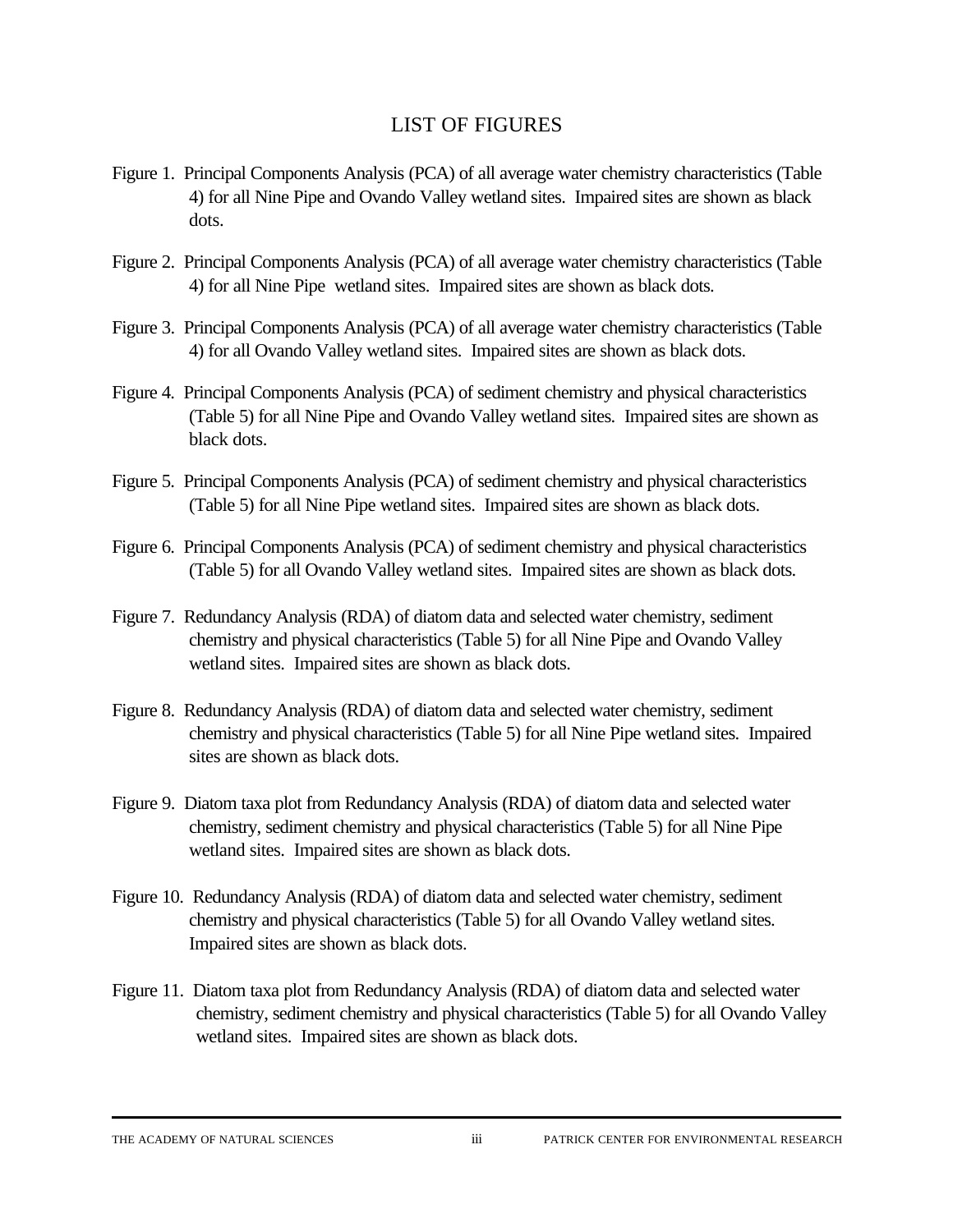#### **INTRODUCTION**

This report presents results of a further evaluation of diatom assemblages in two sets of Montana wetlands. Initial results are in the report "An Evaluation of Diatom Periphyton as Indicators of Cultivation and Grazing Impairment in Montana Wetlands" (Charles 1999; ANSP Report 99-1F). Under a previous agreement, the Phycology Section at the Patrick Center for Environmental Research analyzed diatom periphyton assemblages from 12 sites each in Mission Valley (Nine Pipe) and Ovando Valley. The purpose of the analysis was to evaluate the potential of diatoms as indicators of impairment due to cultivation and grazing. After most of the work on this project was completed, I received a copy of Cynthia Borth's Master's Thesis (Borth 1998), "Effects of Land Use on Vegetation in Glaciated Depressional Wetlands in Western Montana." The purpose of her study was to identify characteristics of terrestrial vegetation that could be used as part of a multimetric index of biological integrity. Borth's thesis contains valuable environmental data on the same wetland sites from which the diatom periphyton samples we analyzed were collected, and that are relevant to understanding diatom distributions in those wetlands. The purpose of the work reported on here was to further analyze and interpret the variation in the wetland diatom assemblages using the environmental data in C. Borth's thesis. Our goal was to further understand the factors most responsible for influencing diatom distributions in the study wetlands, with the expectation that the information gained will be useful for further developing diatoms as wetland biocriteria indicators.

The findings of the original report were based only on diatom assemblage data and impairment categories of the wetlands. Results showed that it was difficult to distinguish categories of impairment, with the exception of the impaired Nine Pipe wetlands. This is presumably because the current levels of disturbance at the impaired sites are relatively minor and difficult to distinguish from the variation caused by the considerable range of natural factors, primarily differences in groundwater input.

This report should be read in conjunction with the first (Charles 1999). Data, methods, results and findings from the first are not repeated here.

The questions to be addressed in this study were:

- What environmental factors are most important in explaining variation in the diatom assemblages?
- How much of the variation in environmental factors among wetlands is due to natural factors and how much to cultivation and grazing? Is it possible to determine?
- How appropriate are the reference sites for comparison with the impaired sites? Are natural factor differences too significant?
- How similar in "natural" characteristics must wetlands be to be considered valid reference sites? Which characteristics are most important? Is it possible to specify ranges of characteristics to define appropriate reference sites?
- Can we frame impairment assessments in terms of specific environmental factors (e.g., phosphorus concentration, silty substrate). If there is a link to an anthropogenic cause,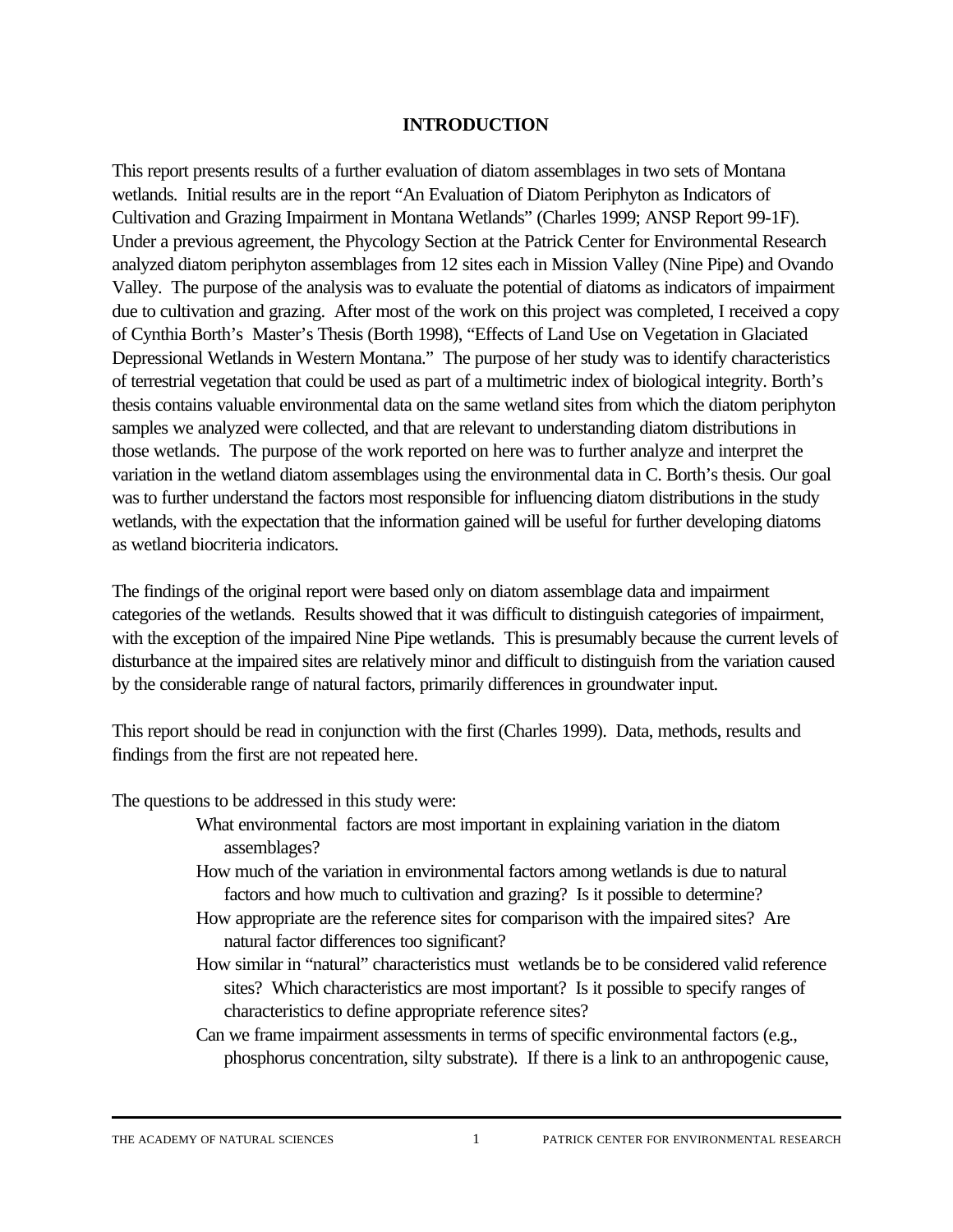then is it possible to consider a site impaired if specified characteristics are "out of range" with respect to expected values?

- What characteristics of diatom assemblages can be used to distinguish impairment? Are there diatom taxa that are good indicators of specific types of impairment for particular types of wetlands?
- Are there metrics we have not tried, or could develop, that might be good indicators?

Data analysis to address the above questions proceeded in several steps.

- 1. Examine patterns of chemical and physical characteristics among the wetlands. Look for major gradients, differences between the two wetland areas, and the reference, semiimpaired, and impaired sites within each.
- 2. Use ordination techniques to investigate relationships between diatom assemblages and environmental characteristics. Try to distinguish roles of natural and anthropogenic factors.
- 3. Evaluate diatom taxa to determine which might be good indicators of impairment. Consider the possibilities for developing new diatom metrics.
- 4. Make recommendations for future research to develop diatoms as indicators of wetland impairment.

# STUDY SITES AND ENVIRONMENTAL DATA

Study sites are described in Borth (1998), including the environmental data for the new analyses and results presented here: water chemistry, sediment chemistry, substrate, water level, groundwater input type, and other environmental characteristics. The characteristics used in analysis of diatom assemblages for this report are presented in Tables 1 to 5. Water chemistry characteristics were measured in June, July and August; tables present data for each month and for all three averaged. Data were not available for all parameters for all months. When a parameter was missing, the averaged values were calculated using the data that were available.

The original intent when study sites were selected was that they would all have similar natural conditions and that the primary variation among them would be due to the effects of grazing and cultivation. The potential to develop and test metrics and other indicators is compromised because this is not the case.

# **METHODS**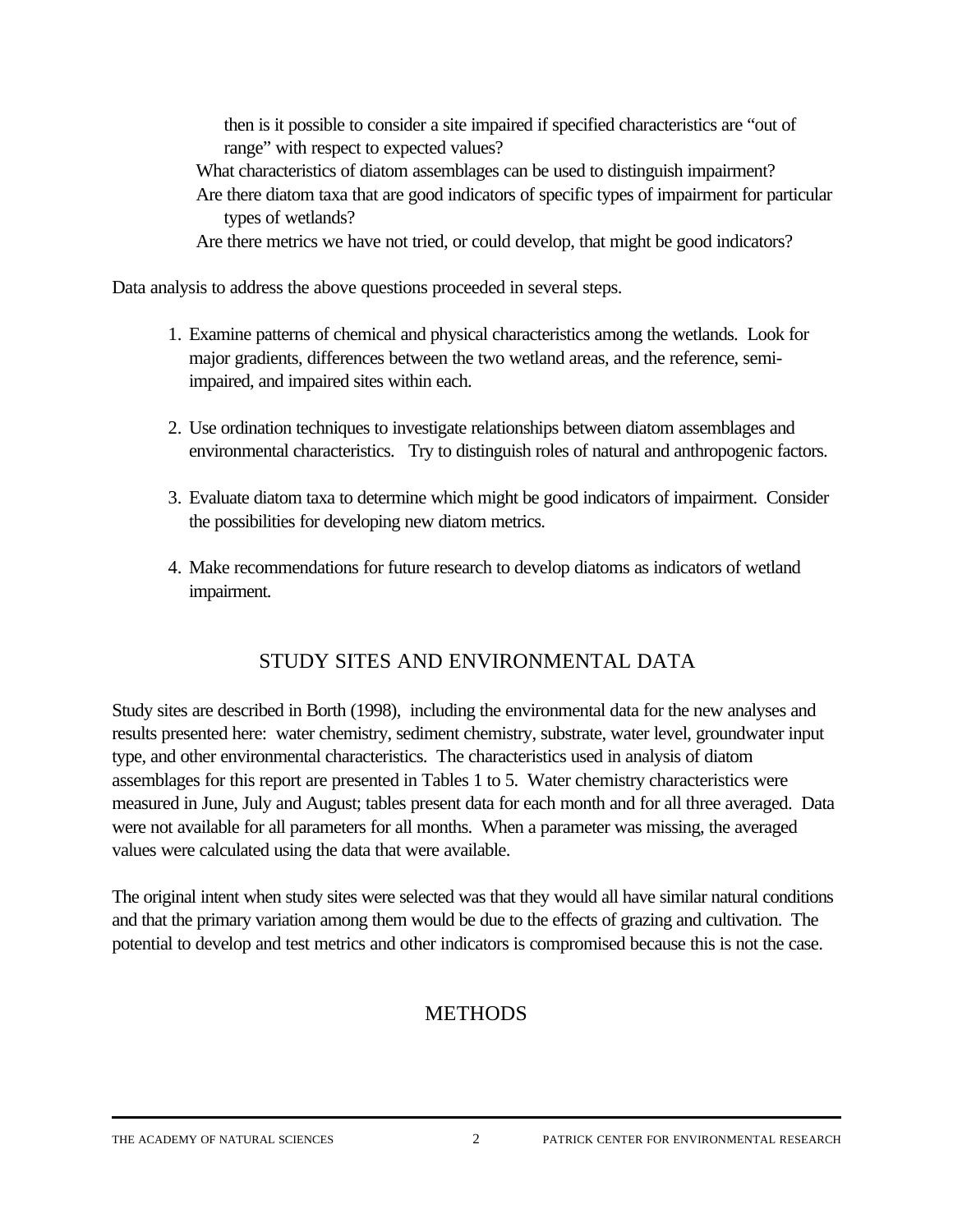Methods for preparation and analysis of diatom samples are in Charles (1999). Borth (1998) contains descriptions of methods used to generate the environmental data.

All ordinations were run with CANOCO version 4.0.; all plots were made using Canodraw followed by CanoPost. All environmental variables except pH, sediment pH, and groundwater category were log-transformed for use in multivariate analyses. Principal Components Analysis (PCA) was used to analyze the environmental data. Redundancy analysis (RDA) was used to examine relationships between diatom assemblage and environmental data. Analysis of diatom data using Detrended Canonical Correspondence Analysis (DCCA) showed that Axis 1 scores had a standard deviation of less than 1.5. This indicates that a linear model (e.g., RDA) would better represent speciesenvironment relationships than a unimodal model (e.g., CCA). The number of diatom taxa on plots was limited to about 20 by restricting, in Canodraw, the number of taxa shown to those that contributed most to the fit of points on the plot.

# RESULTS

### **Principal Components Analysis of Environmental Variables**

The first step in data analysis was to evaluate the patterns and relative importance of environmental characteristics of the study wetlands. Principal Components Analysis (PCA) was performed on the chemistry data (18 variables; average of June, July and August measurements), physical habitat data, and all data combined (Tables 1 to 5; correlations among water chemistry variables shown in Table 6). The purpose of this analysis was to determine the major environmental gradients and identify the best individual variables to represent groups of closely correlated variables.

*Water chemistry.* When three month average chemistry data from all sites are included as input, the PCA analysis separates the NP and BC sites, and shows clear differences in chemistry (Fig. 1). These differences are also apparent in the data (Table 4). The Ovando Valley (BC) sites have higher concentrations of Ca and Mg. The Nine Pipe sites have higher concentrations of Mn, Fe, Na, Cl, N, P and K. Because these differences are consistent across impairment type, they are probably due to natural factors related to regional variation in geology and hydrology. Ranges of conductivity, pH and alkalinity overlap between the two groups of wetlands. Factors correlating most closely with the first axis were Ca, Mg, Fe, Mn, pH and alkalinity (Table 7). Factors correlating strongly with the second axis were  $SO_4$ , Na, Cl, and conductivity. The two most important factors on the third axis were K and Si. There are no clear relationships with site impairment.

When only the Nine Pipe sites are included in the analysis, there appears to be three main gradients corresponding with the first three axes (Fig. 2, Table 8). Factors strongly related to the first axis are conductivity, alkalinity, pH, Na, Cl, Mg and PO<sub>4</sub>. This is clearly related to salinity and dissolved solids and probably reflects differences in runoff and groundwater recharge characteristics. The second axis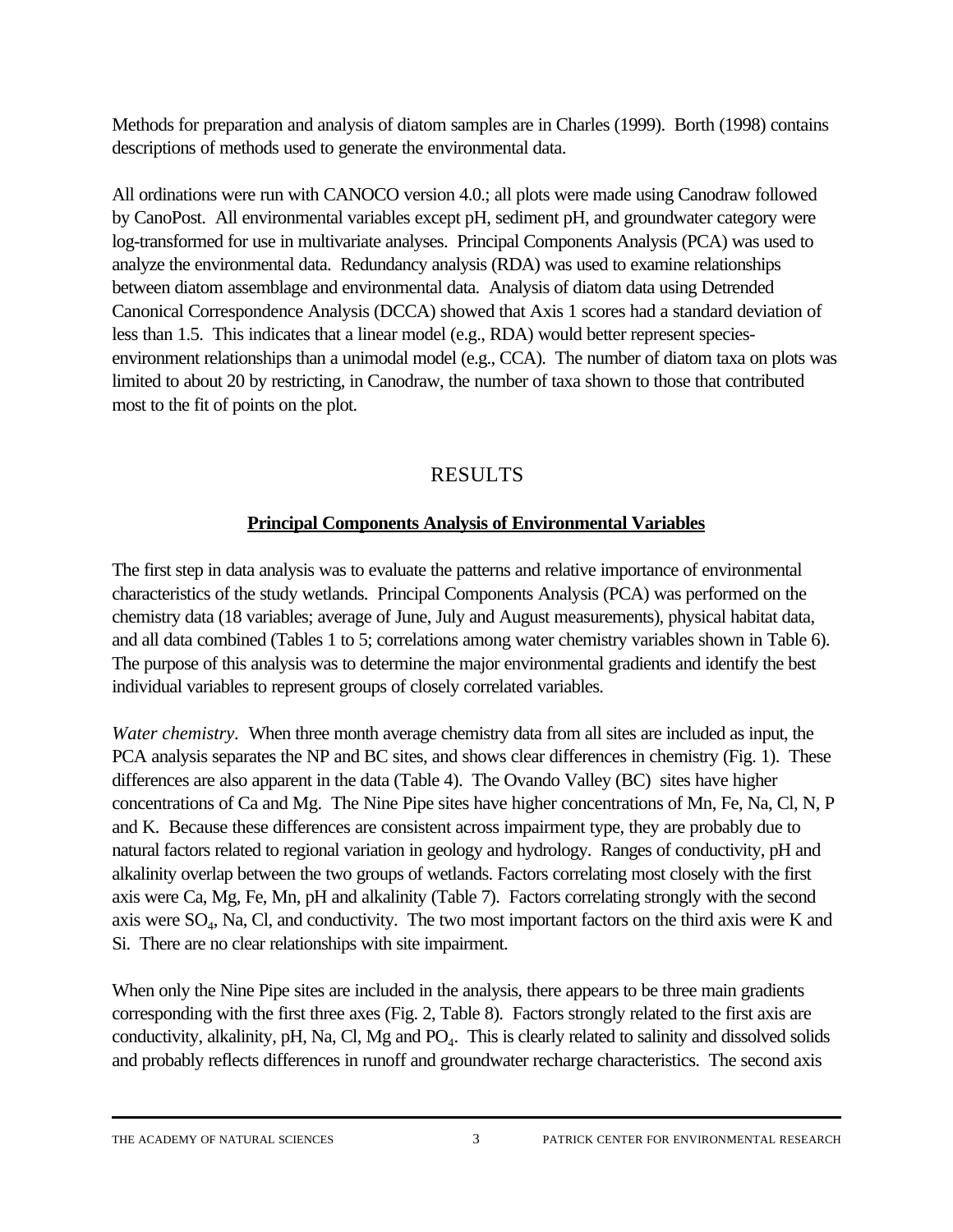may represent influence of groundwater: most important factors are Fe, Mn, Si and K. The third axis represents a nutrient gradient. Factors correlating most strongly in the positive direction are  $NO<sub>3</sub>$ , total P, and PO<sub>4</sub>; those correlating in the negative direction are Ca, Mg and K. The tendency for highest nutrient conditions to be in wetlands with lower cation concentrations suggests that nutrients come from surface runoff, and are not diluted much by low-nutrient groundwater. There appears to be a relationship between impairment and Fe and Mn, with more impaired sites having the highest values. This was especially apparent when looking at the August chemistry data.

When only Ovando Valley sites are analyzed, two strong chemistry gradients are apparent (Fig. 3, Table 9). One is related to salinity and dissolved solids and the other perhaps to a groundwater factor. There was no strong nutrient gradient like that for the Nine Pipe sites. The first axis correlated most strongly with SO<sub>4</sub>, S, Na, conductivity, alkalinity, Cl and Mg. Variables strongly correlating with the second axis were Si, K and temperature. The impaired sites (24-26) generally were more dilute than the others; the semi-impaired sites (19-22) tended to have lower Si, K and temperature than the others; reference sites (15-18) were widely scattered.

*Sediment chemistry and physical characteristics.* Variables from Borth's thesis included in the PCA analysis were: sediment chemistry; percent component of substrate (sand, silt, clay); water depth; area of wetland in water, dry soil, algae, and litter; and groundwater recharge category (Table 5). Analysis of all sites together revealed three main gradients, though exactly what they represent is unclear (Fig. 4, Table 10). The first axis correlated most strongly and in a negative direction with Ca, TKN, and  $NO<sub>3</sub>$ , and in a positive direction with P, NH<sub>4</sub> and percent sand. The second axis correlated most strongly with pH and conductivity, and the third with P and  $NO<sub>3</sub>$ . Overall, sediment pH, conductivity, and nutrient concentrations seemed to be the most important. There were no clear relationships with impairment categories.

The PCA analysis of Nine Pipe samples alone shows strong correlations with variables on all four axes (Fig. 5, Table 11). The first axis correlated most strongly with Na, Ca, TKN and conductivity; the second axis with NH<sub>4</sub>, pH, conductivity and %Dry Soil; the third with  $NO<sub>3</sub>$  and depth; and the fourth with %Clay, %Silt and %Surface Water.

For the set of Ovando Valley sites only, the first PCA axis correlates positively with Na and P, and negatively with Ca and %Algae (Fig. 6, Table 12). The second axis correlates most strongly with % Litter, NH<sub>4</sub>, NO<sub>3</sub>, Ca, Cond, Depth, and GW-charge category. The third axis has high correlations with TKN,  $NO<sub>3</sub>$  and P. And the fourth axis correlates with TKN, Mg and Sand and Silt. Overall, the most important factors seem to be those related to nutrients (P and N), Ca, conductivity, and substrate component. The impaired sites group together, separating from the others based on their greater depth, %SurfaceWater and %Silt. They also tended to have lower Sed-pH and Sed-Cond.

#### **Redundancy Analysis of Diatom Assemblage and Environmental Variables**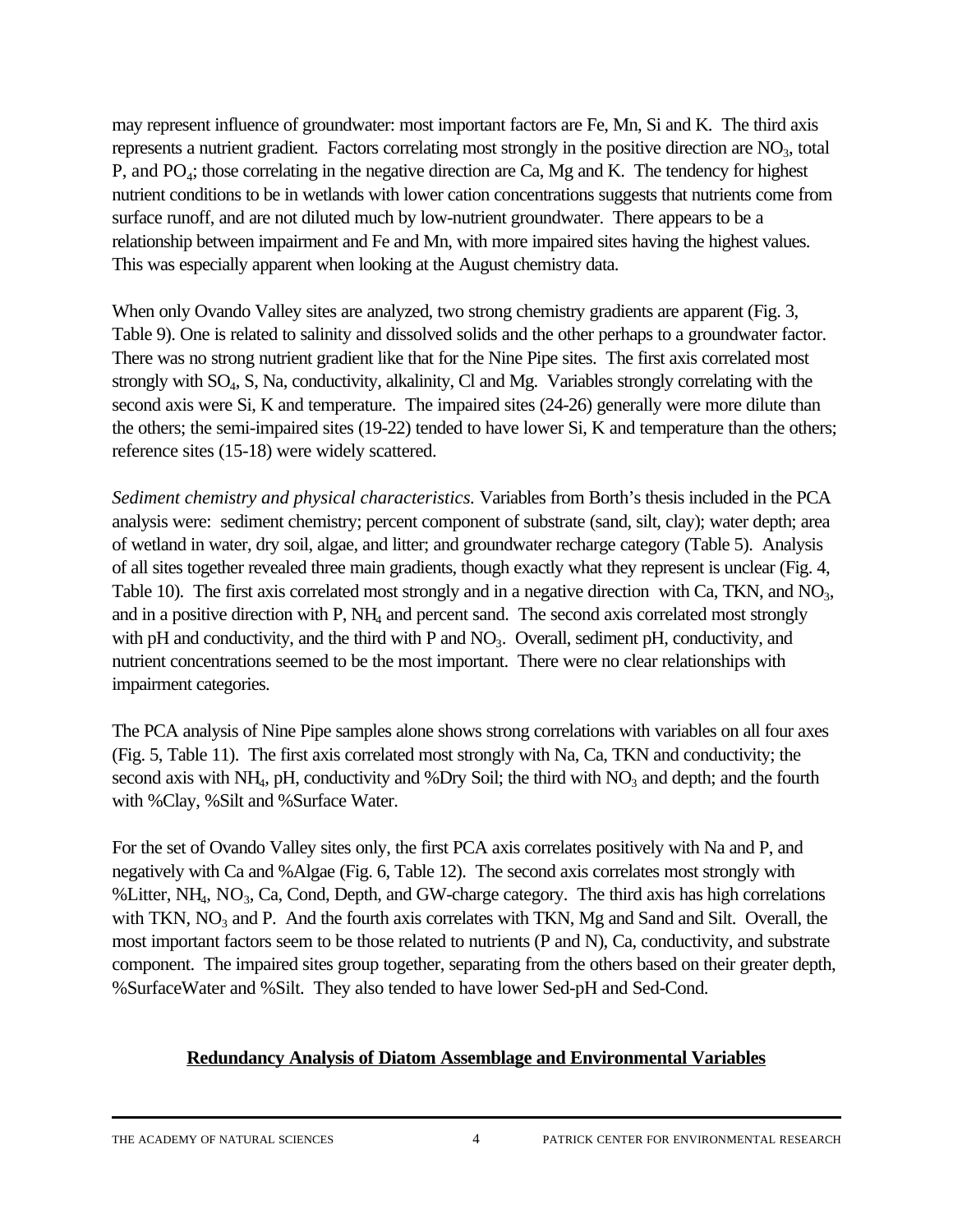Based on the PCA and on forward selection of environmental variables, a subset of water chemistry, sediment chemistry and physical factors was chosen to represent all the others. This limited set of variables was then used in RDA analysis with diatom assemblage data to examine relations between the two (Fig. 7, Table 13). Analysis of all 24 sites together shows that many factors have an important influence on diatom distributions. The most important variables on the first axis are Ca, Fe, and %Sand, which can be considered a sand to silt gradient. At one end of the axis are %Sand, phosphorus, K and Fe. At the other are Ca, %Clay, and Depth. The second axis seems related to groundwater input, with sediment and water pH and conductivity, and groundwater discharge, high at one end and low at the other. There is no clear relationship between impairment category and environmental variables.

The RDA of Nine Pipe sites alone (Fig. 8) also suggests the influence of a number of variables on diatom assemblage distributions. As in many graphs, sites NP1 and NP5 are near each other and associated with high pH and conductivity. This is not surprising because these are the only two reference sites that are groundwater recharge sites. The impaired sites are all at the top of the plot, associated with higher concentrations of TotP, Si, shallower depth, and higher silt (lower %Sand). An RDA plot of the diatom taxa that contribute most to the separation of sites (Fig. 9) shows common taxa that contribute most to the grouping of the sites. As noted in the previous report, it is difficult to relate abundance of most of the taxa to environmental conditions. Some apparent relationships are the occurrence of taxa associated with more dilute conditions in the left half of the plot and waters with higher dissolved materials and conductivity in the right half. Many of the *Nitzschia* and *Navicula* often associated with silty habitats are on the right side of the plot.

The RDA of only Ovando Valley sites (Fig. 10) suggests that two major, interrelated factors are most important; relative input of surface vs. groundwater, and water depth. It appears these two interact to produce a variety of ecological conditions. All impaired sites are grouped in the lower left portion of the plot. However, this probably occurs simply because the impaired sites have greater depth than the other sites. The plot of diatom taxa (Fig. 11) is difficult to decipher in terms of identifying taxa indicative of impairment. Some of the taxa that are often cited as indicators of poorer conditions, such as *Nitzschia palea* and *Gomphonema parvulum*, are on the right side of the plot along with the impaired sites, but these taxa are not uncommon in some other sites as well.

I ran and compared the RDA analysis of the 3-month average water chemistry data for all 24 sites with the same analysis for each month's water chemistry, individually. Overall, there was little difference in the patterns of distributions of sites, or relationships of the environmental variables to the PCA axes. There was a slight tendency for the correlation of pH and conductivity with the first axis to decline from June to August, and a slight tendency for the correlation of total phosphorus and temperature to increase. It is possible these tendencies may mean that hydrologic factors are more important earlier in the summer and nutrient factors more important later. In general, these results suggest that, in terms of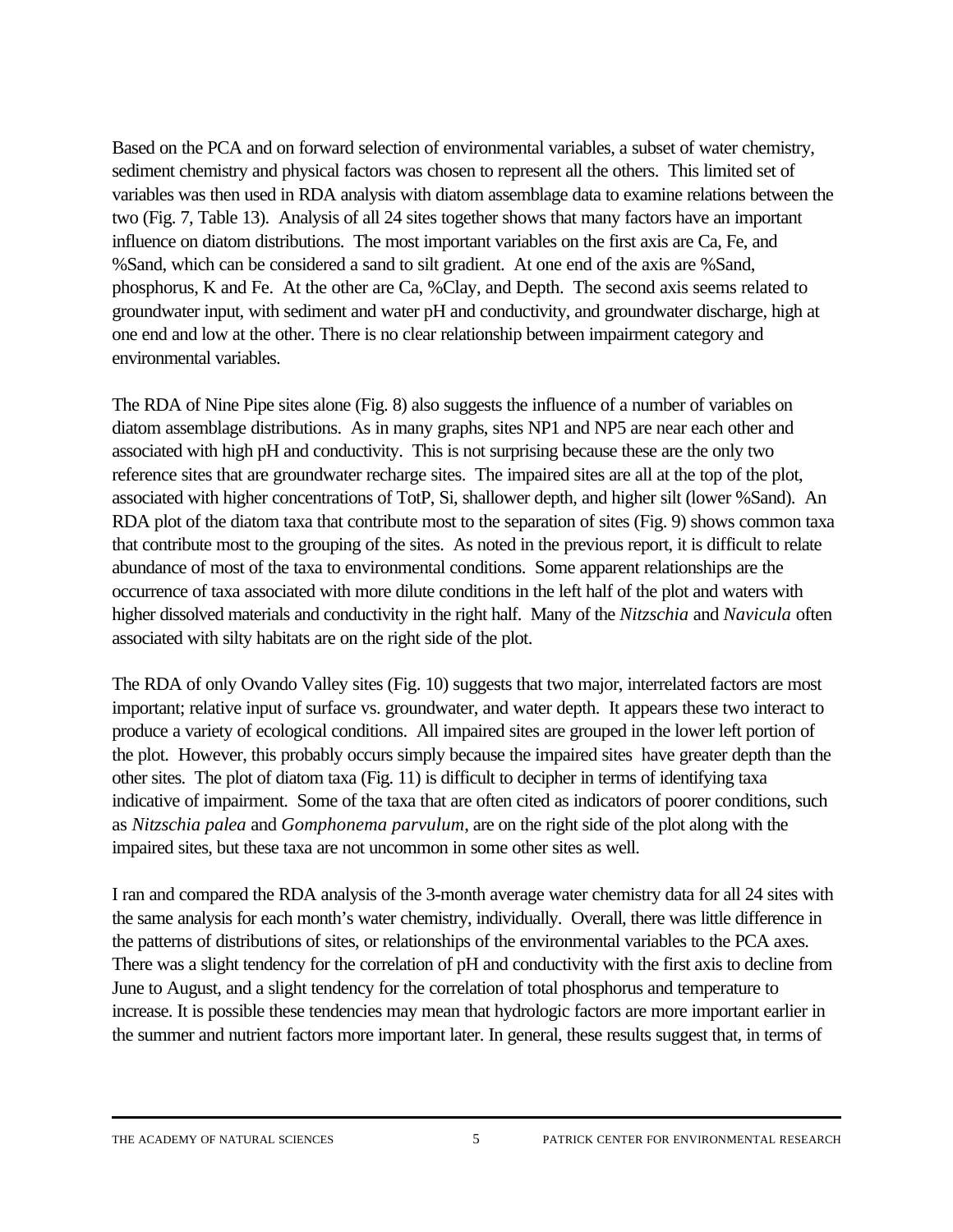relationships between diatom and water chemistry conditions, samples for wetland assessment could be collected anytime during the summer, but that late summer might be slightly better.

# DISCUSSION

The following discussion is organized according to the questions which this study was intended to address.

#### **What Environmental Factors Are Most Important in Explaining Variation in the Diatom Assemblages?**

The factors explaining most of the variation in diatom assemblages varied between the Nine Pipe and Ovando Valley sites. In general, they seemed related most strongly to groundwater - surfacewater interaction; whether sites were recharged by groundwater inflow or received most water from surface runoff that then discharged to the ground. Each set of sites had some wetlands of each type. Nutrient concentrations and composition of substrate also played a role, but the extent to which they were influenced by grazing and cultivation is not clear. Specific environmental characteristics of importance were water and sediment pH and conductivity, Ca, K, Fe, P, water depth and percent of sand and silt in the substrate. There was no clear relationship between level of impairment and these factors other than with water depth in the case of the Ovando Valley sites and with K, phosphorus and percent of silt in the Nine Pipe sites.

There are some interesting chemistry interactions that deserve a closer look and that may relate to diatom distributions. Nine Pipe impaired sites have higher K concentrations than the other Nine Pipe sites. Is this related in any way to effects of cultivation? Or does it occur simply by chance? Are higher K concentrations somehow related to soil disturbance? For many of the sites, there is a strong negative correlation between water and sediment Ca, and water and sediment P and Fe (Figs. 4 and 7). Also, there is a tendency for higher total P concentrations to be associated with sites having a higher percent sand substrate.

#### **How Much of the Variation in Environmental Factors among Wetlands Is Due to Natural Factors and How Much to Cultivation and Grazing? Is it Possible to Determine?**

It is clear that most of the variation in factors influencing diatom assemblage distributions is due to natural factors, not anthropogenic. Even where there are relationships of environmental variables with impairment, it is not clear that those relationships are caused by impairment.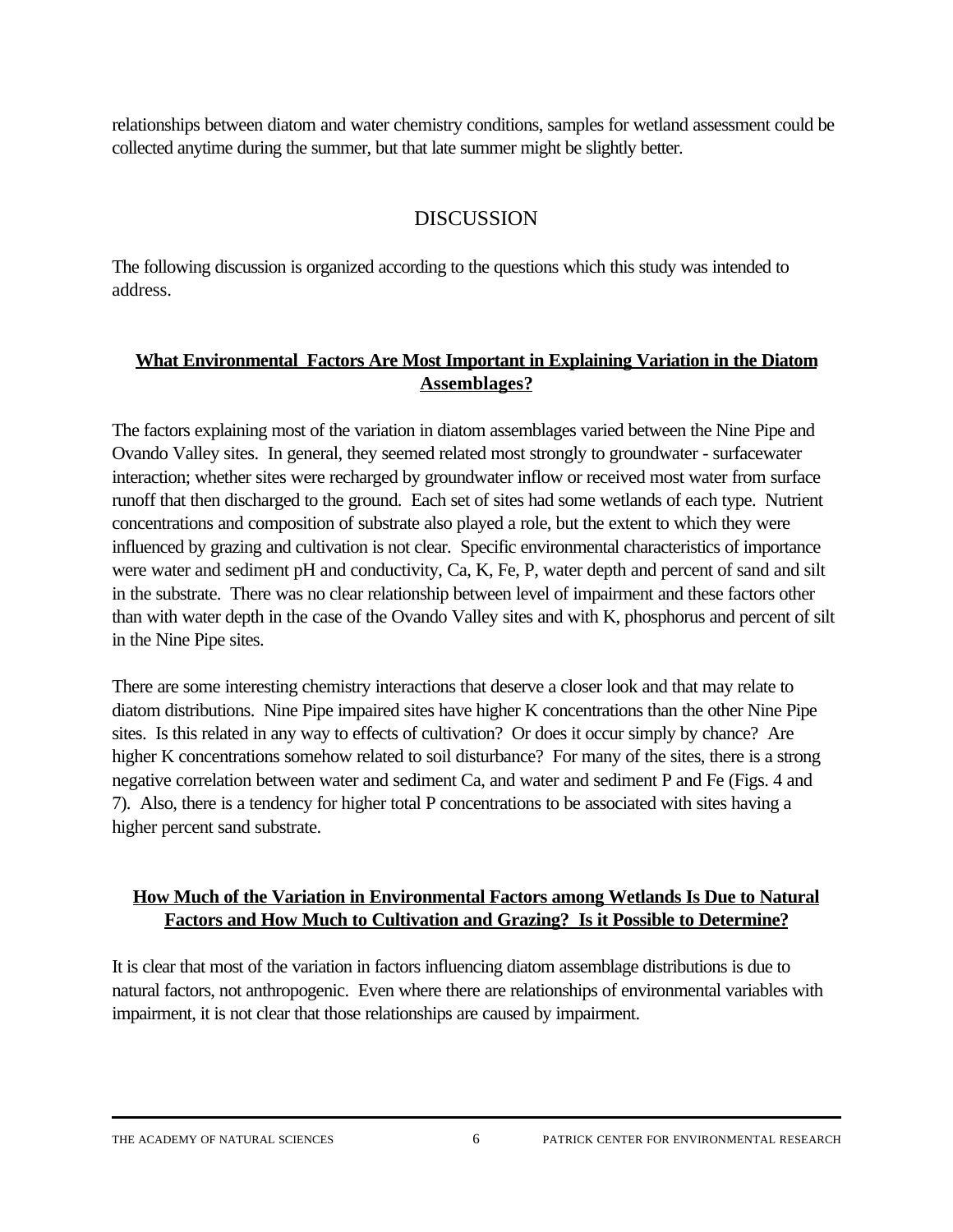The situation in which diatom evidence for impairment seems strongest is the Nine Pipe impaired sites. Samples from these sites group separately from the other Nine Pipe sites on the RDA plot (Fig. 8), and these sites have the highest P and percent silt, two factors that could be increased by cultivation.

### **How Appropriate Are the Reference Sites for Comparison with the Impaired Sites? Are Natural Factor Differences Too Significant?**

For any biological indicator to detect impairment among sites in this type of study, it is necessary that the variation among sites caused by that impairment be greater than the variation due to natural causes. It is also necessary that indicator metrics have sufficient resolution to detect the differences. In this study, the reference sites are not well suited to serve as a background against which impairment effects can be observed. For them to be appropriate, either they would need to have less natural variability, or the levels of impairment would need to be greater. Mayer and Galatowitsch (1999) found substantial variability in diatom assemblages in South Dakota wetlands and also point out the difficulty of finding good reference sites.

Three of the four impaired Ovando Valley sites have deeper water than the others, and for this reason they are not particularly good reference sites. These sites have distinctive assemblages, but this in large part may be due to depth/hydrologic factors and not to level of impairment.

### **How Similar in "Natural" Characteristics must Wetlands Be to Be Considered Valid Reference Sites? Which Characteristics Are Most Important? Is it Possible to Specify Ranges of Characteristics to Define Appropriate Reference Sites?**

As discussed above, the level of similarity required among reference sites depends in part on the magnitude of the impairment to be detected, and on the possibility that "impaired" conditions might occur naturally (e.g., situations where one must distinguish a high Siltation Index caused by cultivation from one existing under natural conditions).

Either reference sites need to be more similar, level of impairment needs to be greater, or we need to have indicators that can detect finer levels of impairment effects.

One approach for future studies designed to test and develop diatom indicators might be to first identify the impaired sites to be studied, measure key environmental characteristics, and then choose reference sites with similar environmental characteristics. The environmental factors found important in this study would be good candidates to measure.

## **Can We Frame Impairment Assessments in Terms of Specific Environmental Factors (E.g., Phosphorus Concentration, Silty Substrate). If There Is a Link to an Anthropogenic Cause, Then Is it Possible to Consider a Site Impaired If Specified Characteristics Are "Out of Range" with Respect to Expected Values?**

THE ACADEMY OF NATURAL SCIENCES 7 PATRICK CENTER FOR ENVIRONMENTAL RESEARCH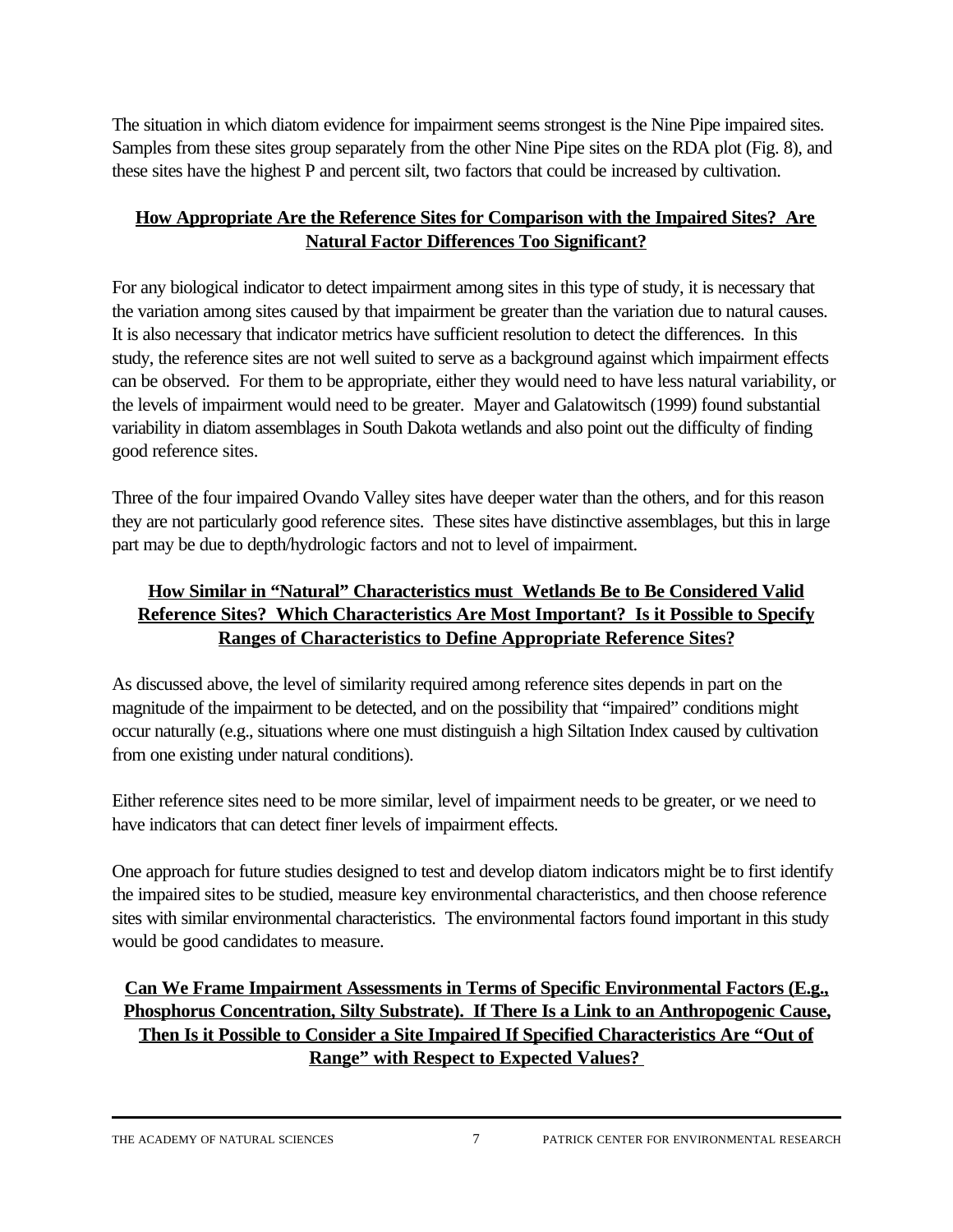The approach of determining whether diatom assemblages or environmental characteristics are "out of range" of expected values for specified types of wetlands is a reasonable and desirable approach. In the case of this study, however, the variation of natural conditions is such that it is difficult to set a sufficiently narrow range of expected values that it would be possible to clearly and easily distinguish changes in conditions caused by impairment.

To do this successfully, one would first need to put wetlands in categories for which natural, expected diatom assemblages can be defined. These could then be used to compare with assemblages from other sites to see if they lie outside the expected range of assemblage composition.

#### **What Characteristics of Diatom Assemblages Can Be Used to Distinguish Impairment?**

Basic community measures (e.g., diversity) do not seem to be good indicators of impairment in the study wetlands (Charles 1999). The best assemblage characteristics will probably be those based on thorough knowledge of diatom taxa and expectations of whether they should occur in a site or not.

#### **Are There Diatom Taxa That Are Good Indicators of Specific Types of Impairment for Particular Types of Wetlands?**

Because the differences in level of impairment in the study wetlands is apparently not very large, it is difficult to distinguish taxa that are indicative of that impairment, no matter what type it may be. There are taxa that are indicative of silty substrates, higher total phosphorus, and high conductivity, but since it is not always clear in this study whether these conditions result from anthropogenic causes or arise naturally, the value of the taxa as impairment indicators is unclear. The most relevant information on ecological characteristics of diatoms in terms of their indicator value is in Charles et al. (1996, Appendix G).

The most logical approach for identifying diatom indicators in this study is to review the taxa most common in the NP11-14 wetland sites, those which appear most impaired, to see if there are taxa more common in these sites than others, and that might be good indicators. Though some taxa in the samples such as *Nitzschia palea*, *Gomphonema parvulum*, and *Cyclotella meneghiniana* are often considered as indicators of poor water quality, these taxa are relatively common in other samples as well (Charles 1999, Appendix C). Further evaluation of their occurrence would be necessary to confirm their value as indicators in Montana wetlands.

#### **Are There Metrics We Have Not Tried, or Could Develop, That Might Be Good Indicators?**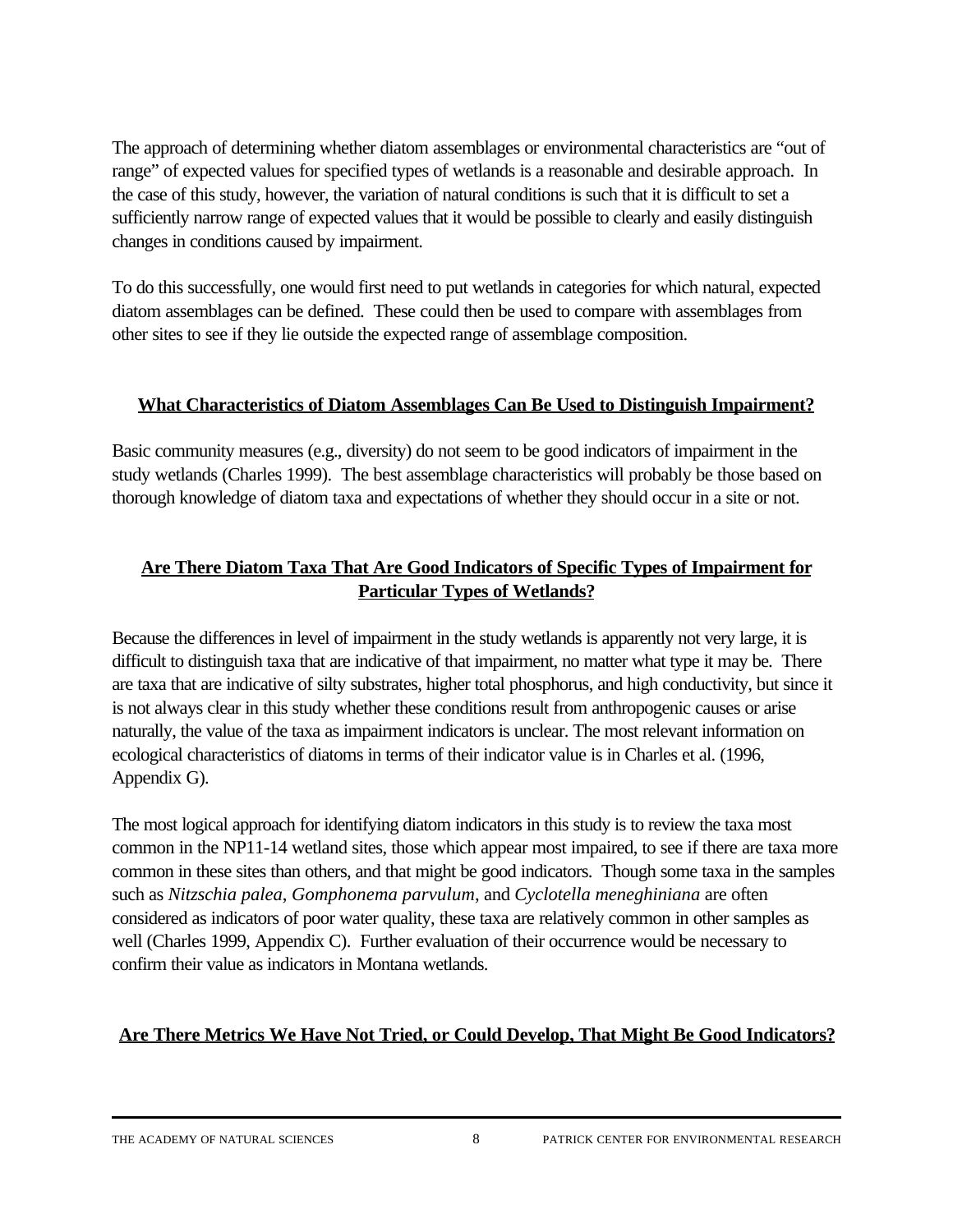It is doubtful there are metrics I have not tried that would be good indicators of impairment at the study sites, for the reasons given above. Development of new metrics is impeded by the difficulty of not having appropriate sets of samples to calibrate or test metrics. It can be done, but it will require more data from wetland sites with widely divergent and well documented impairment.

One suggestion for a new metric would be to make a modified version of the Siltation Index that would include more truly motile taxa that are typically found on silty substrates. This would mean including more genera, and a species-by-species designation, instead of by genus. Perhaps a variant of the SI might be one that is limited to taxa more commonly found on disturbed than non-disturbed sites.

# CONCLUSIONS

The following conclusions are considered supplemental to the those in the previous report (Charles 1999). None of the findings from this study contradicts the conclusions of the first study.

Cultivation appears to have had a greater impact on diatom assemblages in the Nine Pipe wetlands than grazing had on the Ovando Valley sites. Whatever impairment was caused by grazing and cultivation, it is difficult if not impossible to distinguish it from natural variability.

The main reason for difficulty in identifying impairment of study wetlands was the large amount of natural variability in chemical and physical habitat, as compared with the variability caused by cultivation and grazing.

The primary cause for natural differences in variability appears to be the interaction of groundwater and surface water input to the wetlands. No physical or chemical factors correlated strongly with level of impairment.

The best time to sample to detect impairment is probably late summer, though samples taken earlier in the summer would probably be nearly as informative.

# RECOMMENDATIONS FOR FUTURE STUDIES

The following recommendations are nearly the same as those in the previous report (Charles 1999). Some have been modified and expanded.

#### **Within-site Sampling**

Take individual samples from specific microhabitats. Take several separate samples and count 100 valves from each. Detailed descriptions of physical habitat conditions where samples were taken is also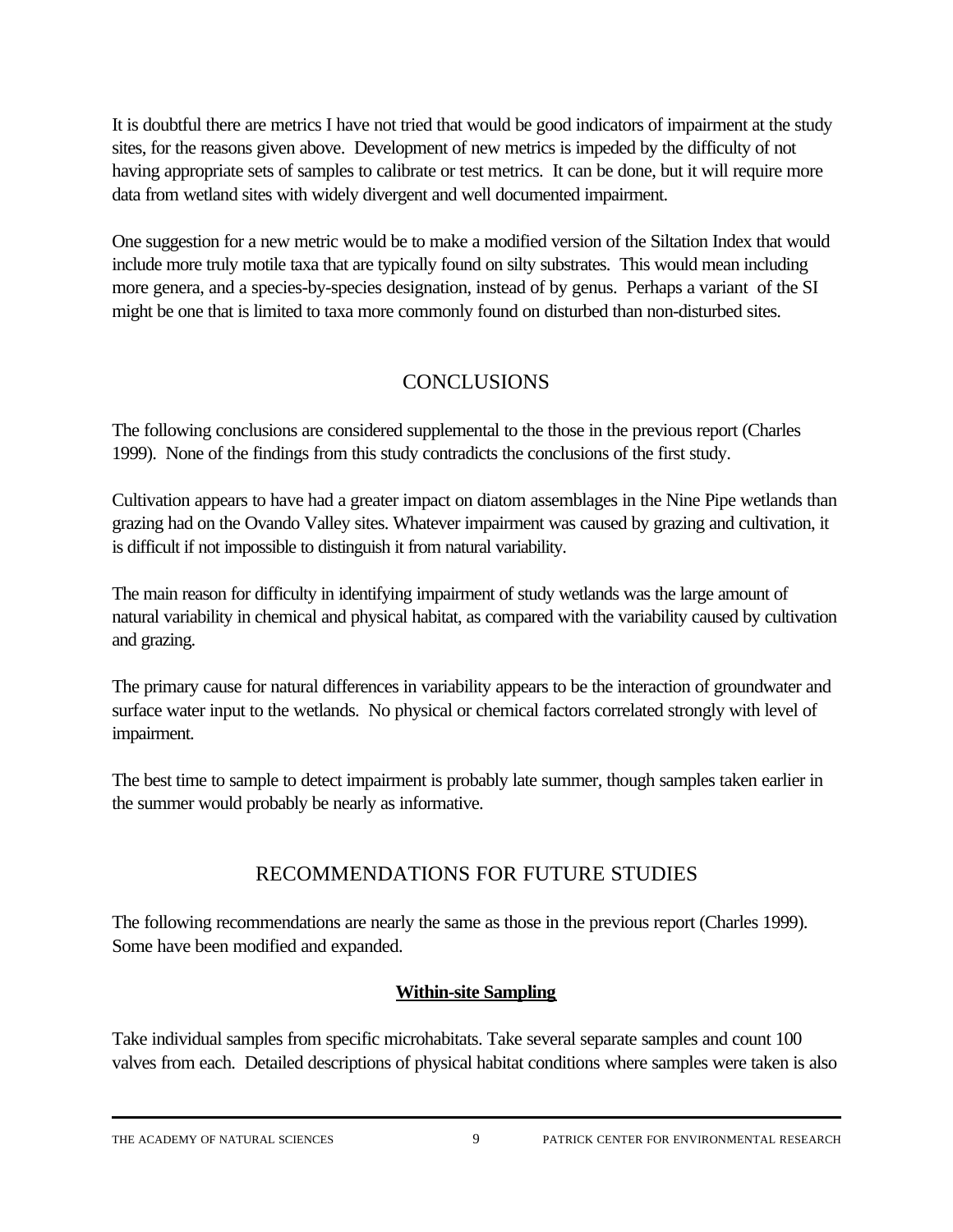necessary. Resulting data will provide information on physical habitats in which diatom taxa are most likely to be found. It will be easier to identify taxa that are good indicators of physical habitat impairment.

Take samples from different locations within wetlands. These will provide better indication of withinsite variability. In the present study, there are no within-site data to compare with between-site data. Also, in some situations it may be possible to find impaired and unimpaired conditions in the same wetland. Comparison of samples from these locations could minimize the effect of natural between-site differences. Taking samples along an elevation gradient may be useful. Borth (1998) found that evidence of effects of land-use on higher vegetation varied with elevation. Also, consider taking samples from surface sediments in open water. The assemblages collected from there may provide a good representation of a larger portion of the wetland than periphyton collections, and may be more appropriate to compare with water chemistry samples collected from the middle of the wetlands.

Collect periphyton composites in a "systematic" way so that subsamples represent the relative occurrence of all microhabitats in the wetland area of interest, in proportion to their occurrence.

Measure water chemistry at the same time and place diatom samples are taken. Measure chemistry characteristics that are shown to have greatest influence on diatom distributions.

Another approach for reference site selection might be to find wetlands that are impaired in one areas only. Reference samples could be collected from the non-impaired portions.

#### **Sampling Design**

Take samples from additional wetlands to expand understanding of distributions of taxa under natural conditions, and how they respond to different types of impairment. Sites should be both natural (reference) and impaired. Study sites (reference and impaired) should be as similar as possible. Focus on one or limited kinds of impairment; include a significant number of sites with each type of impairment. The nature and magnitude of types of impairment at each site should be carefully described and quantified.

Take sediment cores from impaired wetlands and compare recent and past assemblages. The past assemblages have the potential to be much better reference samples than those currently used because differences in "natural" chemistry factors should be less (they should have changed relatively little over time. Any chemistry changes inferred from diatom assemblages could be attributed to impairment. Coring sites should be chosen carefully to help ensure that an adequate diatom record is collected; chemistry characteristics suggest that dissolution should not be a problem (salinity and pH are not high), but physical factors could be a problem (e.g., annual drying of sediments).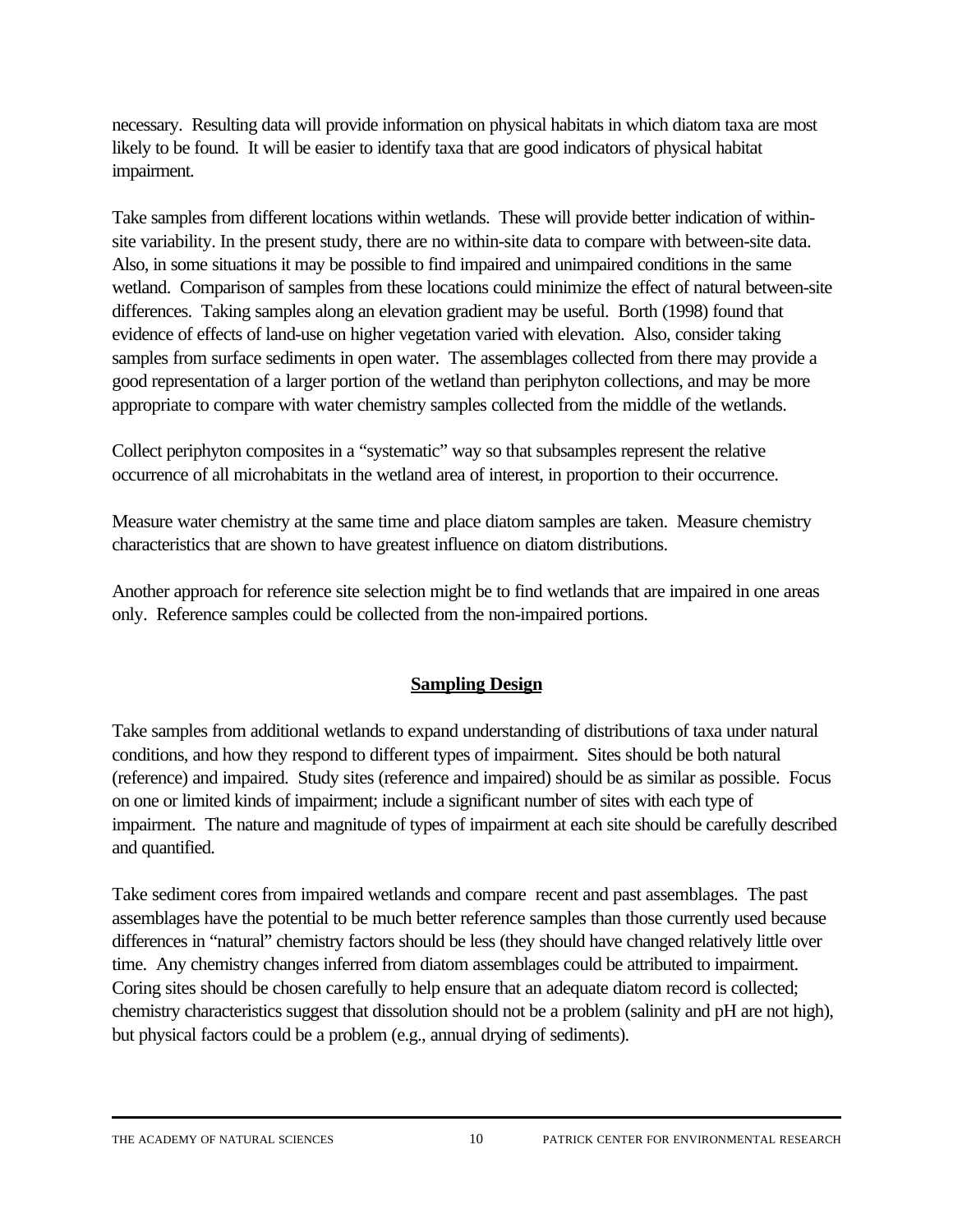In future studies designed to develop impairment indicators, it would be best if reference sites should have less variability in chemical and physical conditions - in particular groundwater input, conductivity related chemistry, and exposed sediment characteristics.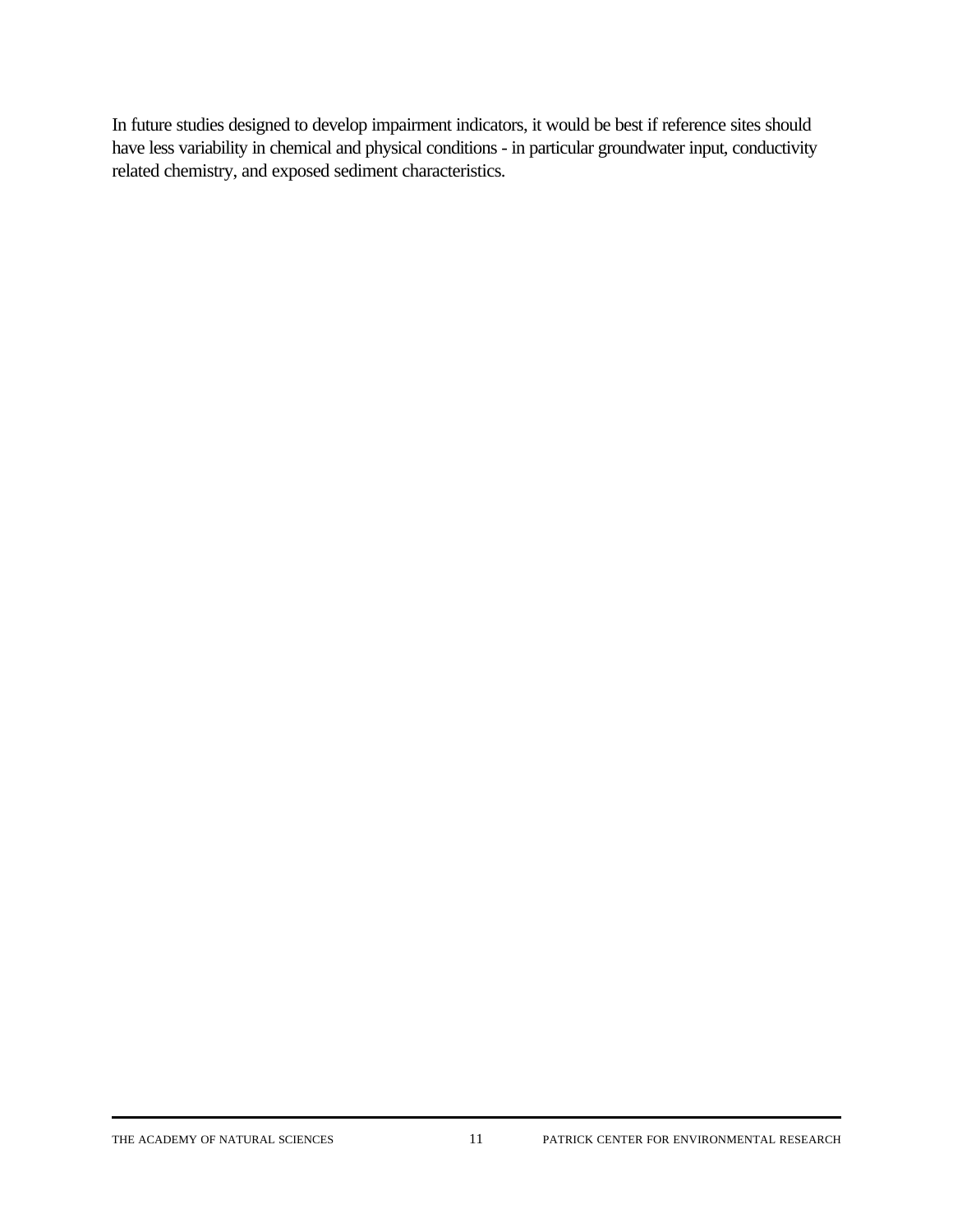**Note added after final draft**: After the final version of this report was completed and being reviewed, Randall Apfelbeck provided me with a copy of Ludden and Hauer's (2000) study of macroinvertebrates in wetlands in the Ovando and Nine-Pipe areas. The findings of their study have significant implications for interpretation of the diatom data. There was no time remaining, however, to modify my report to take into account their observations and conclusions.

A major purpose of Ludden and Hauer's study was to evaluate the ability of macroinvertebrate metrics to distinguish levels of impairment among wetlands. They studied the same wetland sites included in this study, plus a few more. However, they categorized site impairment very differently. In our diatom studies, and in Borth's study (1998), wetlands in each valley were divided equally into categories of unimpaired, semi-impaired, and impaired. Ludden and Hauer (2000) evaluated impairment using a different approach. They determined that all sites in the Ovando area were minimally disturbed and that all sites in the Nine Pipe area were highly disturbed. Specific criteria for making these determinations are not provided. To the extent it may be relevant, this classification is at least consistent with the difference in nutrient concentrations in wetlands in the two areas; concentrations are higher in Nine-Pipe.

The difference in impairment classification schemes has significant implications for evaluating the usefulness of diatoms as indicators. Perhaps diatoms did not clearly distinguish Borth's three levels of wetland impairment because the actual differences in impairment among sites were minimal. On the other hand, the large differences in diatom assemblages between Ludden and Hauer's "minimallydisturbed" Ovando wetlands and their "highly-disturbed" Nine-Pipe wetlands allows the possibility that diatoms may in fact be good impairment indicators. The reasons for the significant differences between the Borth (1998) and the Ludden and Hauer (2000) impairment classifications are not clear. Neither report describes specific environmental criteria for designating impairment. Vaguely described land-use differences seem to be the main factors. Therefore it is not possible to evaluate validity of the two approaches or to fully understand how the approaches might relate to the evaluation of diatom indicators. An interpretation based on geographic scale might make sense. Borth seems to have focused on levels of wetland impairment within prescribed small regions. Ludden and Hauer may have chosen to characterize impairment on a broader scale, based on comparisons with other wetlands in the State of Montana or larger geographic regions. If this is a reasonably accurate interpretation, then an assessment of usefulness of diatoms might turn out to be that they are good for distinguishing major differences in impairment over broad geographic scales, but not as useful for identifying lesser levels of impairment at smaller scales.

To further evaluate diatoms as indicators in relationship to the two impairment classifications would require a detailed review and reconsideration of impairment approaches, definition of specific criteria for impairment categories, rigorous application of those criteria to categorize each wetland, and reevaluation of the diatom data to assess the value of diatoms as indicators. Careful attention would be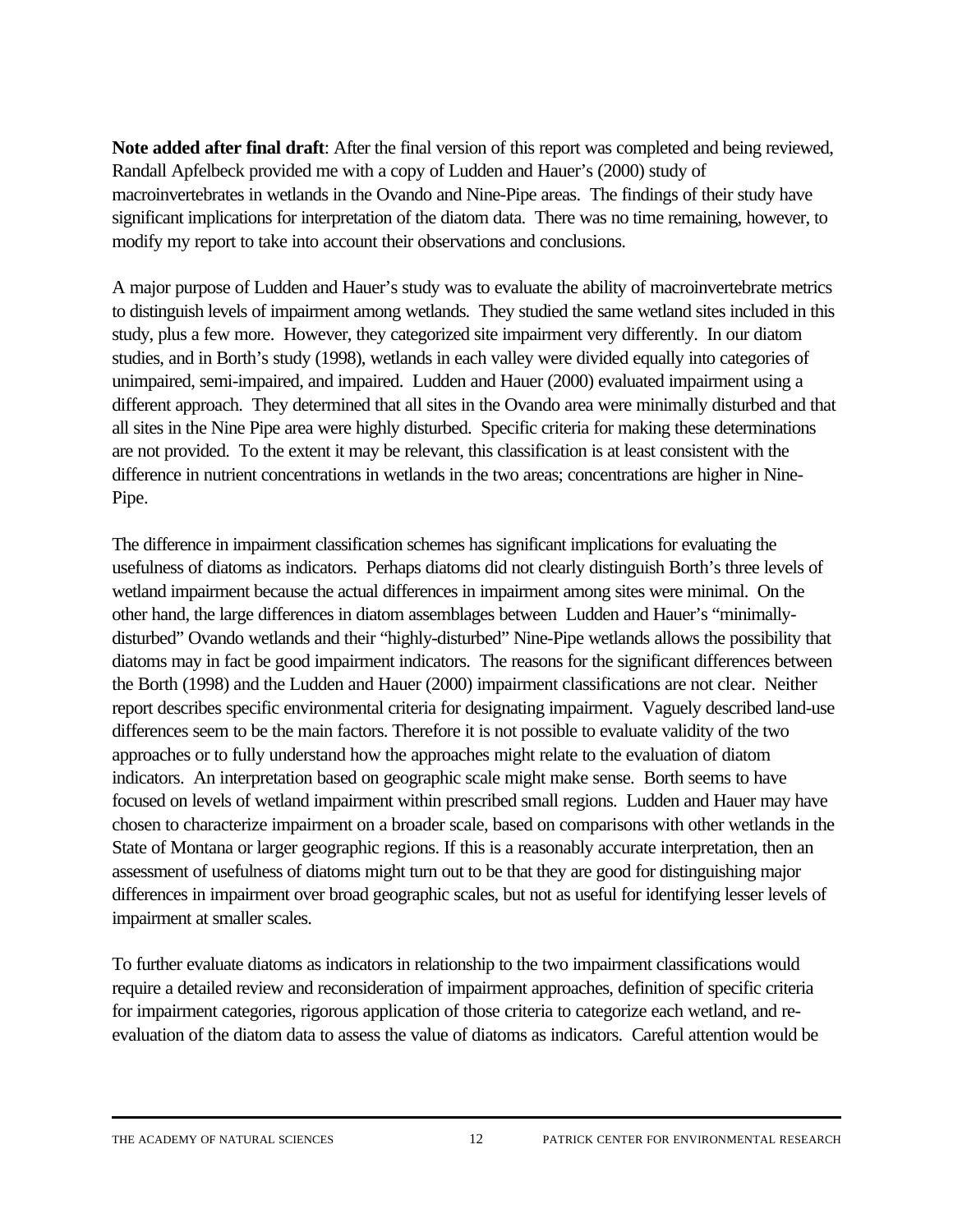necessary to avoid confusing differences in diatom assemblages due to natural factors with those due to land-use activities.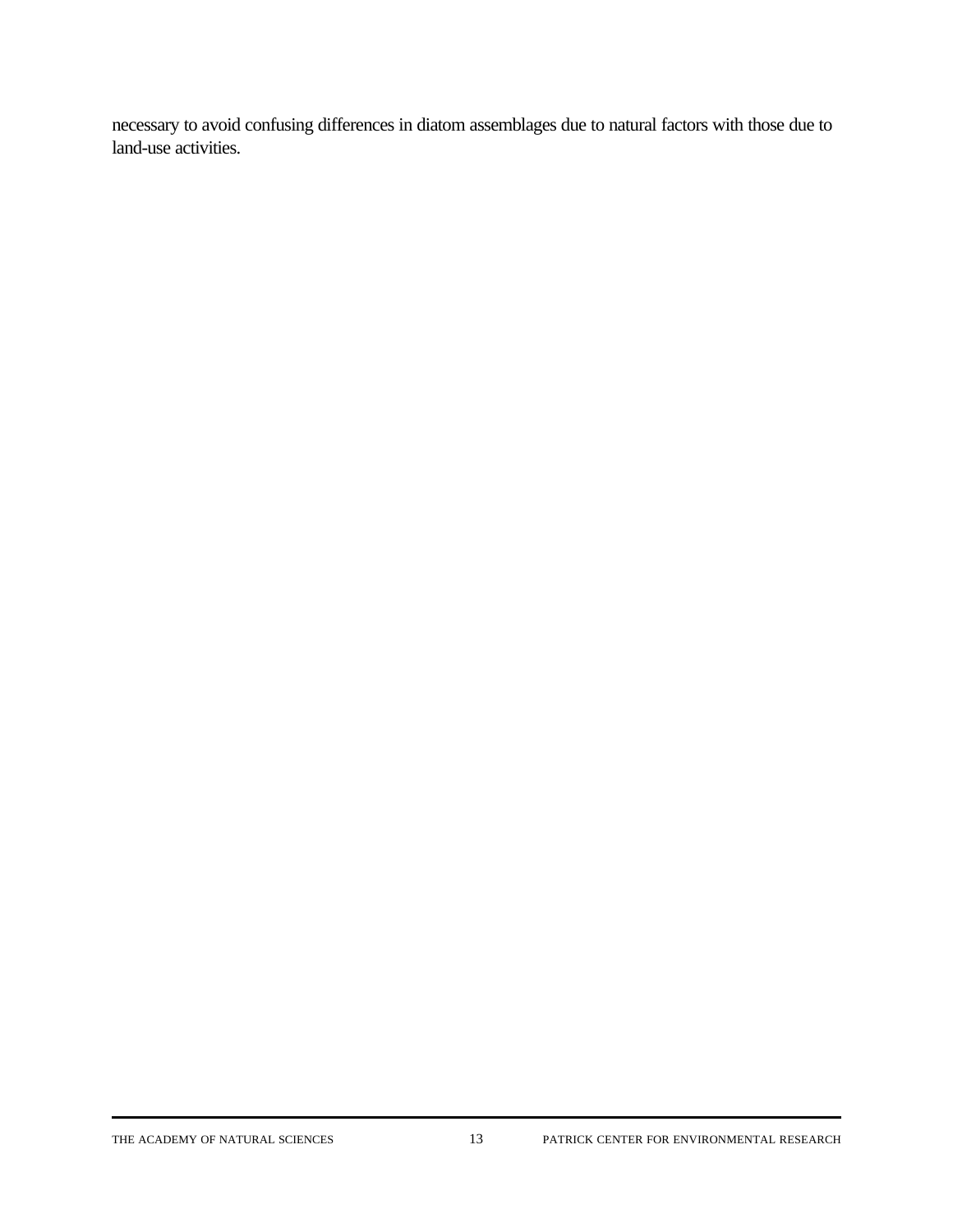#### REFERENCES

- Borth, C. 1998. Effects of land use on vegetation in glaciated depressional wetlands in western Montana. Masters Thesis. Montana State University. 113 pages.
- Charles, D.F. 1999. An evaluation of diatom periphyton as indicators of cultivation and grazing impairment in Montana wetlands. Report Number 99-1F. Patrick Center for Environmental Research, The Academy of Natural Sciences, Philadelphia, PA. 45 pages.
- Charles, D.F., F.W. Acker, and N.A. Roberts. 1996. Diatom periphyton in Montana lakes and wetlands: Ecology and potential as bioassessment indicators. Report submitted to the Montana Department of Environmental Quality. Patrick Center for Environmental Research, Academy of Natural Sciences, Philadelphia, PA. 67 pages plus appendices.
- Ludden, V.E. and F.R. Hauer. 2000. The effects of natural variability on the use of macroinvertebrates as bioindicators of disturbance in intermontane depressional wetlands in northwestern Montana, USA. Flathead Lake Biological Station, The University of Montana (311 Bio Station Lane, Polson, MT 59860-9659), 157 pages.
- Mayer, P.M. and S.M. Galatowitsch. 1999. Diatom communities as ecological indicators of recovery in restored prairie wetlands. Wetlands 19: 765-774.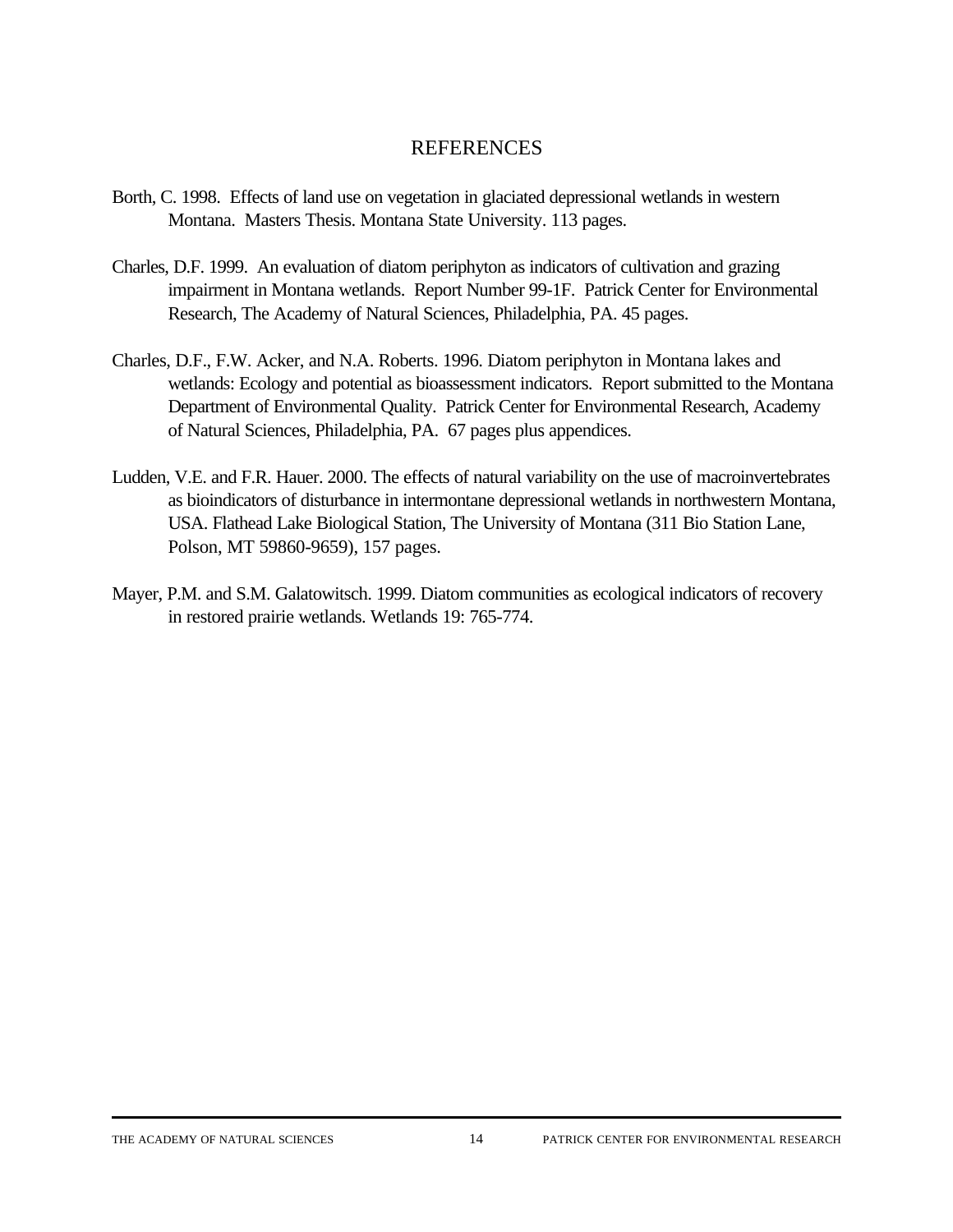| <b>Site</b>     | рH  | EC         | Temp | Total alk.    | NO <sub>3</sub> | NH <sub>4</sub> | Р           | PO <sub>4</sub> | Ca   | <b>CI</b> | Fe   | Κ    | Mg   | Mn   | <b>Na</b> | S     | Si   | SO <sub>4</sub> |
|-----------------|-----|------------|------|---------------|-----------------|-----------------|-------------|-----------------|------|-----------|------|------|------|------|-----------|-------|------|-----------------|
| June            |     | $\mu$ S/cm | °C   | mg<br>CaCO./L | mq/L            | mg/L            | mg/L        | mg/L            | mg/L | mg/L      | mg/L | mg/L | mq/L | mq/L | mq/L      | mq/L  | mg/L | mg/L            |
| Label pH        |     | Cond       | Temp | <b>Alk</b>    | <b>NO3</b>      | NH <sub>4</sub> | <b>TotP</b> | PO <sub>4</sub> | Ca   | <b>CI</b> | Fe   | Κ    | Mg   | Mn   | <b>Na</b> | S     | Si   | <b>SO4</b>      |
| NP <sub>1</sub> | 7.6 | 675        | 27.1 | 340           | 0.07            | 0.12            | 1.27        | 2.89            | 10.6 | 11.2      | 1.59 | 11.5 | 12.7 | 0.13 | 136.1     | 4.92  | 14.6 | 10.81           |
| NP <sub>3</sub> | 6.7 | 290        | 17.9 | 138           | 0.02            | 0.05            | 0.48        | 0.64            | 10.9 | 8.32      | 2.98 | 12.3 | 5.3  | 0.68 | 42.9      | 1.12  | 2.4  | 0.75            |
| NP4             | 6.4 | 250        | 18.0 | 110           | 0.02            | 0.07            | 0.25        | 0.3             | 7.7  | 7.5       | 1.41 | 16   | 3.4  | 0.24 | 36.8      | 1.49  | 1.5  | 1.58            |
| NP <sub>5</sub> | 7.1 | 586        | 20.1 | 283           | 0.06            | 0.13            | 2.27        | 5.33            | 6.2  | 14        | 2.48 | 9.3  | 4.1  | 0.44 | 131.9     | 2.54  | 8.6  | 1.92            |
| NP7             | 6.5 | 270        | 16.7 | 118           | 0.01            | 0.2             | 0.76        | 0.45            | 6.2  | 8.45      | 3.63 | 15.8 | 3.8  | 0.43 | 39        | 0.97  | 3.8  | 1.09            |
| NP <sub>8</sub> | 6.5 | 238        | 17.2 | 105           | 0.08            | 0.11            | 0.36        | 0.23            | 6.6  | 7.3       | 2.28 | 12.9 | 3.6  | 0.31 | 33.3      | 1.2   | 1.0  | 1.12            |
| NP <sub>9</sub> | 6.8 | 259        | 17.5 | 113           | 0.01            | 0.09            | 0.51        | 0.37            | 7.7  | 6.18      | 2.57 | 16   | 3.7  | 0.15 | 35.9      | 1.53  | 2.6  | 1.97            |
| <b>NP10</b>     | 6.8 | 328        | 23.7 | 133           | 0.02            | 0.14            | 0.58        | 0.29            | 6.8  | 9.85      | 3.28 | 15.2 | 4.4  | 0.29 | 56.9      | 1.76  | 2.0  | 1.67            |
| <b>NP11</b>     | 7.6 | 581        | 17.3 | 273           | 0.02            | 0.08            | 0.97        | 1.7             | 17.3 | 15.7      | 1.54 | 22.5 | 8.7  | 0.1  | 96.1      | 2.87  | 9.6  | 5.46            |
| <b>NP12</b>     | 7.1 | 560        | 18.7 | 258           | 0.02            | 0.18            | 1.48        | 2.21            | 17.5 | 13.7      | 3.25 | 33.4 | 10.6 | 0.6  | 74.1      | 1.75  | 17.4 | 1.69            |
| <b>NP13</b>     | 6.7 | 240        | 20.7 | 110           | 0.02            | 0.13            | 0.62        | 0.32            | 8.9  | 6.66      | 4.18 | 18   | 4.4  | 0.56 | 28.9      | 1.64  | 17.0 | 2.14            |
| <b>NP14</b>     | 6.9 | 274        | 23.1 | 118           | 0.03            | 0.05            | 0.27        | 0.27            | 6.9  | 10.7      | 1.41 | 21.9 | 4.5  | 0.17 | 35.3      | 1.11  | 13.4 | 0.4             |
| <b>BC15</b>     | 7.4 | 381        | 19.8 | 193           | 0               | 0.03            | 0.08        | 0               | 51.1 | 0.9       | 0.03 | 5.1  | 12   | 0.01 | 4.3       | 0.27  | 5.5  | 0.25            |
| <b>BC16</b>     | 7.5 | 784        | 24.3 | 350           | 0.02            | 0.07            | 1.01        | 1.6             | 58.2 | 13.9      | 0.04 | 32.6 | 38.5 | 0.11 | 32.3      | 15.59 | 29.0 | 43.15           |
| <b>BC17</b>     | 7.5 | 453        | 25.4 | 225           | 0.02            | 0.03            | 0.13        | 0               | 32.1 | 2.64      | 0.1  | 21.7 | 27.4 | 0.08 | 8.8       | 0.56  | 6.3  | 0.52            |
| <b>BC18</b>     | 7.0 | 492        | 16.0 | 255           | $\Omega$        | 0.01            | 0.13        | $\Omega$        | 49.5 | 1.38      | 0.05 | 4.6  | 26.9 | 0.06 | 5.5       | 1.18  | 8.9  | 2.15            |
| <b>BC19</b>     | 7.3 | 688        | 17.9 | 330           | 0.02            | 0.02            | 0.15        | $\overline{0}$  | 64.2 | 6         | 0.01 | 9.6  | 33.1 | 0.05 | 19.7      | 7.08  | 8.0  | 17.98           |
| <b>BC20</b>     | 7.3 | 664        | 13.7 | 295           | 0.02            | 0.01            | 0.15        | $\overline{0}$  | 64.3 | 4.27      | 0.01 | 4    | 27.9 | 0.02 | 17.4      | 9.77  | 7.3  | 21.78           |
| <b>BC21</b>     | 7.5 | 698        | 14.5 | 335           | 0.01            | 0.01            | 0.14        | $\Omega$        | 67   | 5.52      | 0.01 | 5.1  | 31.5 | 0.01 | 24.6      | 0.03  | 4.9  | 27.3            |
| <b>BC22</b>     | 7.1 | 577        | 15.1 | 290           | 0.01            | 0.02            | 0.17        | $\overline{0}$  | 65.2 | 2.72      | 0.05 | 8.1  | 24.1 | 0.06 | 10.1      | 2.13  | 13.2 | 4.24            |
| <b>BC23</b>     | 7.4 | 683        | 15.4 | 333           | 0.02            | 0.03            | 0.08        | $\overline{0}$  | 68.9 | 5.02      | 0.02 | 20.8 | 32.7 | 0.06 | 10        | 1.36  | 30.0 | 1.87            |
| <b>BC24</b>     | 6.7 | 229        | 15.8 | 108           | 0.02            | 0.05            | 0.08        | $\overline{0}$  | 25.9 | 2.3       | 0.11 | 6.5  | 8.5  | 0.1  | 2.8       | 0.28  | 12.7 | 0.16            |
| <b>BC25</b>     | 6.9 | 390        | 17.4 | 183           | 0.01            | 0.02            | 0.13        | $\Omega$        | 45.2 | 3.67      | 0.06 | 8.3  | 13.7 | 0.08 | 4.3       | 0.75  | 12.9 | 0.97            |
| <b>BC26</b>     | 7.5 | 499        | 18.8 | 230           | 0.02            | 0.03            | 0.09        | $\Omega$        | 52.4 | 4.33      | 0.06 | 16.1 | 20.9 | 0.11 | 7.1       | 0.77  | 19.0 | 0.96            |

Table 1. June water chemistry values for Nine Pipe and Ovando Valley wetland study sites. Data from Borth (1998).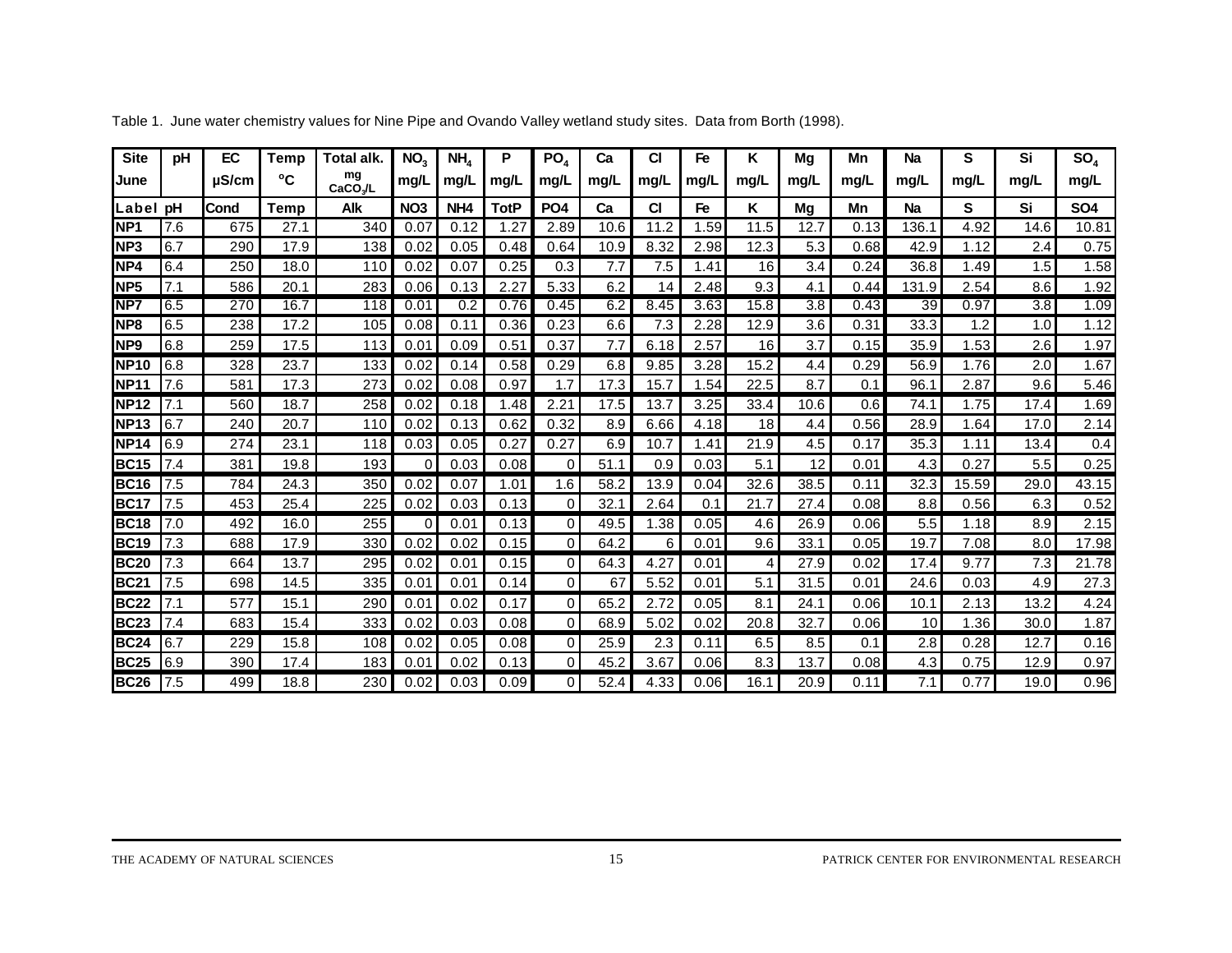| <b>Site</b><br>July | pH  | EC<br>uS/cm | Temp<br>°C  | Total Alk.<br>mg CaCO <sub>3</sub> /L | NO <sub>3</sub><br>mg/L | NH <sub>4</sub><br>mg/L | P<br>mg/L   | PO <sub>4</sub><br>mg/L | Ca<br>mg/L | СI<br>mg/L | Fe<br>mg/L | Κ<br>mg/L | Mg<br>mg/L | Mn<br>mg/L | Na<br>mg/L | S<br>mg/L | Si<br>mg/L | SO <sub>4</sub><br>mg/L |
|---------------------|-----|-------------|-------------|---------------------------------------|-------------------------|-------------------------|-------------|-------------------------|------------|------------|------------|-----------|------------|------------|------------|-----------|------------|-------------------------|
| Label               | рH  | lCond       | <b>Temp</b> | Alk                                   | NO <sub>3</sub>         | NH <sub>4</sub>         | <b>TotP</b> | PO                      | Ca         | <b>CI</b>  | Fe         | Κ         | Mq         | Mn         | <b>Na</b>  | s         | Si         | SO <sub>4</sub>         |
| NP <sub>1</sub>     | 7.3 | 750         | 17.8        | 350                                   | 0.04                    | 0.08                    | 1.12        | n/a                     | 13.6       | n/a        | 0.73       | 10.5      | 14.6       | 0.08       | 135.1      | 4.04      | 12.7       | n/a                     |
| <b>NP3</b>          | 6.8 | 305         | 19.6        | 123                                   | 0.03                    | 0.05                    | 0.36        | n/a                     | 10.9       | n/a        | 2.61       | 12.5      | 5.3        | 0.37       | 42.3       | 1.06      | 0.3        | n/a                     |
| NP4                 | 7.2 | 240         | 25.1        | 110                                   | 0.03                    | 0.06                    | 0.26        | n/a                     | 7.9        | n/a        | 1.84       | 13.4      | 3.3        | 0.19       | 35.8       | 1.33      | 0.5        | n/a                     |
| NP <sub>5</sub>     | 7.2 | 582         | 21.7        | 273                                   | 0.08                    | 0.16                    | 2.34        | n/a                     | 6.5        | n/a        | 2.44       | 8.0       | 4.1        | 0.56       | 130.6      | 2.53      | 6.3        | n/a                     |
| <b>NP7</b>          | 6.5 | 263         | 19.6        | 113                                   | 0.03                    | 0.12                    | 0.67        | n/a                     | 6.0        | n/a        | 2.8        | 15.6      | 3.8        | 0.42       | 38.5       | 0.96      | 1.7        | n/a                     |
| <b>INP8</b>         | 6.5 | 232         | 22.4        | 98                                    | 0.02                    | 0.07                    | 0.34        | n/a                     | 6.7        | n/a        | 2.11       | 12.3      | 3.7        | 0.57       | 32.6       | 1.13      | 0.3        | n/a                     |
| NP <sub>9</sub>     | 6.6 | 261         | 26.8        | 115                                   | 0.07                    | 0.11                    | 0.60        | n/a                     | 7.9        | n/a        | 2.81       | 15.8      | 3.9        | 0.19       | 36.5       | 1.53      | 1.1        | n/a                     |
| <b>NP10</b>         | 6.9 | 335         | 20.5        | 138                                   | 0.05                    | 0.10                    | 0.61        | n/a                     | 6.7        | n/a        | 3.32       | 14.7      | 4.3        | 0.42       | 55.3       | 1.73      | 1.5        | n/a                     |
| <b>NP11</b>         | 8.4 | 640         | 17.4        | 288                                   | 0.04                    | 0.14                    | 1.13        | n/a                     | 19.2       | n/a        | 2.04       | 21.6      | 9.4        | 0.67       | 101.9      | 2.35      | 4.8        | n/a                     |
| <b>NP12</b>         | 6.9 | 600         | 18.0        | 253                                   | 0.04                    | 0.08                    | 1.47        | n/a                     | 18.5       | n/a        | 3.38       | 35.2      | 11.0       | 0.6        | 78.8       | 1.56      | 9.9        | n/a                     |
| <b>NP13</b>         | 6.5 | 274         | 18.0        | 113                                   | 0.03                    | 0.07                    | 0.92        | n/a                     | 10.4       | n/a        | 5.92       | 19.0      | 4.9        | 1.01       | 30.8       | 1.46      | 16.2       | n/a                     |
| <b>NP14</b>         | 6.7 | 301         | 21.2        | 110                                   | 0.03                    | 0.03                    | 0.34        | n/a                     | 7.6        | n/a        | .46        | 23.5      | 4.8        | 0.17       | 37.2       | 1.18      | 11.8       | n/a                     |
| <b>BC15</b>         | 7.9 | 337         | 22.1        | 165                                   | 0.01                    | 0.01                    | 0.05        | n/a                     | 44.4       | n/a        | 0.01       | 5.5       | 12.2       | 0.01       | 4.3        | 0.23      | 3.8        | n/a                     |
| <b>BC16</b>         | 7.7 | 811         | 23.9        | 348                                   | 0.01                    | 0.06                    | 0.81        | n/a                     | 60.3       | n/a        | 0.02       | 35.0      | 41.0       | 0.07       | 34.2       | 15.35     | 31         | n/a                     |
| <b>BC17</b>         | 6.9 | 466         | 18.5        | 223                                   | 0.01                    | 0.04                    | 0.20        | n/a                     | 33.5       | n/a        | 0.16       | 23.3      | 28.4       | 0.33       | 9.2        | 0.47      | 5.9        | n/a                     |
| <b>BC18</b>         | 7.4 | 484         | 20.6        | 235                                   | 0.01                    | 0.08                    | 0.11        | n/a                     | 48.2       | n/a        | 0.05       | 4.5       | 29.4       | 0.04       | 6          | 0.93      | 3.7        | n/a                     |
| <b>BC19</b>         | 7.5 | 669         | 23.5        | 315                                   | 0.01                    | 0.03                    | 0.08        | n/a                     | 66.5       | n/a        | 0.01       | 9.4       | 34.7       | 0.03       | 20.1       | 6.75      | 5.9        | n/a                     |
| <b>BC20</b>         | 7.0 | 654         | 14.7        | 290                                   | 0.01                    | 0.05                    | 0.11        | n/a                     | 65.9       | n/a        | 0.01       | 5.1       | 33.1       | 0.02       | 19         | 11.66     | 5.8        | n/a                     |
| <b>BC21</b>         | 7.4 | 695         | 16.7        | 328                                   | $\Omega$                | 0.04                    | 0.13        | n/a                     | 68.3       | n/a        | 0.02       | 5.6       | 34.3       | 0.01       | 27         | 8.8       | 3.8        | n/a                     |
| <b>BC22</b>         | 7.1 | 587         | 22.3        | 288                                   | 0.01                    | 0.01                    | 0.13        | n/a                     | 68.3       | n/a        | 0.04       | 8.3       | 26.4       | 0.07       | 10.9       | .87       | 12.8       | n/a                     |
| <b>BC23</b>         | 8.1 | 668         | 26.7        | 323                                   | 0.01                    | 0.03                    | 0.12        | n/a                     | 70.1       | n/a        | 0.01       | 21.3      | 35.1       | 0.02       | 11         | .24       | 31.2       | n/a                     |
| <b>BC24</b>         | 7.5 | 235         | 26.4        | 110                                   | 0.01                    | 0.06                    | 0.09        | n/a                     | 27.6       | n/a        | 0.07       | 6.7       | 9.1        | 0.06       | 3          | 0.3       | 13         | n/a                     |
| <b>BC25</b>         | 7.5 | 370         | 23.8        | 170                                   | 0.01                    | 0.04                    | 0.10        | n/a                     | 46.2       | n/a        | 0.04       | 8.5       | 14.6       | 0.03       | 4.5        | 0.7       | 10.6       | n/a                     |
| <b>BC26</b>         | 7.8 | 490         | 20.3        | 238                                   | 0.01                    | 0.07                    | 0.15        | n/a                     | 53.7       | n/a        | 0.05       | 16.3      | 21.8       | 0.06       | 7.4        | 0.75      | 19.1       | n/a                     |

Table 2. July water chemistry values for Nine Pipe and Ovando Valley wetland study sites. Data from Borth (1998).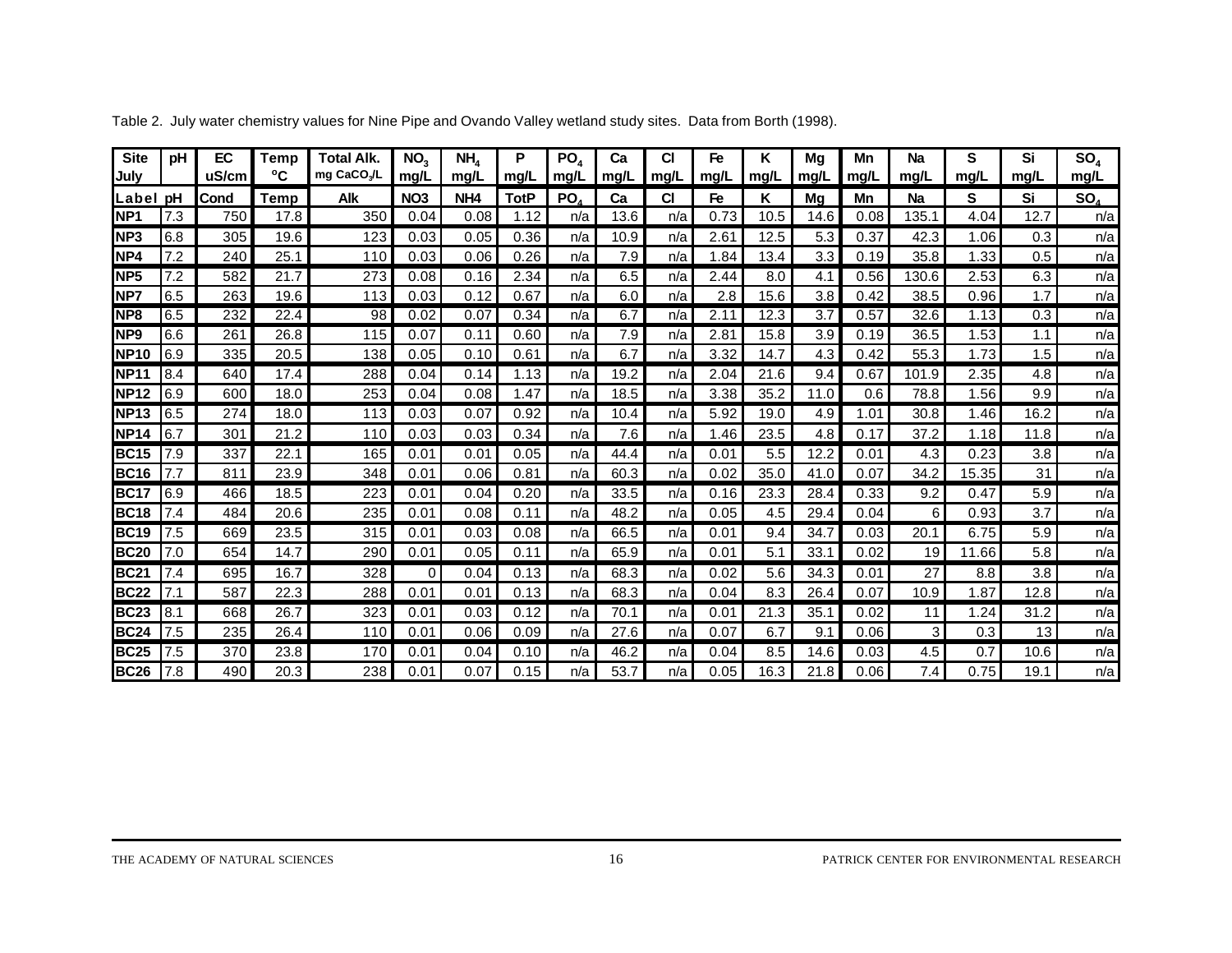| <b>Site</b><br>Aug. | рH   | EC<br>uS/cm | Temp<br>°C | <b>Total Alk.</b><br>mg CaCO <sub>3</sub> /L | NO <sub>3</sub><br>mq/L | NH <sub>a</sub><br>mg/L | P<br>mg/L   | PO <sub>4</sub><br>mg/L | Ca<br>mg/L | <b>CI</b><br>mg/L | Fe<br>mg/L | Κ<br>mg/L | Mq<br>mg/L | Mn<br>mg/L | Na<br>mq/L | S<br>mg/L | Si<br>mg/L     | SO <sub>4</sub><br>mg/L |
|---------------------|------|-------------|------------|----------------------------------------------|-------------------------|-------------------------|-------------|-------------------------|------------|-------------------|------------|-----------|------------|------------|------------|-----------|----------------|-------------------------|
| Label pH            |      | Cond        | Temp       | Alk                                          | NO <sub>3</sub>         | NH <sub>4</sub>         | <b>TotP</b> | PO.                     | Ca         | <b>CI</b>         | Fe         | κ         | Mq         | Mn         | Na         | S         | Si             | $SO_{A}$                |
| NP <sub>1</sub>     | 7.67 | 840         | 21.9       | 415                                          | 0.05                    | 0.06                    | 0.96        | 2.07                    | 17.9       | n/a               | 0.35       | 13.2      | 18.7       | 0.12       | 172        | 4.6       | 8.6            | n/a                     |
| <b>NP3</b>          | 6.35 | 370         | 17.5       | 160                                          | 0.05                    | 0.14                    | 0.35        | 0.09                    | 13.6       | n/a               | 3.34       | 15.3      | 6.7        | 0.31       | 55         | .27       | 2.4            | n/a                     |
| NP4                 | 6.62 | 280         | 20.5       | 130                                          | 0.04                    | 0.10                    | 0.43        | 0.33                    | 9.0        | n/a               | 2.94       | 14.4      | 3.7        | 0.66       | 48.6       | 1.68      | 1.1            | n/a                     |
| <b>NP5</b>          | 7.37 | 810         | 19.4       | 383                                          | 0.11                    | 0.18                    | 2.73        | 6.06                    | 8.8        | n/a               | 3.25       | 10.1      | 5.3        | 0.5        | 198        | 4.12      | 6.5            | n/a                     |
| NP7                 | 6.59 | 320         | 18.3       | 140                                          | 0.03                    | 0.06                    | 0.77        | 0.48                    | 5.7        | n/a               | 3.73       | 19.5      | 4.6        | 0.34       | 51.7       | 1.54      | 3.1            | n/a                     |
| <b>NP8</b>          | 6.55 | 260         | 18.3       | 110                                          | 0.02                    | 0.05                    | 0.39        | 0.12                    | 5.4        | n/a               | 3.04       | 13.3      | 4.3        | 0.36       | 41.8       | 1.31      | 1.3            | n/a                     |
| NP <sub>9</sub>     | 6.85 | 280         | 24.3       | 128                                          | 0.03                    | 0.17                    | 0.48        | 0.38                    | 8.0        | n/a               | 2.3        | 16.9      | 4.1        | 0.48       | 48.4       | 1.74      | 2.1            | n/a                     |
| <b>NP10</b>         | 7.83 | 430         | 20.1       | 178                                          | 0.04                    | 0.06                    | 0.56        | 0.28                    | 8.6        | n/a               | 3.74       | 19.9      | 5.5        | 0.81       | 78.3       | 2.19      | 0.7            | n/a                     |
| <b>NP11</b>         | 6.52 | 830         | 19         | 363                                          | 0.04                    | 0.08                    | 0.62        | 0.66                    | 24.3       | n/a               | 1.1        | 27        | 42.8       | 0.28       | 142.4      | 2.12      | 2.5            | n/a                     |
| <b>NP12</b>         | 7.21 | 840         | 19.3       | 370                                          | 0.05                    | 0.22                    | 1.35        | 1.39                    | 24.7       | n/a               | 3.05       | 50        | 15.6       | 1.86       | 128.8      | 2.15      | 5.6            | n/a                     |
| <b>NP13</b>         | 6.84 | 340         | 22.8       | 148                                          | 0.03                    | 0.09                    | 1.35        | 0.47                    | 13.4       | n/a               | 8.39       | 23.3      | 6.2        | 1.14       | 45.8       | 1.73      | 16.5           | n/a                     |
| <b>NP14</b>         | 7.05 | 420         | 23.6       | 170                                          | 0.03                    | 0.12                    | 1.06        | 0.59                    | 10.4       | n/a               | 5.16       | 34.3      | 6.3        | 1.38       | 60.9       | 2.03      | 8.5            | n/a                     |
| <b>BC15</b>         | 7.56 | 346         | 18.7       | 168                                          | 0.19                    | 0.09                    | 0.04        | 0.00                    | 45.4       | n/a               | 0.01       | 6.5       | 13.9       | 0.01       | 4.7        | 0.28      | 9.4            | n/a                     |
| <b>BC16</b>         | 8.08 | 879         | 24.2       | 408                                          | 0.03                    | 0.06                    | 0.18        | 0.08                    | 64.3       | n/a               | 0.01       | 43.5      | 51.2       | 0.02       | 42.9       | 15.77     | 31.4           | n/a                     |
| <b>BC17</b>         | 6.5  | 542         | 16.1       | 260                                          | 0.03                    | 0.44                    | 0.44        | 0.67                    | 38.3       | n/a               | 0.15       | 31.6      | 32.4       | 0.33       | 11.1       | 0.68      | 3.5            | n/a                     |
| <b>BC18</b>         | 7.97 | 402         | 15.3       | 203                                          | 0.02                    | 0.05                    | 0.06        | 0.28                    | 28.5       | n/a               | 0.02       | 5.3       | 31         | 0.01       | 6.8        | 0.47      | 0.1            | n/a                     |
| <b>BC19</b>         | 7.34 | 683         | 16.7       | 340                                          | 0.02                    | 0.45                    | 0.06        | 0.00                    | 67.5       | n/a               | 0.01       | 10.4      | 37.6       | 0.01       | 21.4       | 5.96      | 1.1            | n/a                     |
| <b>BC20</b>         | 7.27 | 726         | 18.9       | 365                                          | 0.01                    | 0.02                    | 0.05        | 0.00                    | 82.9       | n/a               | 0.03       | 7.2       | 42.8       | 0.05       | 24.5       | 13.82     | 5.5            | n/a                     |
| <b>BC21</b>         | 6.94 | 745         | 13.7       | 358                                          | 0.02                    | 0.38                    | 0.06        | 0.00                    | 77.5       | n/a               | 0.03       | 5.3       | 36.7       | 0.03       | 27.9       | 7.22      | $\overline{2}$ | n/a                     |
| <b>BC22</b>         | 7.05 | 625         | 19.4       | 320                                          | 0.03                    | 0.06                    | 0.06        | 0.00                    | 72.1       | n/a               | 0.04       | 9.6       | 30         | 0.07       | 12.3       | .59       | 10.5           | n/a                     |
| <b>BC23</b>         | 7.3  | 716         | 15.2       | 363                                          | 0.02                    | 0.10                    | 0.08        | 0.00                    | 65.4       | n/a               | 0.01       | 21.9      | 39.9       | 0.03       | 12.5       | 1.05      | 30.7           | n/a                     |
| <b>BC24</b>         | 6.84 | 241         | 20.4       | 120                                          | 0.02                    | 0.03                    | 0.11        | 0.00                    | 29.1       | n/a               | 0.07       | 7.4       | 10.2       | 0.05       | 3.3        | 0.27      | 17             | n/a                     |
| <b>BC25</b>         | 6.89 | 391         | 15.6       | 193                                          | 0.02                    | 0.28                    | 0.06        | 0.00                    | 47.8       | n/a               | 0.05       | 9.3       | 16         | 0.04       | 4.9        | 0.5       | 8.2            | n/a                     |
| <b>BC26</b>         | 7.22 | 525         | 19         | 258                                          | 0.01                    | 0.07                    | 0.08        | 0.00                    | 54.6       | n/a               | 0.03       | 18.5      | 23.9       | 0.02       | 8.1        | 0.7       | 13.4           | n/a                     |

Table 3. August water chemistry values for Nine Pipe and Ovando Valley wetland study sites. Data from Borth (1998).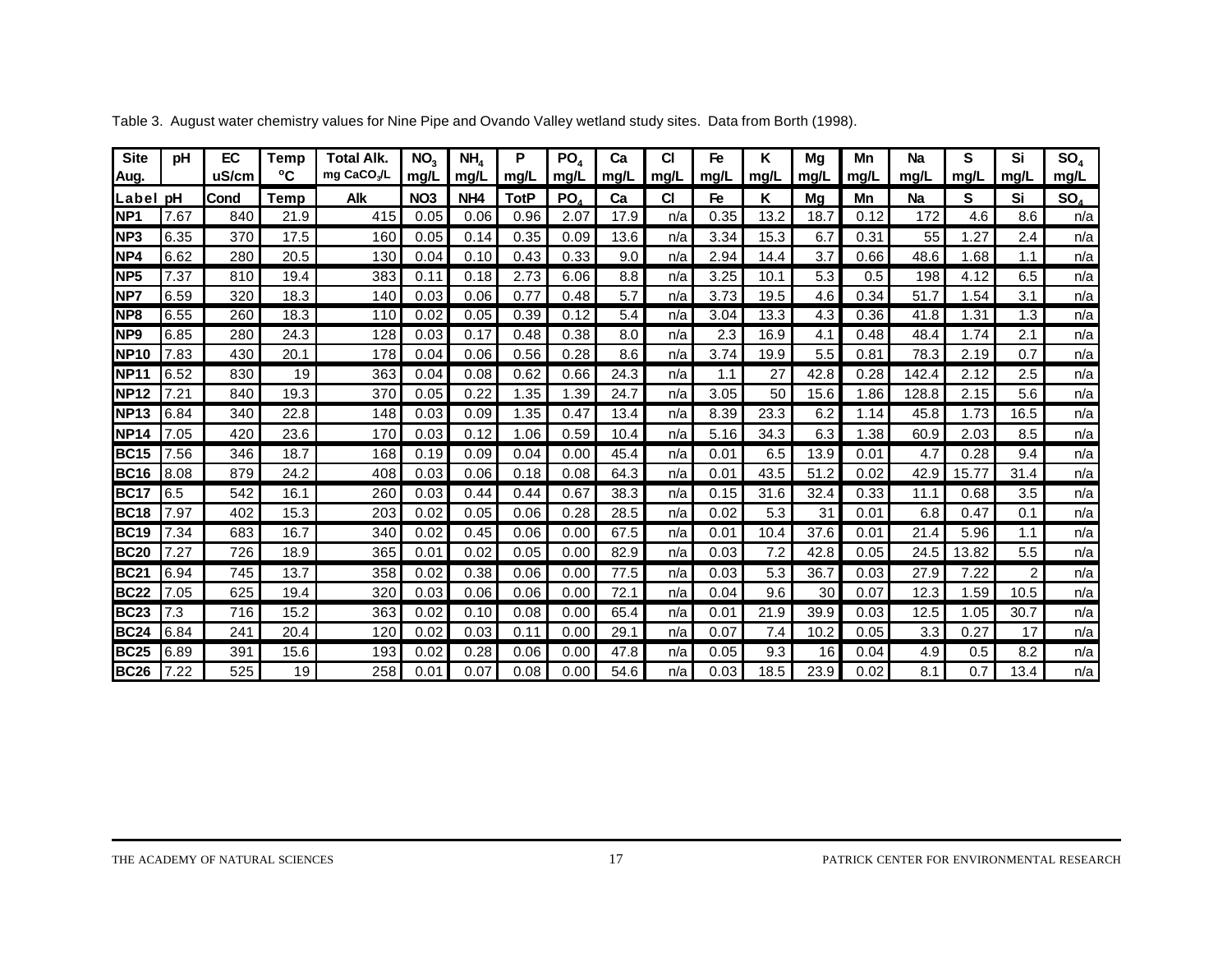| <b>Site</b><br>l3 Mo. | рH   | EC<br>uS/cm | Temp<br>°C | <b>Total Alk.</b><br>mg CaCO./L | NO <sub>3</sub><br>mg/L | NH <sub>a</sub><br>mq/L | P<br>mg/L   | PO <sub>4</sub><br>mg/L | Ca<br>mg/L | <b>CI</b><br>mg/L | Fe<br>mg/L    | ĸ<br>mg/L | Mg<br>mg/L | Mn<br>mq/L | <b>Na</b><br>mg/L | S<br>mg/L | Si<br>mq/L | SO <sub>4</sub><br>mg/L |
|-----------------------|------|-------------|------------|---------------------------------|-------------------------|-------------------------|-------------|-------------------------|------------|-------------------|---------------|-----------|------------|------------|-------------------|-----------|------------|-------------------------|
| Label pH              |      | Cond        | Temp       | Alk                             | NO <sub>3</sub>         | NH <sub>4</sub>         | <b>TotP</b> | PO.                     | Ca         | <b>CI</b>         | Fe            | Κ         | Ma         | Mn         | <b>Na</b>         | S         | Si         | $SO_{4}$                |
| NP <sub>1</sub>       | 7.52 | 755         | 22.3       | 368                             | 0.05                    | 0.09                    | 1.12        | 2.48                    | 14.0       | 11.20             | 0.89          | 11.73     | 15.33      | 0.11       | 147.7             | 4.52      | 12.0       | 10.81                   |
| <b>INP3</b>           | 6.62 | 322         | 18.3       | 140                             | 0.03                    | 0.08                    | 0.40        | 0.37                    | 11.8       | 8.32              | 2.98          | 13.37     | 5.77       | 0.45       | 46.7              | 1.15      | 1.7        | 0.75                    |
| NP4                   | 6.74 | 257         | 21.2       | 117                             | 0.03                    | 0.08                    | 0.31        | 0.32                    | 8.2        | 7.50              | 2.06          | 14.60     | 3.47       | 0.36       | 40.4              | 1.50      | 1.0        | 1.58                    |
| <b>NP5</b>            | 7.22 | 659         | 20.4       | 313                             | 0.08                    | 0.16                    | 2.45        | 5.70                    | 7.2        | 14.00             | 2.72          | 9.13      | 4.50       | 0.50       | 153.5             | 3.06      | 7.1        | 1.92                    |
| NP7                   | 6.53 | 284         | 18.2       | 124                             | 0.02                    | 0.13                    | 0.73        | 0.47                    | 6.0        | 8.45              | 3.39          | 16.97     | 4.07       | 0.40       | 43.1              | 1.16      | 2.9        | 1.09                    |
| NP <sub>8</sub>       | 6.52 | 243         | 19.3       | 104                             | 0.04                    | 0.08                    | 0.36        | 0.18                    | 6.2        | 7.30              | 2.48          | 12.83     | 3.87       | 0.41       | 35.9              | .21       | 0.9        | 1.12                    |
| NP <sub>9</sub>       | 6.75 | 267         | 22.9       | 119                             | 0.04                    | 0.12                    | 0.53        | 0.38                    | 7.9        | 6.18              | 2.56          | 16.23     | 3.90       | 0.27       | 40.3              | .60       | 1.9        | 1.97                    |
| <b>NP10</b>           | 7.18 | 364         | 21.4       | 150                             | 0.04                    | 0.10                    | 0.58        | 0.29                    | 7.4        | 9.85              | 3.45          | 16.60     | 4.73       | 0.51       | 63.5              | .89       | 1.4        | 1.67                    |
| <b>NP11</b>           | 7.51 | 684         | 17.9       | 308                             | 0.03                    | 0.10                    | 0.91        | 1.18                    | 20.3       | 15.70             | 1.56          | 23.70     | 20.30      | 0.35       | 113.5             | 2.45      | 5.6        | 5.46                    |
| <b>NP12</b>           | 7.07 | 667         | 18.7       | 294                             | 0.04                    | 0.16                    | 1.43        | 1.80                    | 20.2       | 13.70             | 3.23          | 39.53     | 12.40      | 1.02       | 93.9              | 1.82      | 11.0       | 1.69                    |
| <b>NP13</b>           | 6.68 | 285         | 20.5       | 124                             | 0.03                    | 0.10                    | 0.96        | 0.40                    | 10.9       | 6.66              | 6.16          | 20.10     | 5.17       | 0.90       | 35.2              | .61       | 16.6       | 2.14                    |
| <b>NP14</b>           | 6.88 | 332         | 22.6       | 133                             | 0.03                    | 0.07                    | 0.56        | 0.43                    | 8.3        | 10.65             | 2.68          | 26.57     | 5.20       | 0.57       | 44.5              | .44       | 11.2       | 0.40                    |
| BC15                  | 7.62 | 355         | 20.2       | 175                             | 0.07                    | 0.04                    | 0.06        | 0.00                    | 47.0       | 0.90              | 0.02          | 5.70      | 12.70      | 0.01       | 4.4               | 0.26      | 6.2        | 0.25                    |
| <b>BC16</b>           | 7.76 | 825         | 24.1       | 369                             | 0.02                    | 0.06                    | 0.67        | 0.84                    | 60.9       | 13.85             | 0.02          | 37.03     | 43.57      | 0.07       | 36.5              | 15.57     | 30.5       | 43.15                   |
| IBC17                 | 6.97 | 487         | 20.0       | 236                             | 0.02                    | 0.17                    | 0.26        | 0.34                    | 34.6       | 2.64              | 0.14          | 25.53     | 29.40      | 0.25       | 9.7               | 0.57      | 5.2        | 0.52                    |
| <b>BC18</b>           | 7.46 | 459         | 17.3       | 231                             | 0.01                    | 0.05                    | 0.10        | 0.14                    | 42.1       | 1.38              | 0.04          | 4.80      | 29.10      | 0.04       | 6.1               | 0.86      | 4.2        | 2.15                    |
| <b>BC19</b>           | 7.38 | 680         | 19.4       | 328                             | 0.02                    | 0.17                    | 0.10        | 0.00                    | 66.1       | 6.00              | 0.01          | 9.80      | 35.13      | 0.03       | 20.4              | 6.60      | 5.0        | 17.98                   |
| <b>BC20</b>           | 7.19 | 681         | 15.8       | 317                             | 0.01                    | 0.03                    | 0.10        | 0.00                    | 71.0       | 4.27              | 0.02          | 5.43      | 34.60      | 0.03       | 20.3              | 11.75     | 6.2        | 21.78                   |
| <b>BC21</b>           | 7.28 | 713         | 15.0       | 340                             | 0.01                    | 0.14                    | 0.11        | 0.00                    | 70.9       | 5.52              | 0.02          | 5.33      | 34.17      | 0.02       | 26.5              | 5.35      | 3.6        | 27.30                   |
| <b>BC22</b>           | 7.08 | 596         | 18.9       | 299                             | 0.02                    | 0.03                    | 0.12        | 0.00                    | 68.5       | 2.72              | 0.04          | 8.67      | 26.83      | 0.07       | 11.1              | .86       | 12.2       | 4.24                    |
| <b>BC23</b>           | 7.60 | 689         | 19.1       | 340                             | 0.02                    | 0.05                    | 0.09        | 0.00                    | 68.1       | 5.02              | $0.0^{\circ}$ | 21.33     | 35.90      | 0.04       | 11.2              | .22       | 30.6       | 1.87                    |
| <b>BC24</b>           | 7.01 | 235         | 20.9       | 113                             | 0.02                    | 0.05                    | 0.09        | 0.00                    | 27.5       | 2.30              | 0.08          | 6.87      | 9.27       | 0.07       | 3.0               | 0.28      | 14.2       | 0.16                    |
| <b>BC25</b>           | 7.10 | 384         | 18.9       | 182                             | 0.01                    | 0.11                    | 0.10        | 0.00                    | 46.4       | 3.67              | 0.05          | 8.70      | 14.77      | 0.05       | 4.6               | 0.65      | 10.6       | 0.97                    |
| <b>BC26</b>           | 7.51 | 505         | 19.4       | 242                             | 0.01                    | 0.06                    | 0.11        | 0.00                    | 53.6       | 4.33              | 0.05          | 16.97     | 22.20      | 0.06       | 7.5               | 0.74      | 17.2       | 0.96                    |

Table 4. June, July and August average water chemistry values for Nine Pipe and Ovando Valley wetland study sites. Data from Borth (1998).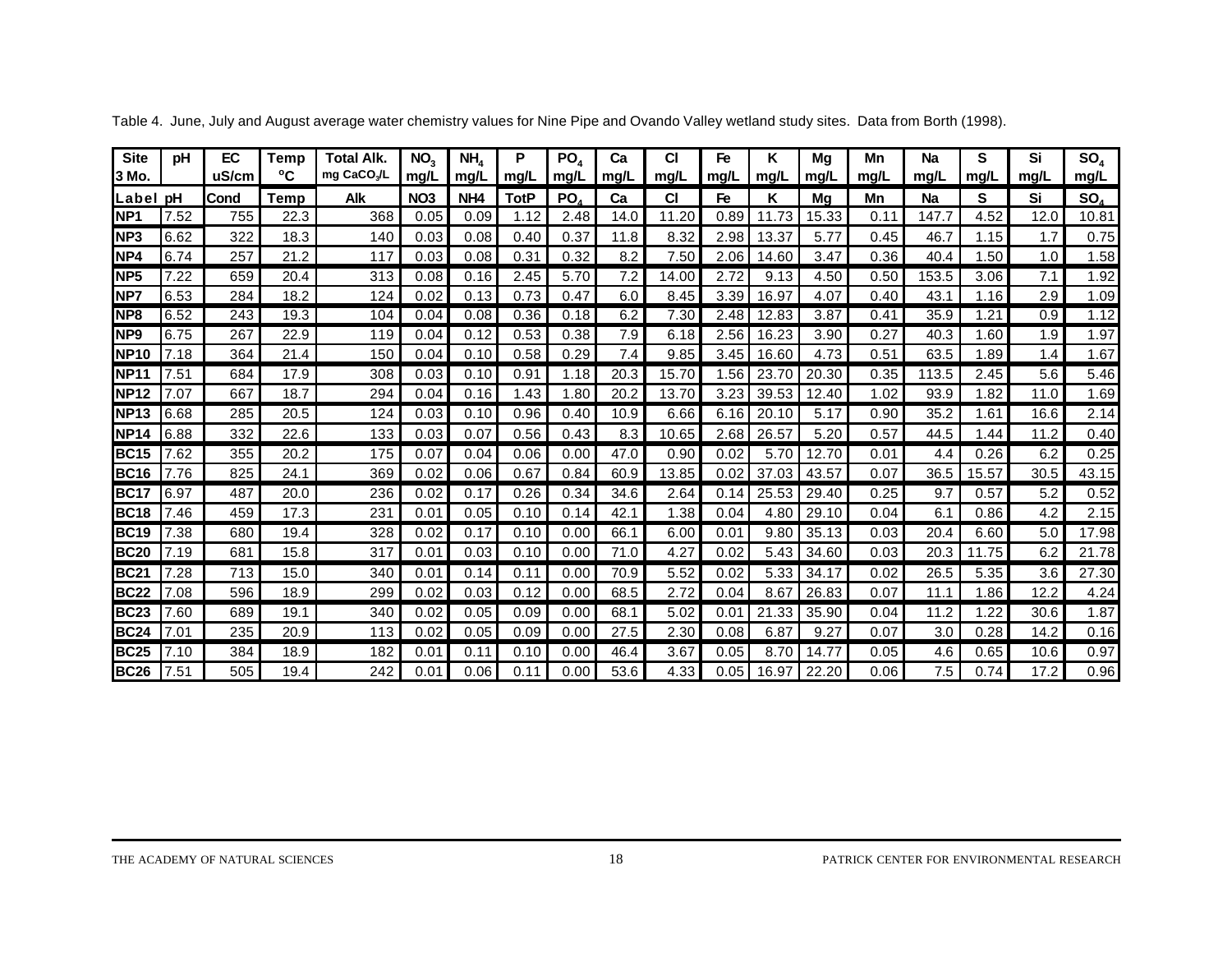| <b>Site</b>     | Sed-<br>рH | Sed-<br>Cond | Sed-<br><b>TKN</b> | Sed-<br>NH <sub>4</sub> | Sed-<br>NO <sub>3</sub> | Sed-<br><b>Na</b> | Sed-<br>Ca | Sed-<br>Mg | Sed-P | Clay | <b>Sand</b> | <b>Silt</b> | <b>Depth</b> | <b>SurfWat</b> | <b>DrySoil</b> | Algae | Litter | GW <sup>1</sup> |
|-----------------|------------|--------------|--------------------|-------------------------|-------------------------|-------------------|------------|------------|-------|------|-------------|-------------|--------------|----------------|----------------|-------|--------|-----------------|
|                 |            | $\mu$ S/cm   | %N                 | mg/kg                   | mg/kg                   | mg/kg             | mg/kg      | mg/kg      | mg/kg | %    | $\%$        | $\%$        | cm           | $\%$           | $\frac{0}{0}$  | %     | %      |                 |
| NP <sub>1</sub> | 9.0        | 2043         | 0.37               | 28                      | 2                       | 712               | 2462       | 440        | 29    | 38   | 22          | 40          | 97           | 0.78           | 0.03           | 0.17  | 0.17   | $\overline{c}$  |
| NP <sub>3</sub> | 7.6        | 369          | 0.73               | 15                      | 17                      | 82                | 11320      | 1080       | 16    | 29   | 43          | 28          | 105          | 0.68           | 0.13           | 0.08  | 0.32   |                 |
| NP4             | 7.4        | 223          | 0.59               | 58                      | $\overline{4}$          | 272               | 1458       | 880        | 31    | 42   | 32          | 25          | 80           | 0.31           | 0.04           | 0.00  | 0.17   |                 |
| NP <sub>5</sub> | 8.6        | 1462         | 0.50               | 45                      | 14                      | 1184              | 1698       | 1060       | 43    | 34   | 27          | 39          | 73           | 0.46           | 0.35           | 0.00  | 0.05   | 2               |
| NP7             | 7.8        | 461          | 0.42               | 82                      | $\mathbf{3}$            | 250               | 1294       | 1880       | 60    | 32   | 35          | 33          | 96           | 0.65           | 0.00           | 0.03  | 0.04   |                 |
| <b>NP8</b>      | 7.3        | 423          | 0.47               | 59                      | 5 <sup>5</sup>          | 224               | 1456       | 1840       | 38    | 35   | 37          | 38          | 124          | 0.60           | 0.05           | 0.11  | 0.01   | 2               |
| NP <sub>9</sub> | 7.3        | 340          | 0.52               | 125                     | 9                       | 162               | 1422       | 1260       | 52    | 39   | 41          | 20          | 73           | 0.65           | 0.00           | 0.32  | 0.01   |                 |
| <b>NP10</b>     | 7.5        | 659          | 0.39               | 81                      | $\overline{2}$          | 382               | 1092       | 580        | 53    | 25   | 46          | 28          | 84           | 0.68           | 0.00           | 0.16  | 0.02   |                 |
| <b>NP11</b>     | 8.2        | 822          | 0.35               | 40                      | $\overline{2}$          | 448               | 1850       | 1660       | 45    | 35   | 29          | 36          | 72           | 0.57           | 0.02           | 0.04  | 0.01   |                 |
| <b>NP12</b>     | 7.8        | 656          | 0.49               | 64                      | 9                       | 392               | 1466       | 1020       | 52    | 17   | 20          | 63          | 65           | 0.84           | 0.04           | 0.05  | 0.03   |                 |
| <b>INP13</b>    | 7.4        | 358          | 0.34               | 79                      | $\overline{2}$          | 134               | 1270       | 700        | 77    | 16   | 27          | 56          | 81           | 0.69           | 0.01           | 0.13  | 0.05   |                 |
| <b>NP14</b>     | 7.6        | 490          | 0.64               | 64                      | 14                      | 200               | 1540       | 860        | 51    | 45   | 26          | 29          | 50           | 0.69           | 0.03           | 0.01  | 0.15   |                 |
| <b>BC15</b>     | 7.8        | 320          | 0.52               | 13                      | 10                      | 44                | 5124       | 880        | 9     | 48   | 11          | 40          | 213          | 0.58           | 0.00           | 0.32  | 0.01   | $\overline{c}$  |
| <b>BC16</b>     | 8.5        | 780          | 0.81               | 53                      | 21                      | 96                | 10480      | 1260       | 40    | 48   | 18          | 34          | 86           | 0.60           | 0.00           | 0.06  | 0.02   | 2               |
| <b>BC17</b>     | 7.6        | 270          | 0.73               | 65                      | 10                      | 70                | 3306       | 306        | 84    | 41   | 12          | 47          | 86           | 0.90           | 0.02           | 0.00  | 0.01   |                 |
| <b>BC18</b>     | 7.9        | 500          | 0.87               | 36                      | 15                      | 46                | 5322       | 558        | 32    | 45   | 23          | 32          | 114          | 0.32           | 0.06           | 0.06  | 0.02   |                 |
| <b>BC19</b>     | 8.4        | 540          | 1.12               | 26                      | 14                      | 136               | 10720      | 330        | 17    | 48   | 11          | 40          | 114          | 0.79           | 0.00           | 0.07  | 0.07   | 2               |
| <b>BC20</b>     | 8.2        | 720          | 1.16               | 7                       | 37                      | 180               | 11960      | 318        | 39    | 35   | 18          | 48          | 47           | 0.51           | 0.00           | 0.12  | 0.25   | 2               |
| <b>BC21</b>     | 8.1        | 460          | 1.05               | 9                       | 18                      | 148               | 13280      | 276        | 17    | 45   | 10          | 45          | 59           | 0.57           | 0.00           | 0.06  | 0.21   | 2               |
| <b>BC22</b>     | 8.4        | 440          | 0.49               | 46                      | 10                      | 1068              | 1662       | 274        | 45    | 48   | 13          | 40          | 104          | 0.77           | 0.00           | 0.01  | 0.05   |                 |
| <b>BC23</b>     | 8.1        | 500          | .38                | 37                      | 42                      | 88                | 9220       | 482        | 23    | 38   | 10          | 53          | 114          | 0.81           | 0.01           | 0.12  | 0.03   |                 |
| <b>BC24</b>     | 7.9        | 290          | 1.43               | 39                      | 25                      | 56                | 6600       | 394        | 19    | 41   | 10          | 49          | 187          | 0.80           | 0.02           | 0.01  | 0.04   |                 |
| <b>BC25</b>     | 8.2        | 450          | 0.93               | 42                      | 16                      | 62                | 11320      | 226        | 25    | 47   | 9           | 45          | 216          | 0.68           | 0.01           | 0.11  | 0.01   |                 |
| <b>BC26</b>     | 7.5        | 360          | 0.61               | 14                      | $\overline{7}$          | 72                | 8040       | 418        | 15    | 38   | 13          | 49          | 265          | 0.88           | 0.00           | 0.04  | 0.04   |                 |

Table 5. Sediment chemistry, percent substrate, water depth, percent cover type, and groundwater category for Nine Pipe and Ovando Valley wetland study sites. Data from Borth (1998). <sup>1</sup>Groundwater types; 1= recharge, 2 = discharge.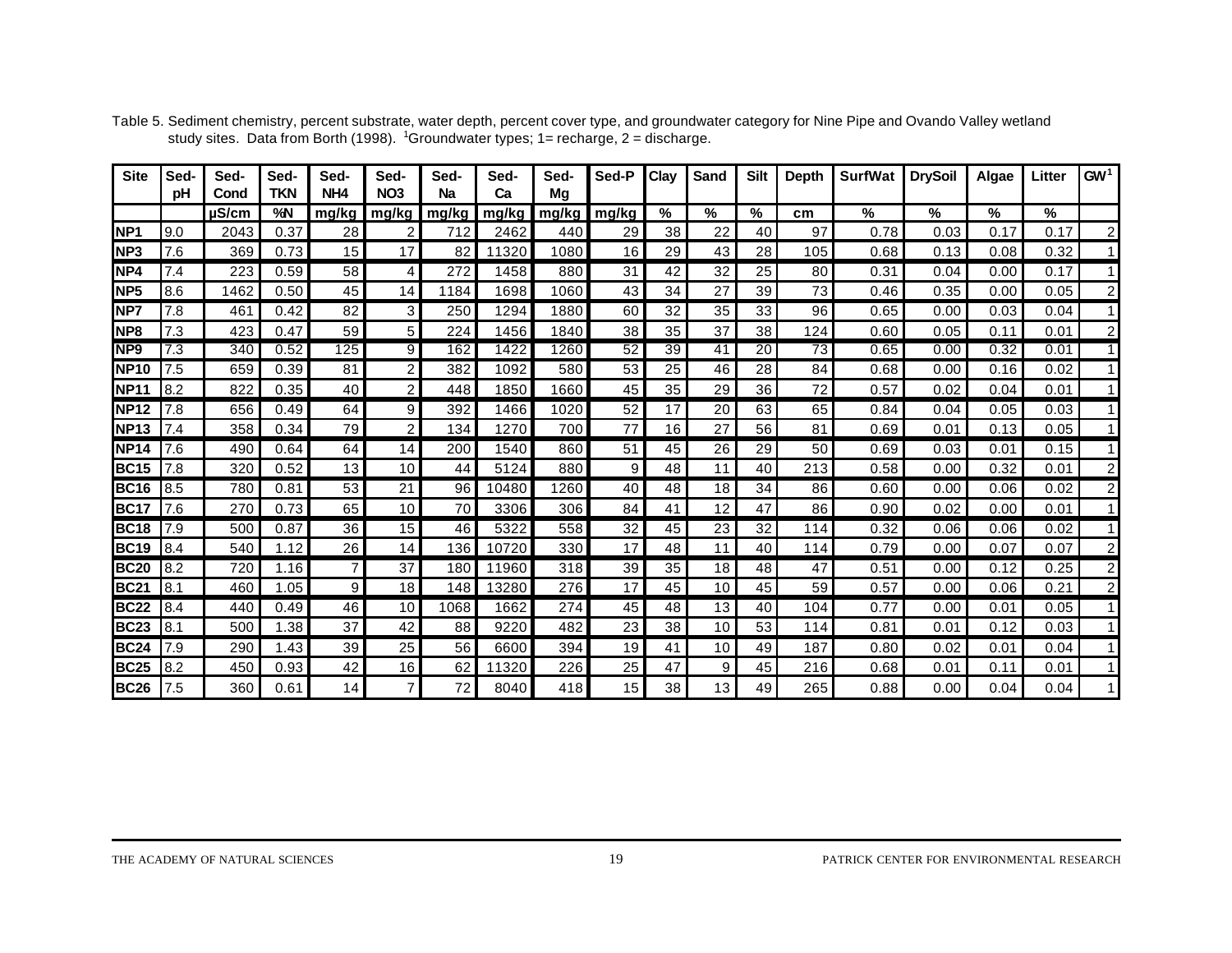Table 6. Correlation matrix of all water chemistry variables used in this study (Table 4).

| pH              | 1.0000   |          |          |          |          |          |          |          |
|-----------------|----------|----------|----------|----------|----------|----------|----------|----------|
| Cond            | .7444    | 1.0000   |          |          |          |          |          |          |
| Temp            | $-.0053$ | $-.2518$ | 1.0000   |          |          |          |          |          |
| Alk             | .7700    | .9921    | $-.2751$ | 1.0000   |          |          |          |          |
| NO3             | $-.0044$ | $-.0566$ | .3828    | $-.0718$ | 1.0000   |          |          |          |
| NH4             | $-.2077$ | .1309    | $-.0240$ | .1019    | .1885    | 1.0000   |          |          |
| TotP            | $-.1237$ | .1523    | .3171    | .0878    | .6549    | .4553    | 1.0000   |          |
| PO4             | .0780    | .3229    | .2872    | .2827    | .7019    | .4138    | .9354    | 1.0000   |
| Ca              | .6691    | .5978    | $-.3965$ | .6542    | $-15344$ | $-.2592$ | $-.6165$ | $-.4592$ |
| C1              | $-.1149$ | .2275    | .2591    | .1258    | .3033    | .3914    | .7638    | .6675    |
| Fe              | $-.6562$ | $-.4586$ | .2614    | $-.5358$ | .4486    | .3179    | .6921    | .4535    |
| K               | $-.1006$ | .0607    | .4840    | $-.0183$ | .0268    | .2797    | .4546    | .3068    |
| Mg              | .7363    | .7710    | $-.3706$ | .8082    | $-.5124$ | $-.1416$ | $-.4372$ | $-.2633$ |
| Mn              | $-.5741$ | $-.3112$ | .2084    | $-.3911$ | .3648    | .3895    | .7052    | .4730    |
| Na              | $-.1631$ | .2122    | .1825    | .1242    | .5125    | .4113    | .8375    | .7671    |
| S               | .3401    | .6470    | $-.0616$ | .5971    | $-.0814$ | .0712    | .2007    | .2393    |
| Si              | .5483    | .4751    | .1953    | .4884    | $-.1754$ | $-.2511$ | .0338    | .0823    |
| SO <sub>4</sub> | .4521    | .7004    | $-.2047$ | .6768    | $-.2392$ | .0492    | .0119    | .0785    |
|                 |          |          |          |          |          |          |          |          |
|                 |          |          |          |          |          |          |          |          |
|                 | pH       | Cond     | Temp     | Alk      | NO3      | NH4      | TotP     | PO4      |
| Ca              | 1.0000   |          |          |          |          |          |          |          |
| C1              | $-.5140$ | 1.0000   |          |          |          |          |          |          |
| Fe              | $-.9038$ | .6159    | 1.0000   |          |          |          |          |          |
| K               | $-.3038$ | .6235    | .4408    | 1.0000   |          |          |          |          |
| Mq              | .9290    | $-.3079$ | $-.8382$ | $-.1382$ | 1.0000   |          |          |          |
| Mn              | $-.7384$ | .5863    | .9151    | .5787    | $-.6656$ | 1.0000   |          |          |
| Na              | $-.6153$ | .9035    | .6978    | .4386    | $-.3875$ | .6228    | 1.0000   |          |
| S               | .2581    | .4651    | $-.1455$ | .0423    | .4081    | $-.1611$ | .4322    | 1.0000   |
| Si              | .5189    | $-.0371$ | $-.3929$ | .2397    | .5144    | $-.2048$ | $-.2376$ | .1466    |
| SO <sub>4</sub> | .4491    | .2824    | $-.3364$ | $-.0914$ | .5863    | $-.3549$ | .2636    | .9385    |
|                 | Ca       | C1       | Fe       | $\rm K$  | Mq       | Mn       | Na       | S        |
| Si              | 1.0000   |          |          |          |          |          |          |          |
| SO <sub>4</sub> | .1698    | 1.0000   |          |          |          |          |          |          |

Table 7. Correlation of water chemistry variables with PCA axes, all Nine Pipe and Ovando Valley sites.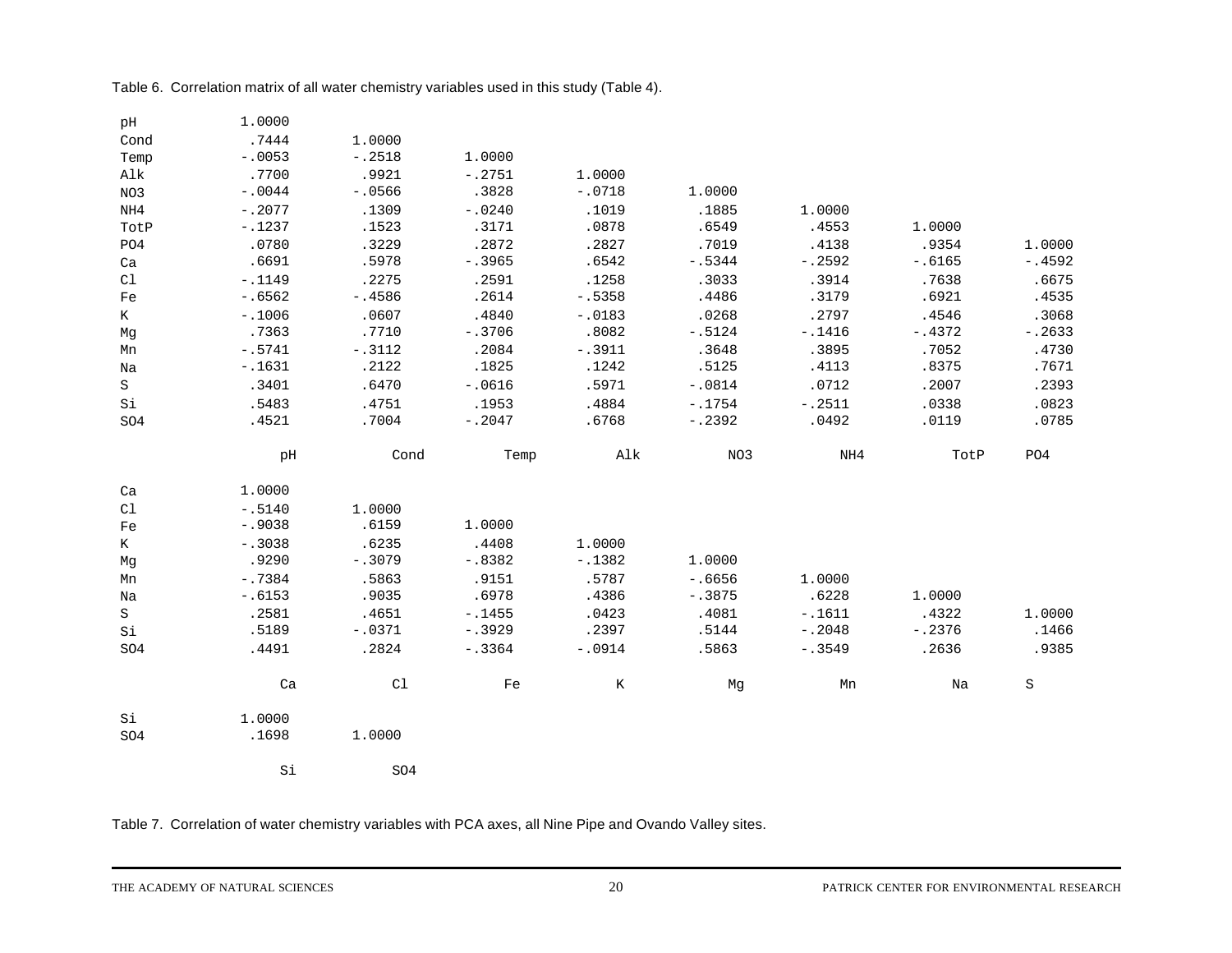PCA Canonical axes: 0 Covariables: 0 Scaling: 2

Cent./stand. by samples: 0 0 by species: 1 0

No transformation

| $\mathbf N$    | <b>NAME</b>     | AX1      | AX2      | AX3      | AX4      | WEIGHT |      |
|----------------|-----------------|----------|----------|----------|----------|--------|------|
|                | $\mathbf 1$     |          |          |          |          |        |      |
|                | EIG             | .4615    |          | .3305    | .1082    | .0382  |      |
| 1              | pH              | .6961    | .2856    | $-.2583$ | .3297    | 1.00   | 1.00 |
| $\overline{2}$ | Cond            | .5917    | .6769    | $-.2111$ | .3331    | 1.00   | 1.00 |
| 3              | Temp            | $-.3348$ | .0272    | $-.3954$ | $-.2638$ | 1.00   | 1.00 |
| 4              | Alk             | .6514    | .6055    | $-.1968$ | .3789    | 1.00   | 1.00 |
| 5              | NO3             | $-.5366$ | .1637    | $-.1280$ | .5175    | 1.00   | 1.00 |
| 6              | NH4             | $-.3003$ | .2905    | .0066    | .1778    | 1.00   | 1.00 |
| 7              | TotP            | $-.6182$ | .5701    | $-.3698$ | .2406    | 1.00   | 1.00 |
| 8              | PO <sub>4</sub> | $-.4451$ | .5846    | $-.3536$ | .4742    | 1.00   | 1.00 |
| 9              | Ca              | .9825    | $-.0258$ | $-.0354$ | .0168    | 1.00   | 1.00 |
| 10             | C1              | $-.5219$ | .7665    | $-.2067$ | $-.1192$ | 1.00   | 1.00 |
| 11             | Fe              | $-.9378$ | .1671    | $-.0703$ | $-.1343$ | 1.00   | 1.00 |
| 12             | K               | $-.3465$ | .3101    | $-.6108$ | $-.3848$ | 1.00   | 1.00 |
| 13             | Mq              | .9352    | .2147    | $-.0816$ | .0841    | 1.00   | 1.00 |
| 14             | Mn              | $-.8088$ | .1629    | $-.2802$ | $-.1235$ | 1.00   | 1.00 |
| 15             | Na              | $-.6173$ | .7690    | $-.0312$ | .1266    | 1.00   | 1.00 |
| 16             | S               | .3101    | .8699    | .2328    | $-.1945$ | 1.00   | 1.00 |
| 17             | Si              | .5301    | .1203    | $-.7755$ | $-.1441$ | 1.00   | 1.00 |
| 18             | SO <sub>4</sub> | .5017    | .7880    | .3030    | $-.1499$ | 1.00   | 1.00 |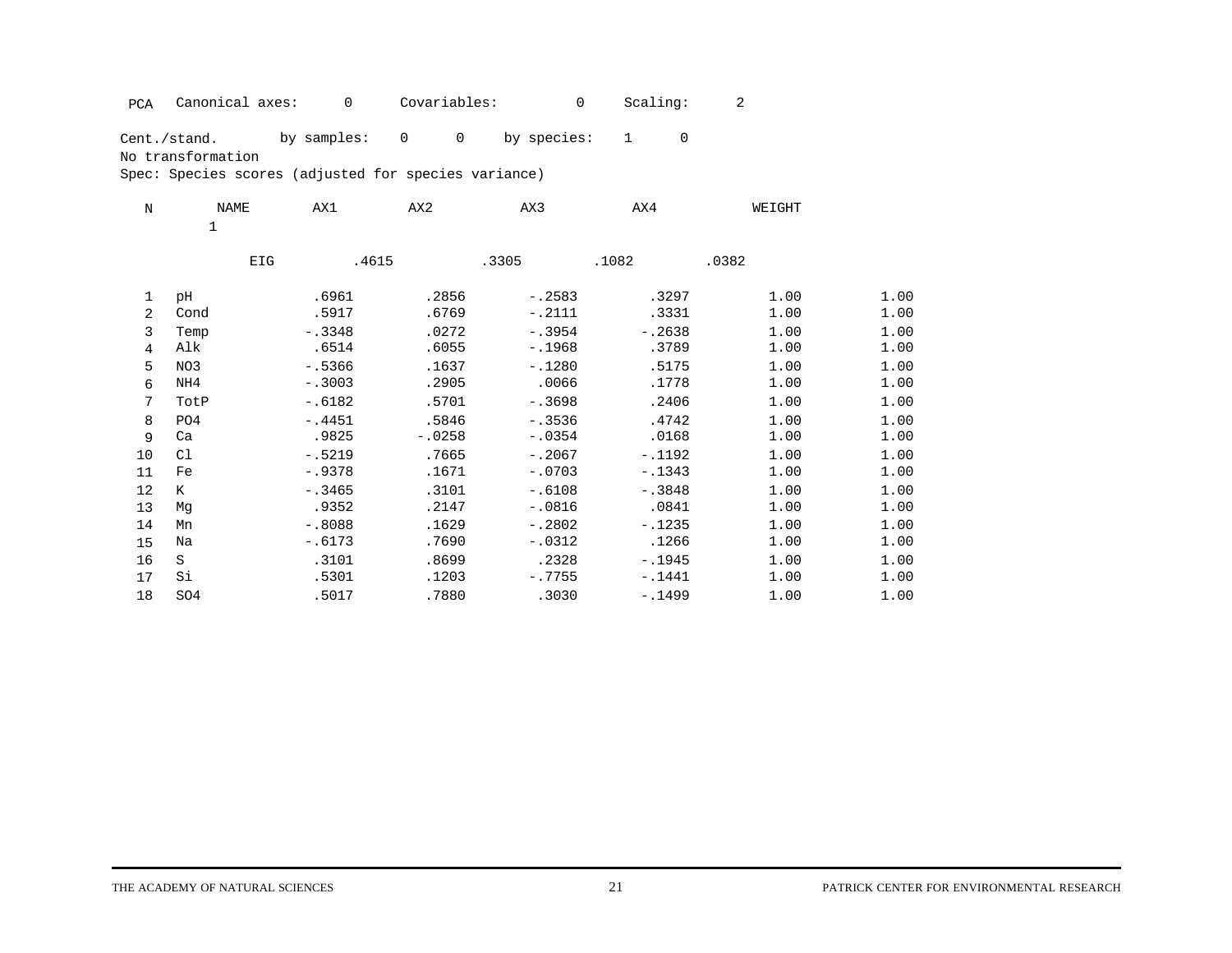#### Table 8. Correlation of water chemistry variables with PCA axes, all Nine Pipe sites.

 PCA Canonical axes: 0 Covariables: 0 Scaling: 2 Cent./stand. by samples: 0 0 by species: 1 0 No transformation

| N              | <b>NAME</b> | AX1      | AX <sub>2</sub> | AX3      | AX4      | WEIGHT | 1    |
|----------------|-------------|----------|-----------------|----------|----------|--------|------|
|                | EIG         | .6206    |                 | .1704    | .1024    | .0621  |      |
| 1              | pH          | .8791    | $-.2704$        | $-.1057$ | $-.0341$ | 1.00   | 1.00 |
| $\overline{a}$ | Cond        | .9684    | $-.1219$        | .0317    | $-.2075$ | 1.00   | 1.00 |
| 3              | Temp        | $-.0427$ | .0048           | .2026    | .5279    | 1.00   | 1.00 |
| $\overline{4}$ | Alk         | .9702    | $-.1668$        | .0526    | $-.1566$ | 1.00   | 1.00 |
| 5              | NO3         | .5106    | $-.3759$        | .7094    | $-.0067$ | 1.00   | 1.00 |
| 6              | NH4         | .3715    | .0719           | .4336    | $-.3659$ | 1.00   | 1.00 |
| 7              | TotP        | .7679    | .1326           | .5496    | $-.1123$ | 1.00   | 1.00 |
| 8              | PO4         | .8206    | $-.1469$        | .5184    | $-.1024$ | 1.00   | 1.00 |
| 9              | Ca          | .7005    | .1848           | $-.5686$ | $-.2034$ | 1.00   | 1.00 |
| 10             | C1          | .8080    | $-.0647$        | .0477    | $-15055$ | 1.00   | 1.00 |
| 11             | Fe          | $-.4469$ | .6528           | .2542    | $-.1052$ | 1.00   | 1.00 |
| 12             | K           | .1358    | .6651           | $-.5179$ | $-.4097$ | 1.00   | 1.00 |
| 13             | Mq          | .8380    | $-.0086$        | $-.5168$ | $-.0971$ | 1.00   | 1.00 |
| 14             | Mn          | $-.0259$ | .7710           | .1100    | $-.4183$ | 1.00   | 1.00 |
| 15             | Na          | .9169    | $-.3083$        | .1795    | $-.1639$ | 1.00   | 1.00 |
| 16             | S           | .8693    | $-.3122$        | .1470    | .2981    | 1.00   | 1.00 |
| 17             | Si          | .7150    | .6570           | .1042    | .2019    | 1.00   | 1.00 |
| 18             | SO4         | .7434    | $-.3590$        | $-.2795$ | .4592    | 1.00   | 1.00 |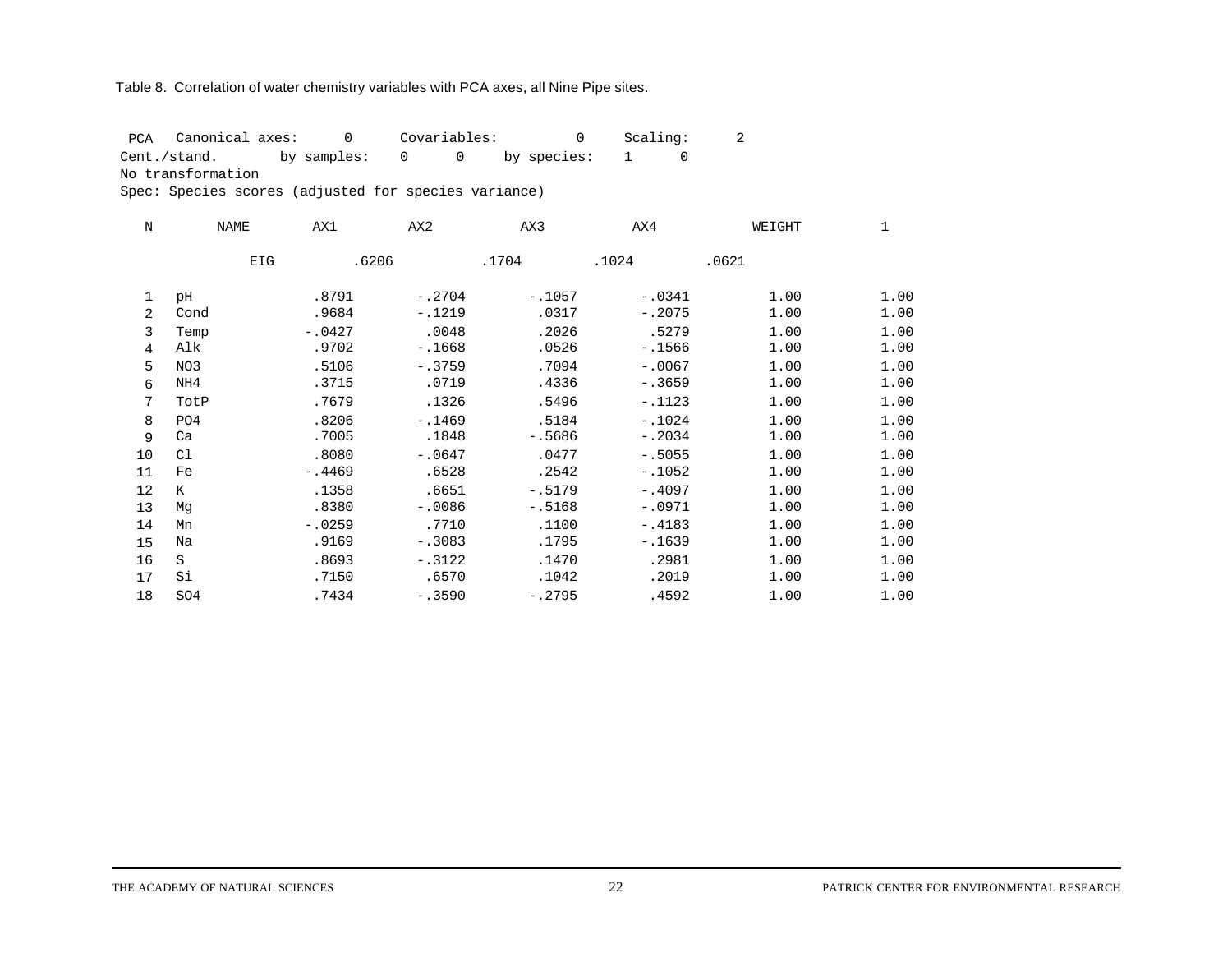#### Table 9. Correlation of water chemistry variables with PCA axes, all Ovando Valley sites.

 PCA Canonical axes: 0 Covariables: 0 Scaling: 2 Cent./stand. by samples: 0 0 by species: 1 0 No transformation

| $\mathbf N$     | <b>NAME</b>     | AX1      | AX <sub>2</sub> | AX3      | AX4      | WEIGHT | 1    |
|-----------------|-----------------|----------|-----------------|----------|----------|--------|------|
|                 | <b>EIG</b>      | .7276    |                 | .1682    | .0469    | .0282  |      |
| 1               | pH              | .3127    | .3392           | $-.0391$ | .4053    | 1.00   | 1.00 |
| 2               | Cond            | .8793    | .1472           | .3412    | .2901    | 1.00   | 1.00 |
| 3               | Temp            | $-.1404$ | .7273           | $-.1711$ | $-.3642$ | 1.00   | 1.00 |
| $\overline{4}$  | Alk             | .8464    | .1242           | .3831    | .3421    | 1.00   | 1.00 |
| 5               | NO3             | $-.3346$ | $-.0490$        | $-.0320$ | .0600    | 1.00   | 1.00 |
| 6               | NH4             | .1638    | $-.1203$        | .5270    | $-.4903$ | 1.00   | 1.00 |
| $7\overline{ }$ | TotP            | .5293    | .5514           | .0288    | $-.4656$ | 1.00   | 1.00 |
| 8               | PO4             | .4091    | .4833           | .1567    | $-.5076$ | 1.00   | 1.00 |
| 9               | Ca              | .7446    | $-.0347$        | .0617    | .6026    | 1.00   | 1.00 |
| 10              | C1              | .8138    | .4703           | $-1141$  | $-.1247$ | 1.00   | 1.00 |
| 11              | Fe              | $-.5232$ | .1345           | .3581    | $-.6450$ | 1.00   | 1.00 |
| 12              | K               | .2205    | .8994           | .3035    | $-.2150$ | 1.00   | 1.00 |
| 13              | Mq              | .8167    | .1250           | .4829    | .1801    | 1.00   | 1.00 |
| 14              | Mn              | $-.2078$ | .3383           | .5720    | $-.5980$ | 1.00   | 1.00 |
| 15              | Na              | .9737    | .0558           | .1842    | $-.0066$ | 1.00   | 1.00 |
| 16              | S               | .9762    | $-.0540$        | $-.1302$ | $-.0756$ | 1.00   | 1.00 |
| 17              | Si              | .0382    | .9001           | $-.3740$ | .1994    | 1.00   | 1.00 |
| 18              | SO <sub>4</sub> | .9843    | $-.1457$        | $-.0813$ | $-.0170$ | 1.00   | 1.00 |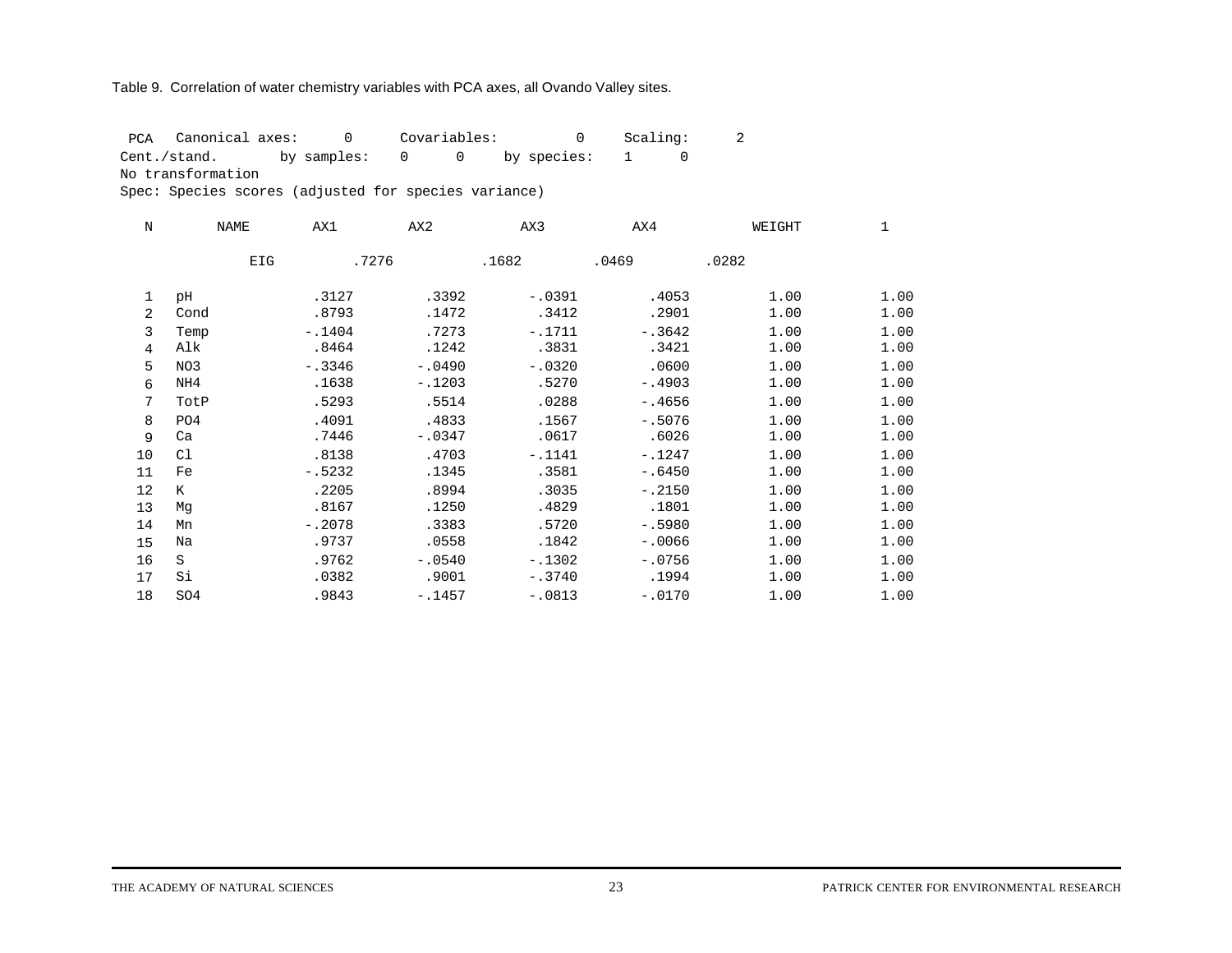#### Table 10. Correlation of physical and sediment chemistry variables with PCA axes, all Nine Pipe and Ovando Valley sites.

 PCA Canonical axes: 0 Covariables: 0 Scaling: 2 Cent./stand. by samples: 0 0 by species: 1 1

No transformation

| $\mathbf N$    | NAME       | AX1      | AX <sub>2</sub> | AX3      | AX4       | WEIGHT | 1    |
|----------------|------------|----------|-----------------|----------|-----------|--------|------|
|                | <b>EIG</b> | .3151    |                 | .1674    | .1197     | .0911  |      |
| 1              | Sed-pH     | $-.3419$ | .7344           | $-.3594$ | .1898     | 1.00   | 1.00 |
| $\overline{2}$ | Sed-Cond   | .1527    | .8168           | $-.3085$ | .2619     | 1.00   | 1.00 |
| 3              | Sed-TKN    | $-.8296$ | $-.0395$        | .0752    | $-.3746$  | 1.00   | 1.00 |
| $\overline{4}$ | Sed- NH4   | .7275    | $-.3469$        | $-.2034$ | $-.0884$  | 1.00   | 1.00 |
| 5              | Sed-NO3    | $-.7383$ | .1063           | .1292    | $-1.3755$ | 1.00   | 1.00 |
| 6              | Sed-Na     | .5888    | .6010           | $-.3002$ | $-.0002$  | 1.00   | 1.00 |
| 7              | Sed-Ca     | $-.9221$ | .0781           | .1458    | $-.0462$  | 1.00   | 1.00 |
| 8              | Sed-Mq     | .6752    | .0210           | .3613    | .1649     | 1.00   | 1.00 |
| 9              | Sed-P      | .7282    | $-.0185$        | $-.3431$ | $-.3574$  | 1.00   | 1.00 |
| 10             | Clay       | $-.5472$ | .0819           | .3099    | .1181     | 1.00   | 1.00 |
| 11             | Sand       | .8438    | .1025           | .4129    | $-.0354$  | 1.00   | 1.00 |
| 12             | Silt       | $-.4243$ | $-.0009$        | $-.7304$ | $-.0387$  | 1.00   | 1.00 |
| 13             | Dept h     | $-.4392$ | $-.4796$        | $-.0495$ | .4944     | 1.00   | 1.00 |
| 14             | Surf Wat   | $-.1766$ | $-.3213$        | $-.6720$ | .0891     | 1.00   | 1.00 |
| 15             | DryS oil   | .2140    | .5376           | .1235    | $-.1686$  | 1.00   | 1.00 |
| 16             | Alga e     | .0055    | $-.1584$        | .2691    | .6895     | 1.00   | 1.00 |
| 17             | Litt er    | $-.1919$ | .4617           | .3882    | $-.3818$  | 1.00   | 1.00 |
| 18             | GW-C harg  | $-.2955$ | .6539           | .1203    | .4139     | 1.00   | 1.00 |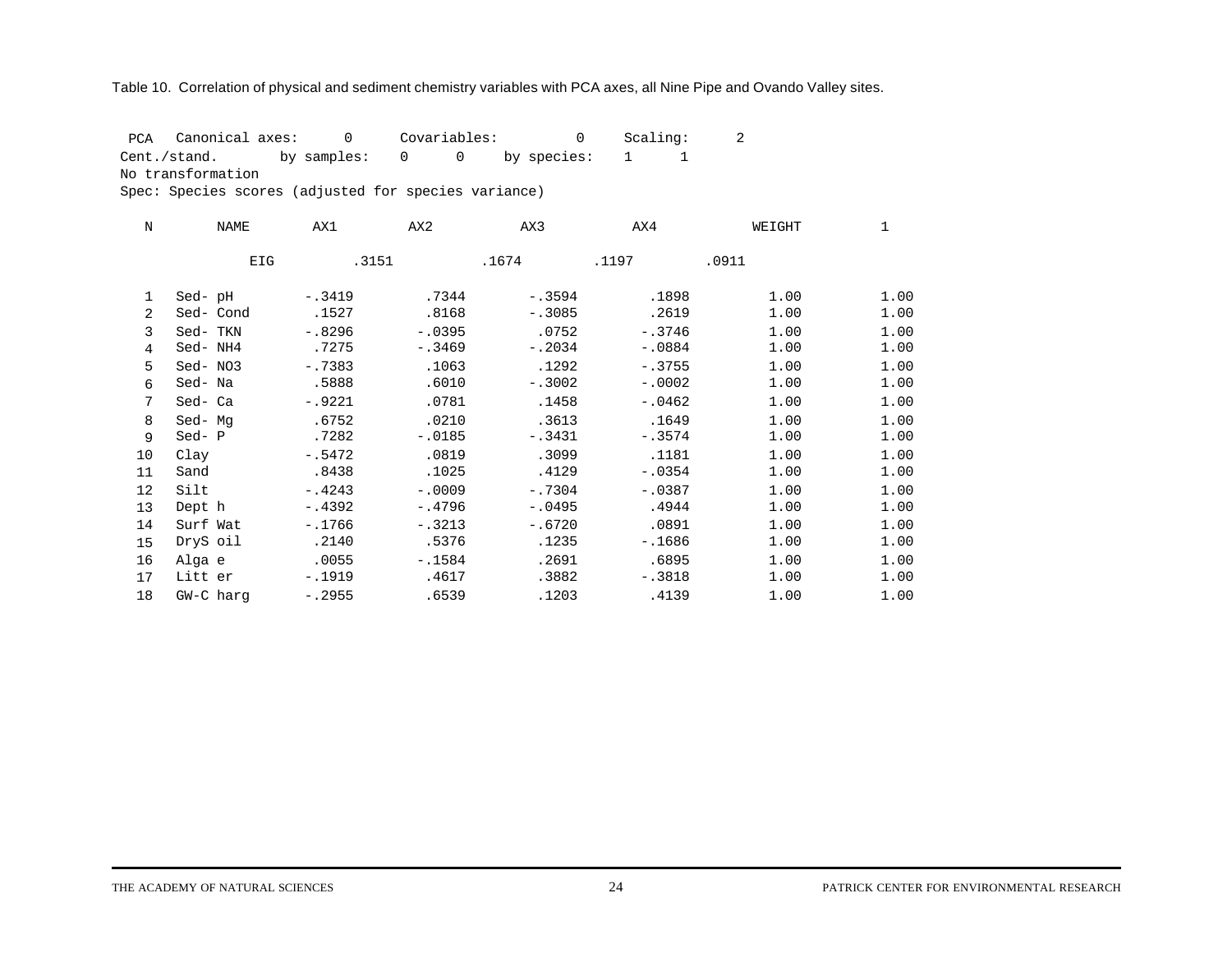#### Table 11. Correlation of physical and sediment chemistry variables with PCA axes, all Ovando Valley sites.

 PCA Canonical axes: 0 Covariables: 0 Scaling: 2 Cent./stand. by samples: 0 0 by species: 1 1 No transformation

| $\mathbf N$       | NAME       | AX1      | AX2      | AX3      | AX4      | WEIGHT | 1    |
|-------------------|------------|----------|----------|----------|----------|--------|------|
|                   | <b>EIG</b> | .2549    |          | .1969    | .1703    | .1338  |      |
| 1                 | Sed-pH     | .5897    | .3232    | $-.2562$ | .3701    | 1.00   | 1.00 |
| $\overline{2}$    | Sed-Cond   | .8129    | .3499    | $-.1323$ | .0064    | 1.00   | 1.00 |
| 3                 | Sed-TKN    | .4454    | $-.4778$ | $-.1764$ | $-.5174$ | 1.00   | 1.00 |
| 4                 | Sed-NH4    | $-.5586$ | .3643    | $-.4416$ | $-.1352$ | 1.00   | 1.00 |
| 5                 | Sed-NO3    | .6566    | $-.2528$ | $-.1993$ | $-.4444$ | 1.00   | 1.00 |
| 6                 | Sed-Na     | .2303    | .0793    | $-.5879$ | .6887    | 1.00   | 1.00 |
| 7                 | Sed- Ca    | .6343    | $-.3452$ | .3483    | $-.2695$ | 1.00   | 1.00 |
| 8                 | Sed-Mq     | .0744    | .5266    | .5135    | $-.2031$ | 1.00   | 1.00 |
| 9                 | Sed-P      | $-.0480$ | .3004    | $-.8339$ | $-.1136$ | 1.00   | 1.00 |
| 10                | Clay       | $-.1641$ | .6118    | .2403    | .4600    | 1.00   | 1.00 |
| 11                | Sand       | .2931    | .6970    | $-.1627$ | $-.3533$ | 1.00   | 1.00 |
| $12 \overline{ }$ | Silt       | $-.0804$ | $-.9605$ | $-.1439$ | $-.0211$ | 1.00   | 1.00 |
| 13                | Dept h     | $-.7103$ | $-.1271$ | .5165    | $-.0218$ | 1.00   | 1.00 |
| 14                | Surf Wat   | $-.5015$ | $-.5737$ | $-.2369$ | .3567    | 1.00   | 1.00 |
| 15                | DryS oil   | $-.2920$ | .3824    | $-.1550$ | $-.7680$ | 1.00   | 1.00 |
| 16                | Alga e     | .2122    | .0119    | .7992    | .0688    | 1.00   | 1.00 |
| 17                | Litt er    | .7931    | $-.3296$ | $-.1725$ | .1288    | 1.00   | 1.00 |
| 18                | GW-C harg  | .7352    | .1289    | .4124    | .3331    | 1.00   | 1.00 |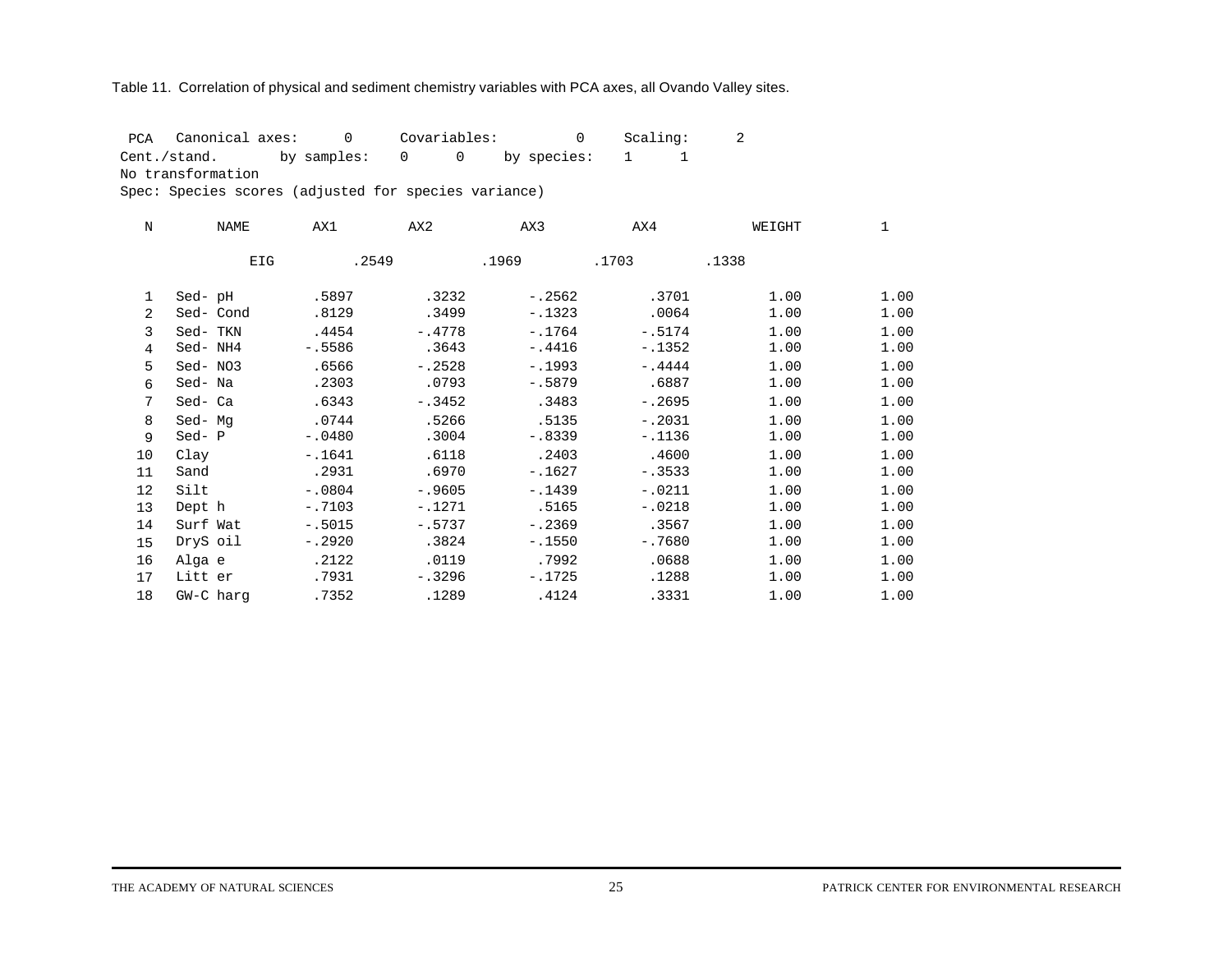#### Table 12. Correlation of physical and sediment chemistry variables with PCA axes, all Nine Pipe sites.

 PCA Canonical axes: 0 Covariables: 0 Scaling: 2 Cent./stand. by samples: 0 0 by species: 1 1 No transformation

| $\mathbf N$    | <b>NAME</b> | AX1      | AX <sub>2</sub> | AX3      | AX4      | WEIGHT | 1    |
|----------------|-------------|----------|-----------------|----------|----------|--------|------|
|                | EIG         | .2665    |                 | .2445    | .1289    | .1160  |      |
| 1              | Sed-pH      | .0098    | .9323           | .0091    | $-.1088$ | 1.00   | 1.00 |
| $\overline{2}$ | Sed-Cond    | $-.1630$ | .9113           | $-.0429$ | $-.1359$ | 1.00   | 1.00 |
| 3              | Sed-TKN     | .8254    | $-.2805$        | .1984    | .3463    | 1.00   | 1.00 |
| 4              | Sed- NH4    | $-.7295$ | $-.5081$        | .3327    | .0099    | 1.00   | 1.00 |
| 5              | Sed-NO3     | .6199    | $-.0365$        | .2745    | .4770    | 1.00   | 1.00 |
| 6              | Sed-Na      | $-.3100$ | .7967           | .4010    | $-.1503$ | 1.00   | 1.00 |
| 7              | Sed-Ca      | .8566    | .1330           | $-.4206$ | .0425    | 1.00   | 1.00 |
| 8              | Sed-Mq      | .0628    | $-.3289$        | .4035    | $-.0757$ | 1.00   | 1.00 |
| 9              | Sed-P       | $-.8976$ | $-.2023$        | .1880    | .2130    | 1.00   | 1.00 |
| 10             | Clay        | .4268    | .0126           | .5623    | $-.4135$ | 1.00   | 1.00 |
| 11             | Sand        | .2962    | $-.6458$        | .0061    | $-.5343$ | 1.00   | 1.00 |
| 12             | Silt        | $-.4431$ | .5077           | $-.3382$ | .4282    | 1.00   | 1.00 |
| 13             | Dept h      | .2259    | .0100           | $-.3838$ | $-.6976$ | 1.00   | 1.00 |
| 14             | Surf Wat    | $-.2600$ | .0976           | $-.7195$ | .2381    | 1.00   | 1.00 |
| 15             | DrySoil     | .4359    | .5519           | .4003    | .1171    | 1.00   | 1.00 |
| 16             | Alga e      | $-.2187$ | $-.2830$        | $-.4453$ | $-.4640$ | 1.00   | 1.00 |
| 17             | Litt er     | .8400    | .0917           | $-.2902$ | .1670    | 1.00   | 1.00 |
| 18             | GW-C harg   | .0710    | .6963           | .1360    | $-.4418$ | 1.00   | 1.00 |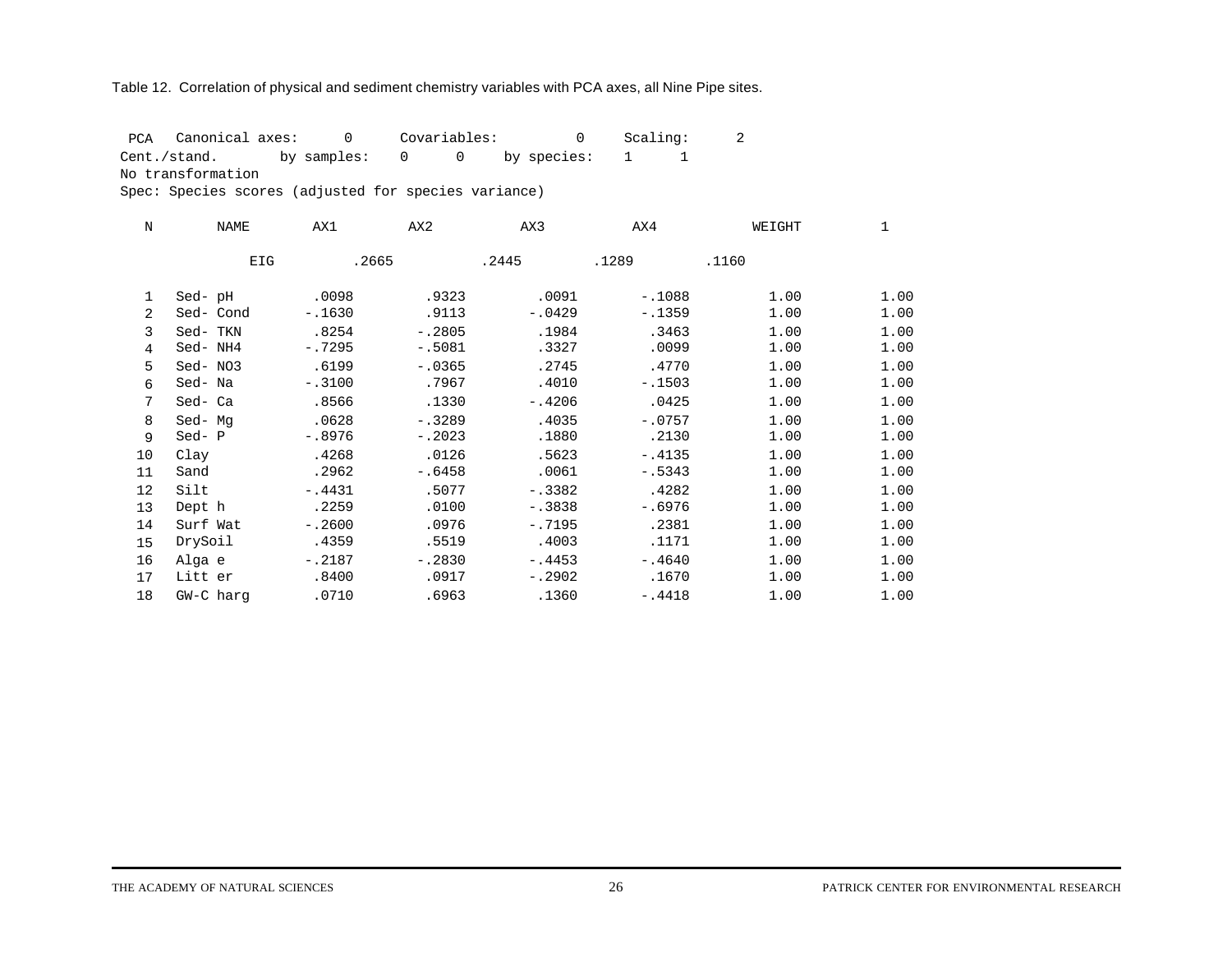Table 13. Correlation matrices of selected water chemistry, sediment chemistry, other environmental variables, and species and environmental axes. Results based on RDA analysis of data for Nine Pipe and Ovando Valley wetland sites, combined and alone. Selected values are those that explained most of the variation in the diatom assemblage data set.

#### **Ovando and Nine Pipe sites - ALL sites**

From log file moncoml.log

\*\*\*\* Correlation matrix \*\*\*\*

| SPEC AX1 | 1.0000   |          |          |          |          |          |          |          |
|----------|----------|----------|----------|----------|----------|----------|----------|----------|
| SPEC AX2 | $-.0245$ | 1.0000   |          |          |          |          |          |          |
| SPEC AX3 | $-.0135$ | .0180    | 1,0000   |          |          |          |          |          |
| SPEC AX4 | $-.0232$ | .0178    | $-.0055$ | 1,0000   |          |          |          |          |
| ENVI AX1 | .9628    | .0000    | .0000    | .0000    | 1.0000   |          |          |          |
| ENVI AX2 | .0000    | .9681    | .0000    | .0000    | .0000    | 1.0000   |          |          |
| ENVI AX3 | .0000    | .0000    | .9322    | .0000    | .0000    | .0000    | 1,0000   |          |
| ENVI AX4 | .0000    | .0000    | .0000    | .9486    | .0000    | .0000    | .0000    | 1,0000   |
| pH       | .2441    | .1904    | $-.0916$ | .1402    | .2535    | .1966    | $-.0983$ | .1478    |
| Cond     | .2861    | .6398    | .3784    | $-.1297$ | .2971    | .6608    | .4059    | $-.1368$ |
| TotP     | $-.4187$ | .5663    | $-.0577$ | $-.3532$ | $-.4349$ | .5850    | $-.0619$ | $-.3723$ |
| Ca       | .7649    | $-.1136$ | .3166    | $-.1227$ | .7944    | $-.1174$ | .3396    | $-.1294$ |
| Fe       | $-.6958$ | .0517    | $-.1587$ | $-.0661$ | $-.7227$ | .0534    | $-.1702$ | $-.0697$ |
| K        | $-.5792$ | .0920    | .1980    | $-.1440$ | $-.6016$ | .0950    | .2124    | $-.1518$ |
| Si       | $-.0247$ | .0263    | .4031    | $-.3283$ | $-.0257$ | .0272    | .4325    | $-.3461$ |
| Sed-pH   | .2533    | .6485    | .0235    | .1290    | .2630    | .6699    | .0252    | .1360    |
| Sed-Cond | .0977    | .7936    | .1944    | .1710    | .1015    | .8197    | .2086    | .1803    |
| Sed-TKN  | .3572    | $-.2773$ | .3607    | .2066    | .3710    | $-.2865$ | .3869    | .2178    |
| $Sed-P$  | $-.4275$ | .1254    | .3252    | .1020    | $-.4440$ | .1295    | .3488    | .1075    |
| .Clay    | .4666    | $-.0406$ | .0157    | $-.0725$ | .4846    | $-.0420$ | .0169    | $-.0765$ |
| .Sand    | $-.5725$ | .0918    | .0115    | .4798    | $-.5946$ | .0948    | .0123    | .5058    |
| Depth    | .3430    | $-.0266$ | $-.2595$ | .2762    | .3563    | $-.0275$ | $-.2784$ | .2912    |
| GW-Charg | .3740    | .3902    | .0868    | .2454    | .3884    | .4031    | .0931    | .2587    |
|          | SPEC AX1 | SPEC AX2 | SPEC AX3 | SPEC AX4 | ENVI AX1 | ENVI AX2 | ENVI AX3 | ENVI AX4 |

| рH   | 1,0000   |          |          |          |        |
|------|----------|----------|----------|----------|--------|
| Cond | .1066    | 1,0000   |          |          |        |
| TotP | .0000    | .1741    | 1,0000   |          |        |
| Ca   | .0531    | .2717    | $-.4336$ | 1,0000   |        |
| Fe   | $-.1760$ | $-.2001$ | .5428    | $-.7890$ | 1,0000 |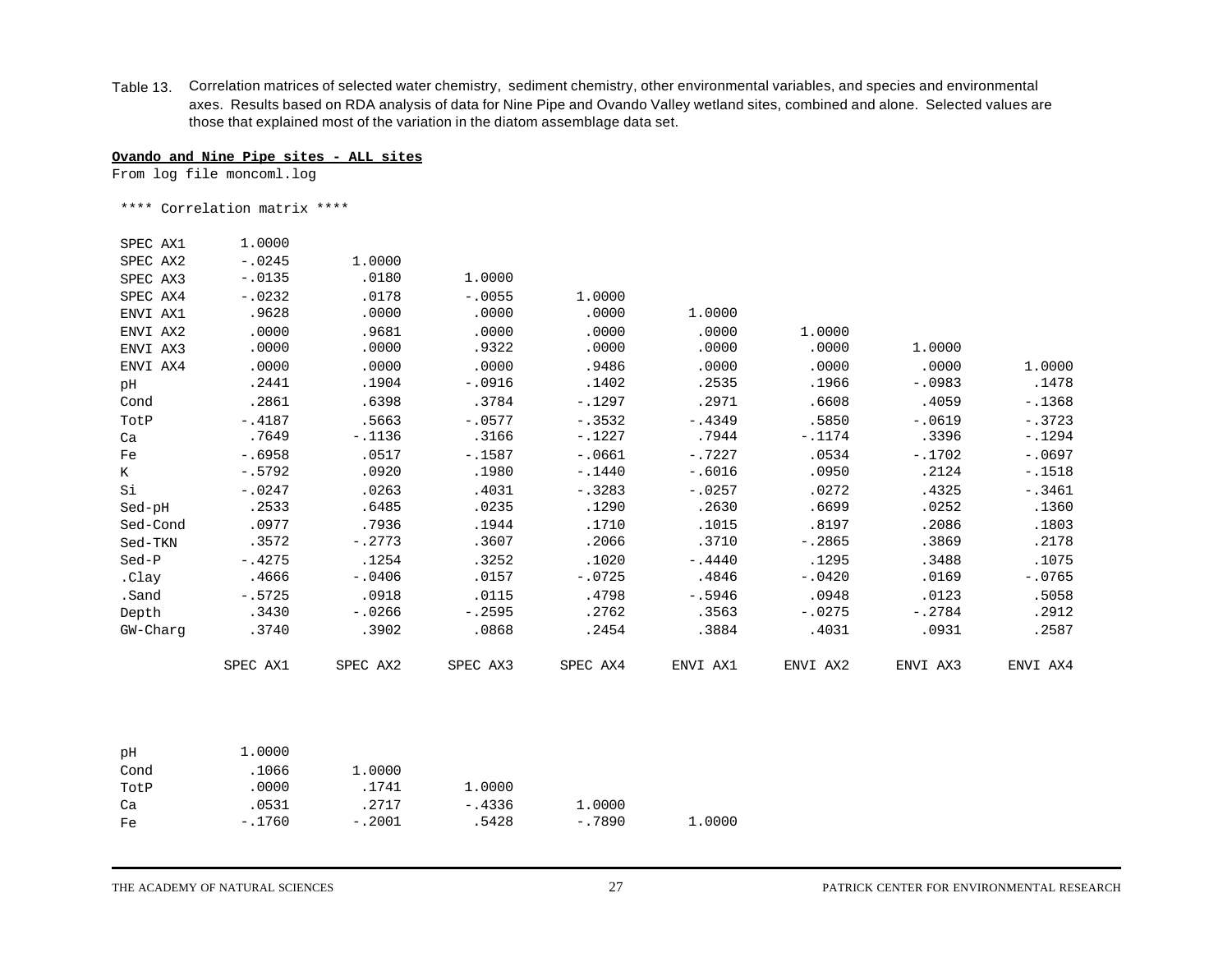| K        | .0000    | .1140    | .3637    | $-.3217$ | .4807    | 1,0000   |          |          |
|----------|----------|----------|----------|----------|----------|----------|----------|----------|
| Si       | .0000    | .0000    | .1741    | .4076    | $-.2168$ | .1899    | 1,0000   |          |
| Sed-pH   | .3557    | .4666    | .2234    | .2905    | $-.3466$ | $-.0292$ | .2566    | 1.0000   |
| Sed-Cond | .3326    | .5672    | .2924    | .1195    | $-.2041$ | .0273    | .1963    | .6999    |
| Sed-TKN  | $-.1195$ | .1019    | $-.4880$ | .5839    | $-.5889$ | $-.3194$ | .0510    | .2224    |
| Sed-P    | $-.1531$ | .1306    | .3333    | $-.3902$ | .5268    | .4364    | .0000    | $-.0670$ |
| .Clay    | .1814    | .1237    | $-.4146$ | .3236    | $-.6638$ | $-.3490$ | .0928    | .1508    |
| .Sand    | $-.1090$ | $-.1859$ | .1780    | $-.6575$ | .6240    | .4428    | $-.3904$ | $-.2338$ |
| Depth    | $-.0256$ | $-.3054$ | $-.2089$ | .2934    | $-.3961$ | $-.3008$ | .1091    | .0728    |
| GW-Charg | .3125    | .5330    | .0000    | .2124    | $-.3519$ | $-.2673$ | .0000    | .3830    |
|          | pH       | Cond     | TotP     | Ca       | Fe       | K        | Si       | Sed-pH   |
| Sed-Cond | 1.0000   |          |          |          |          |          |          |          |
| Sed-TKN  | $-.0122$ | 1,0000   |          |          |          |          |          |          |
| Sed-P    | .1880    | $-.2928$ | 1,0000   |          |          |          |          |          |
| .Clay    | .1856    | .2254    | $-.2666$ | 1,0000   |          |          |          |          |
| .Sand    | .0223    | $-.4482$ | .5874    | $-.4871$ | 1.0000   |          |          |          |
| Depth    | $-.0890$ | .0856    | $-.5640$ | .1262    | $-.1562$ | 1.0000   |          |          |
|          |          |          |          |          |          |          |          |          |
| GW-Charg | .5116    | .1195    | $-.1531$ | .3627    | $-.2180$ | $-.0512$ | 1,0000   |          |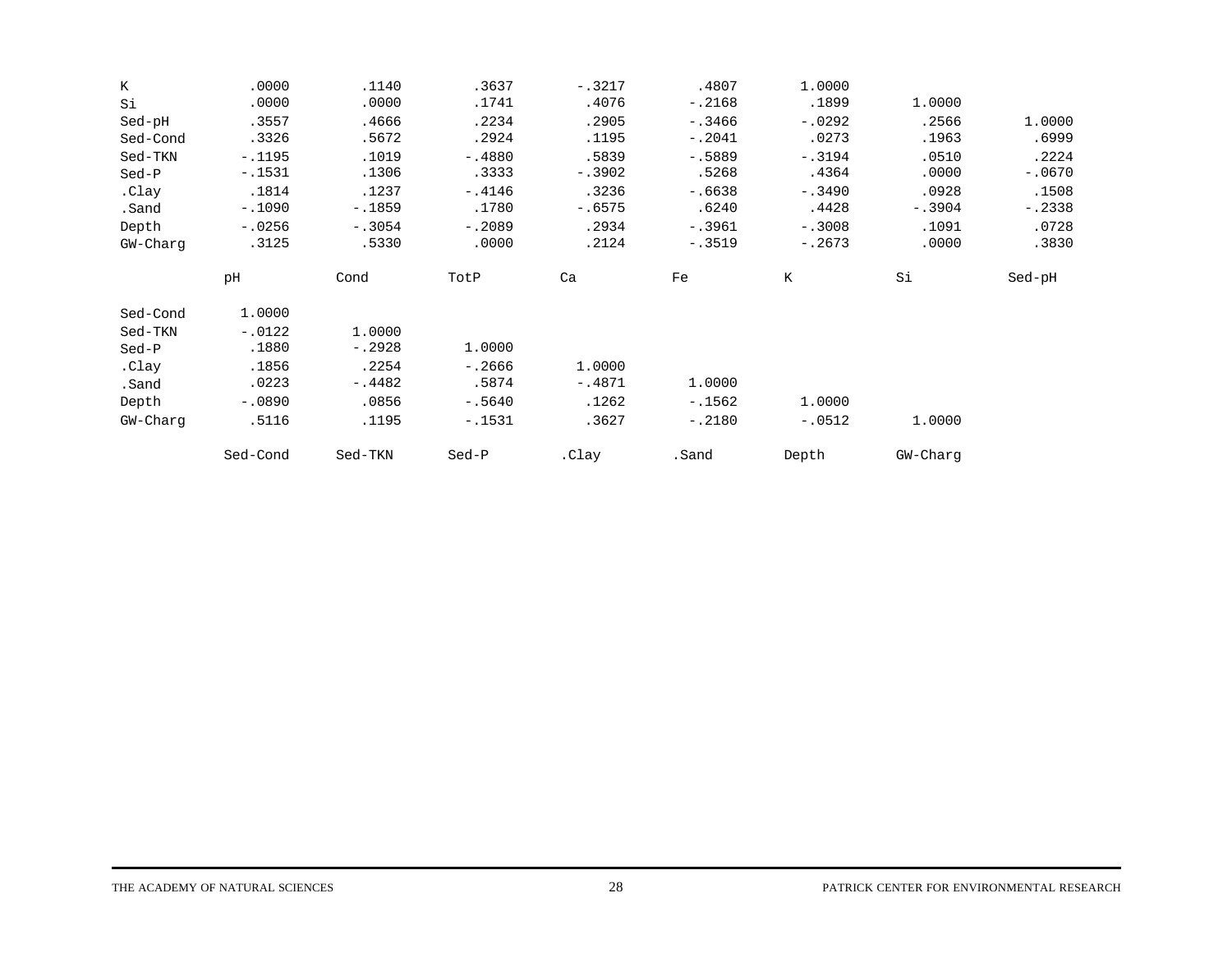**Nine Pipe sites only**

| SPEC AX1    | 1.0000   |          |          |          |           |          |           |          |
|-------------|----------|----------|----------|----------|-----------|----------|-----------|----------|
| SPEC AX2    | .0000    | 1.0000   |          |          |           |          |           |          |
| SPEC AX3    | .0000    | .0000    | 1.0000   |          |           |          |           |          |
| SPEC AX4    | .0000    | .0000    | .0000    | 1.0000   |           |          |           |          |
| ENVI AX1    | 1.0000   | .0000    | .0000    | .0000    | 1.0000    |          |           |          |
| ENVI AX2    | .0000    | 1.0000   | .0000    | .0000    | .0000     | 1.0000   |           |          |
| ENVI AX3    | .0000    | .0000    | 1.0000   | .0000    | .0000     | .0000    | 1.0000    |          |
| ENVI AX4    | .0000    | .0000    | .0000    | 1.0000   | .0000     | .0000    | .0000     | 1.0000   |
| pH          | .2676    | $-.1871$ | .2296    | .0715    | .2676     | $-.1871$ | .2296     | .0715    |
| Cond        | .8273    | .2712    | .2482    | .0780    | .8273     | .2712    | .2482     | .0780    |
| TotP        | .4738    | .4491    | $-.4032$ | .1633    | .4738     | .4491    | $-.4032$  | .1633    |
| Ca          | .3834    | .3376    | $-.0486$ | $-.2615$ | .3834     | .3376    | $-.0486$  | $-.2615$ |
| $_{\rm Fe}$ | $-.5089$ | .1261    | $-.2920$ | .0691    | $-.5089$  | .1261    | $-.2920$  | .0691    |
| $\rm K$     | $-.3825$ | .4526    | .2178    | .1527    | $-.3825$  | .4526    | .2178     | .1527    |
| Si          | .2536    | .6632    | $-.3472$ | .1271    | .2536     | .6632    | $-.3472$  | .1271    |
| Sed-pH      | .8336    | $-.0529$ | $-.0335$ | .3992    | .8336     | $-.0529$ | $-.0335$  | .3992    |
| Sed-Cond    | .8904    | $-.0648$ | .2815    | .0579    | .8904     | $-.0648$ | .2816     | .0579    |
| Sed-TKN     | $-.1039$ | $-.2121$ | $-.2578$ | .0856    | $-.1039$  | $-.2121$ | $-.2578$  | .0856    |
| $Sed-P$     | $-.1441$ | .1805    | .3135    | .0547    | $-.1441$  | .1805    | .3135     | .0547    |
| .Clay       | .2162    | .0812    | .5175    | .1332    | .2162     | .0812    | .5176     | .1332    |
| .Sand       | $-.4335$ | $-.7825$ | .0931    | $-.1110$ | $-.4335$  | $-.7825$ | .0931     | $-.1110$ |
| Depth       | .2235    | $-.6671$ | $-.2095$ | $-.0060$ | .2235     | $-.6671$ | $-.2095$  | $-.0060$ |
| GW-Charg    | .5384    | $-.3453$ | .0456    | .3771    | .5384     | $-.3453$ | .0456     | .3771    |
|             |          |          |          |          |           |          |           |          |
|             | SPEC AX1 | SPEC AX2 | SPEC AX3 | SPEC AX4 | ENVI AX1  | ENVI AX2 | ENVI AX3  | ENVI AX4 |
| рH          | 1.0000   |          |          |          |           |          |           |          |
| Cond        | .2390    | 1,0000   |          |          |           |          |           |          |
| TotP        | .1690    | .3536    | 1.0000   |          |           |          |           |          |
| Ca          | $-.1429$ | .4781    | .1690    | 1.0000   |           |          |           |          |
| Fe          | $-.0710$ | $-.5941$ | .1400    | $-.3550$ | 1,0000    |          |           |          |
| K           | $-.0286$ | $-.1195$ | .1690    | .2000    | .2130     | 1.0000   |           |          |
| Si          | .1309    | .2739    | .7746    | .3928    | .1085     | .1309    | 1.0000    |          |
| Sed-pH      | .2870    | .6860    | .4851    | .2050    | $-.3057$  | $-.2050$ | .1879     | 1.0000   |
| Sed-Cond    | .4099    | .7348    | .3464    | .4099    | $-.5336$  | $-.2928$ | .2683     | .7562    |
| Sed-TKN     | $-.6625$ | $-.2132$ | $-.3015$ | .3568    | $-.1267$  | $-.0510$ | $-.2335$  | .0731    |
| $Sed-P$     | .0976    | .0000    | .1925    | $-.2928$ | .5659     | .0976    | .1491     | $-.1400$ |
| .Clay       | .1429    | .2390    | $-.1690$ | $-.3143$ | $-.4971$  | $-.2000$ | $-.1309$  | .0410    |
| .Sand       | $-.1429$ | $-.5976$ | $-.5071$ | $-.3714$ | .2130     | $-.1429$ | $-0.6547$ | $-.2870$ |
| Depth       | $-.1195$ | $-.1250$ | .0000    | .1195    | $-.2970$  | $-.1195$ | $-.2739$  | .1715    |
| GW-Charg    | .2928    | .4082    | .1925    | $-.0976$ | $-1.5659$ | $-.4880$ | .1491     | .4201    |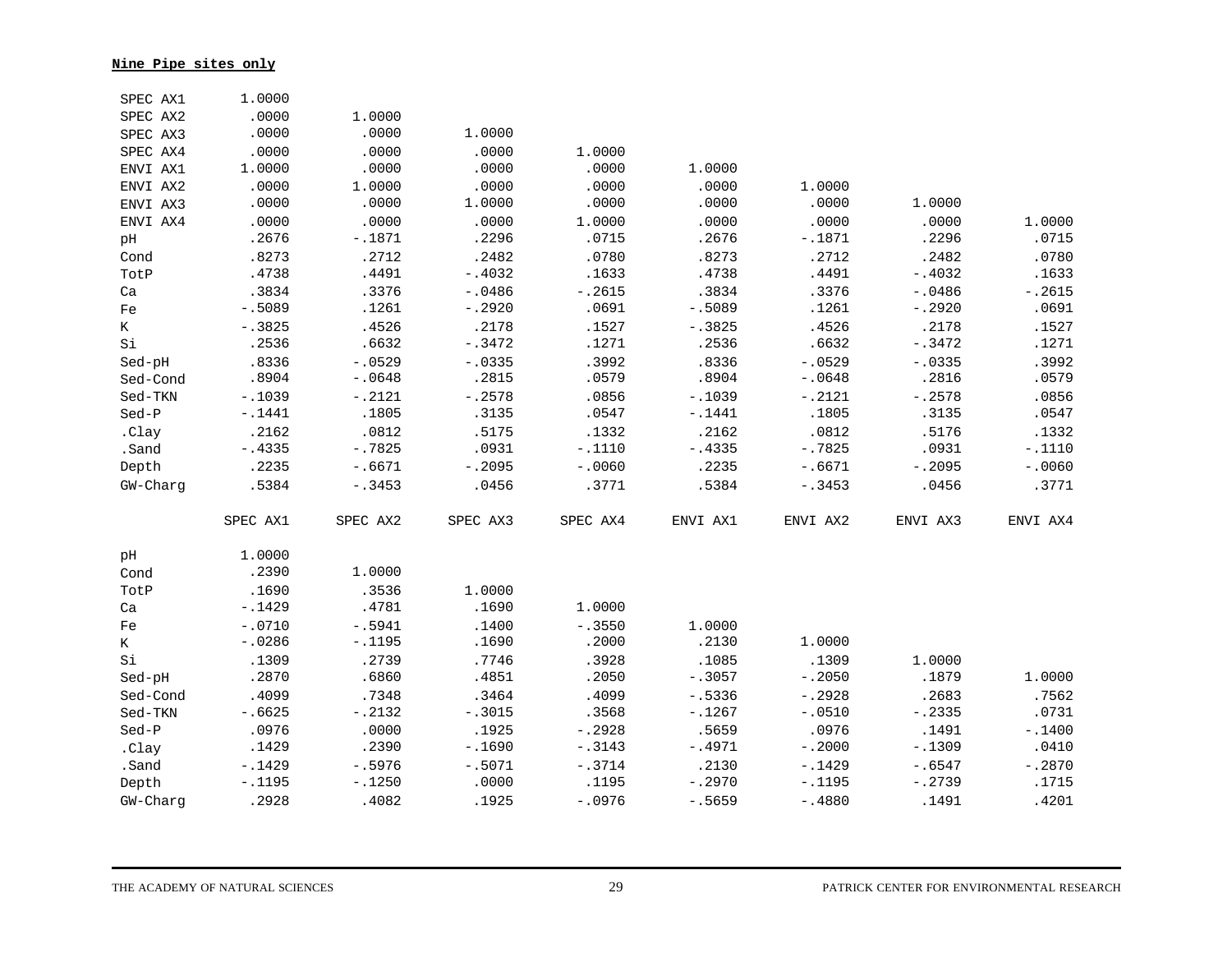|          | pH       | Cond     | TotP     | Ca       | Fe       | TZ.<br>n. | Si       | Sed-pH |
|----------|----------|----------|----------|----------|----------|-----------|----------|--------|
|          |          |          |          |          |          |           |          |        |
| Sed-Cond | 1,0000   |          |          |          |          |           |          |        |
| Sed-TKN  | $-.1044$ | 1,0000   |          |          |          |           |          |        |
| Sed-P    | $-.0667$ | $-.5222$ | 1,0000   |          |          |           |          |        |
| .Clay    | .2928    | $-.3568$ | $-.0976$ | 1,0000   |          |           |          |        |
| .Sand    | $-.2928$ | .3568    | .0976    | $-.3143$ | 1,0000   |           |          |        |
| Depth    | .2449    | .4264    | $-.4082$ | $-.1195$ | .4781    | 1,0000    |          |        |
| GW-Charg | .6000    | $-.1741$ | $-.1111$ | .4880    | $-.0976$ | .4082     | 1,0000   |        |
|          | Sed-Cond | Sed-TKN  | Sed-P    | .Clay    | .Sand    | Depth     | GW-Charg |        |

#### **Ovando sites only**

\*\*\*\* Correlation matrix \*\*\*\*

| SPEC AX1 | 1.0000   |          |          |          |          |          |          |          |
|----------|----------|----------|----------|----------|----------|----------|----------|----------|
| SPEC AX2 | .0000    | 1,0000   |          |          |          |          |          |          |
| SPEC AX3 | .0000    | .0000    | 1.0000   |          |          |          |          |          |
| SPEC AX4 | .0000    | .0000    | .0000    | 1.0000   |          |          |          |          |
| ENVI AX1 | 1.0000   | .0000    | .0000    | .0000    | 1,0000   |          |          |          |
| ENVI AX2 | .0000    | 1,0000   | .0000    | .0000    | .0000    | 1.0000   |          |          |
| ENVI AX3 | .0000    | .0000    | 1.0000   | .0000    | .0000    | .0000    | 1.0000   |          |
| ENVI AX4 | .0000    | .0000    | .0000    | 1.0000   | .0000    | .0000    | .0000    | 1.0000   |
| pH       | $-.1892$ | $-.0123$ | .7219    | $-.3548$ | $-.1892$ | $-.0123$ | .7219    | $-.3548$ |
| Cond     | $-.2936$ | .8055    | $-.0561$ | $-.0270$ | $-.2936$ | .8055    | $-.0561$ | $-.0271$ |
| Ca       | $-.2843$ | .3853    | $-.2533$ | .4757    | $-.2843$ | .3853    | $-.2533$ | .4757    |
| K        | .4957    | .3599    | .4567    | .3623    | .4957    | .3599    | .4567    | .3623    |
| Si       | .5755    | .1044    | .0250    | .3581    | .5755    | .1044    | .0250    | .3582    |
| Sed-pH   | .1490    | .4358    | .4331    | .0613    | .1490    | .4358    | .4331    | .0613    |
| Sed-Cond | .1281    | .8099    | .1078    | $-.1198$ | .1281    | .8099    | .1078    | $-.1198$ |
| Sed-TKN  | .3745    | .2753    | $-.1559$ | $-.5324$ | .3745    | .2753    | $-.1559$ | $-.5324$ |
| Sed-P    | .3287    | .5755    | $-.1345$ | .3543    | .3287    | .5755    | $-.1345$ | .3543    |
| .Sand    | .1564    | .3757    | .3660    | .4116    | .1564    | .3757    | .3660    | .4116    |
| Depth    | $-.1927$ | $-.4845$ | .3438    | .2057    | $-.1927$ | $-.4845$ | .3438    | .2057    |
| GW-Charg | $-.4390$ | .4888    | $-.2426$ | $-.3243$ | $-.4390$ | .4888    | $-.2426$ | $-.3243$ |
|          | SPEC AX1 | SPEC AX2 | SPEC AX3 | SPEC AX4 | ENVI AX1 | ENVI AX2 | ENVI AX3 | ENVI AX4 |

THE ACADEMY OF NATURAL SCIENCES **30 20 PATRICK CENTER FOR ENVIRONMENTAL RESEARCH**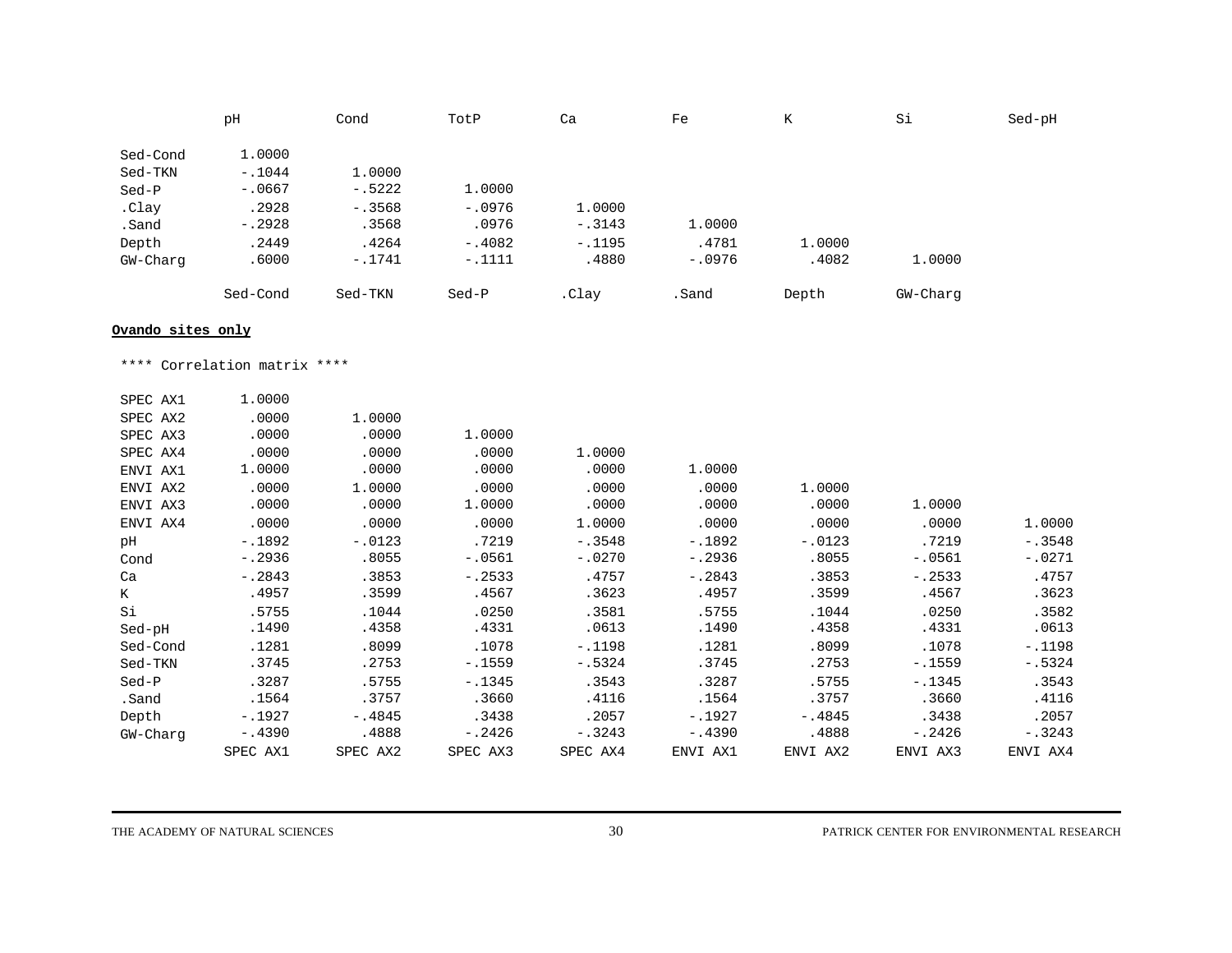| pH<br>Cond<br>Ca<br>К<br>Si         | 1.0000<br>.0000<br>$-.2582$<br>.2255<br>$-.2108$ | 1.0000<br>.5976<br>.2784<br>$-.1464$ | 1,0000<br>.2911<br>.2449 | 1,0000<br>.5705   | 1,0000            |                   |                   |                      |
|-------------------------------------|--------------------------------------------------|--------------------------------------|--------------------------|-------------------|-------------------|-------------------|-------------------|----------------------|
| Sed-pH                              | .5222<br>.2582                                   | .3223<br>.4781                       | .1348<br>.2000           | .7458<br>.4076    | .3303<br>.2449    | 1.0000<br>.6742   | 1.0000            |                      |
| Sed-Cond<br>Sed-TKN<br>$Sed-P$      | $-.1111$<br>$-.2425$                             | .3086<br>.2245                       | $-.2582$<br>.1879        | .0752<br>.3828    | $-.2108$<br>.1534 | .1741<br>.3800    | .2582<br>.5636    | 1,0000<br>.2425      |
| .Sand<br>Depth                      | .1925<br>$-.0808$                                | .0000<br>$-.4491$                    | .0000<br>$-.1879$        | .3906<br>$-.1641$ | .0000<br>.1534    | .3015<br>$-.3800$ | .4472<br>$-.5636$ | $-.1925$<br>$-.5659$ |
| GW-Charg                            | .2928                                            | .6325                                | .3780                    | $-.0220$          | $-.1852$          | .3568             | .5292             | .0976                |
|                                     | pH                                               | Cond                                 | Ca                       | K                 | Si                | Sed-pH            | Sed-Cond          | Sed-TKN              |
| Sed-P<br>.Sand<br>Depth<br>GW-Charg | 1,0000<br>.7001<br>$-.5294$<br>$-.0710$          | 1.0000<br>$-.1400$<br>$-.1690$       | 1.0000<br>$-.4971$       | 1,0000            |                   |                   |                   |                      |
|                                     | Sed-P                                            | .Sand                                | Depth                    | GW-Charg          |                   |                   |                   |                      |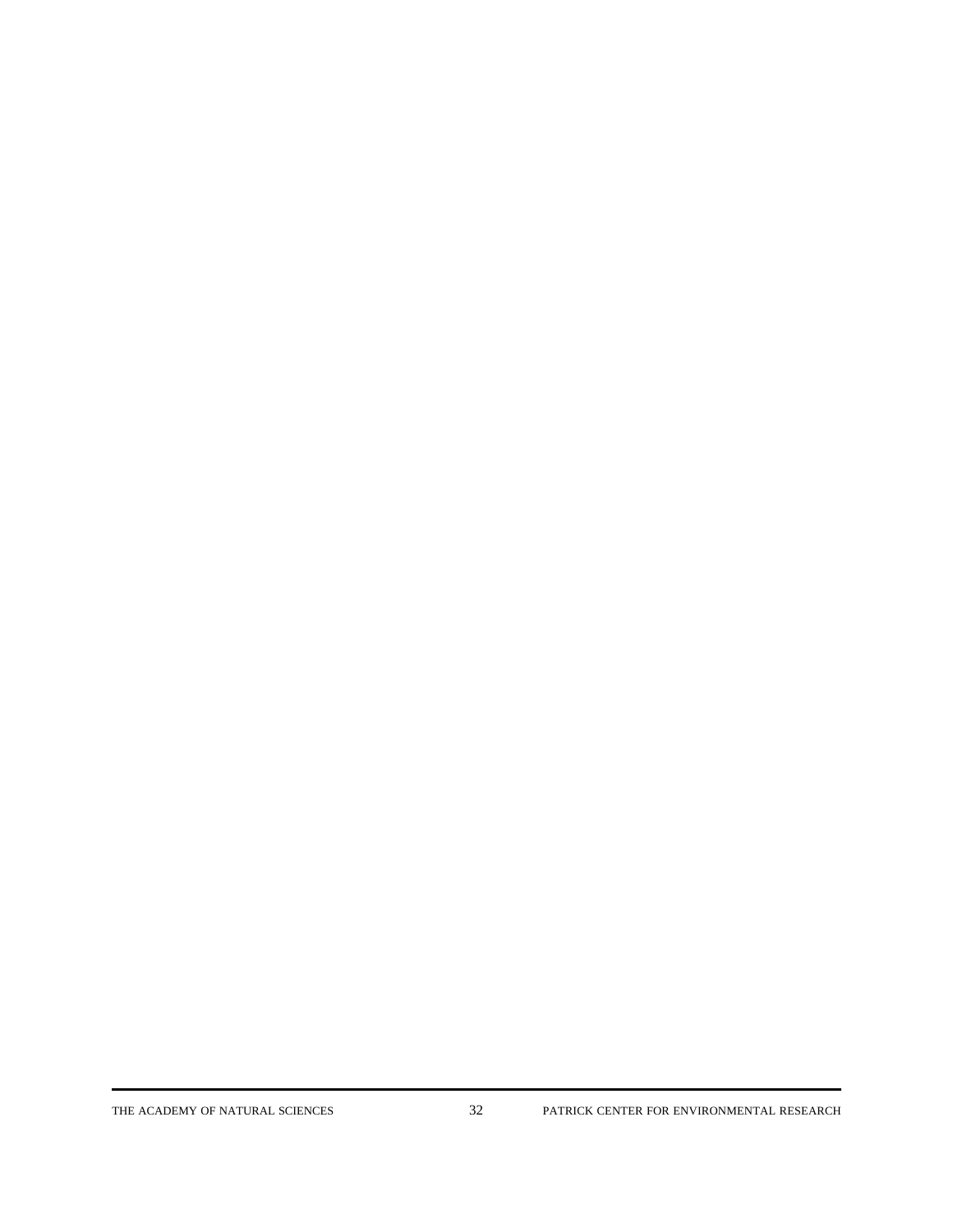Figure 1. Principal Components Analysis (PCA) of all average water chemistry characteristics (Table 4) for all Nine Pipe and Ovando Valley wetland sites. Impaired sites are shown as black dots.

THE ACADEMY OF NATURAL SCIENCES 33 PATRICK CENTER FOR ENVIRONMENTAL RESEARCH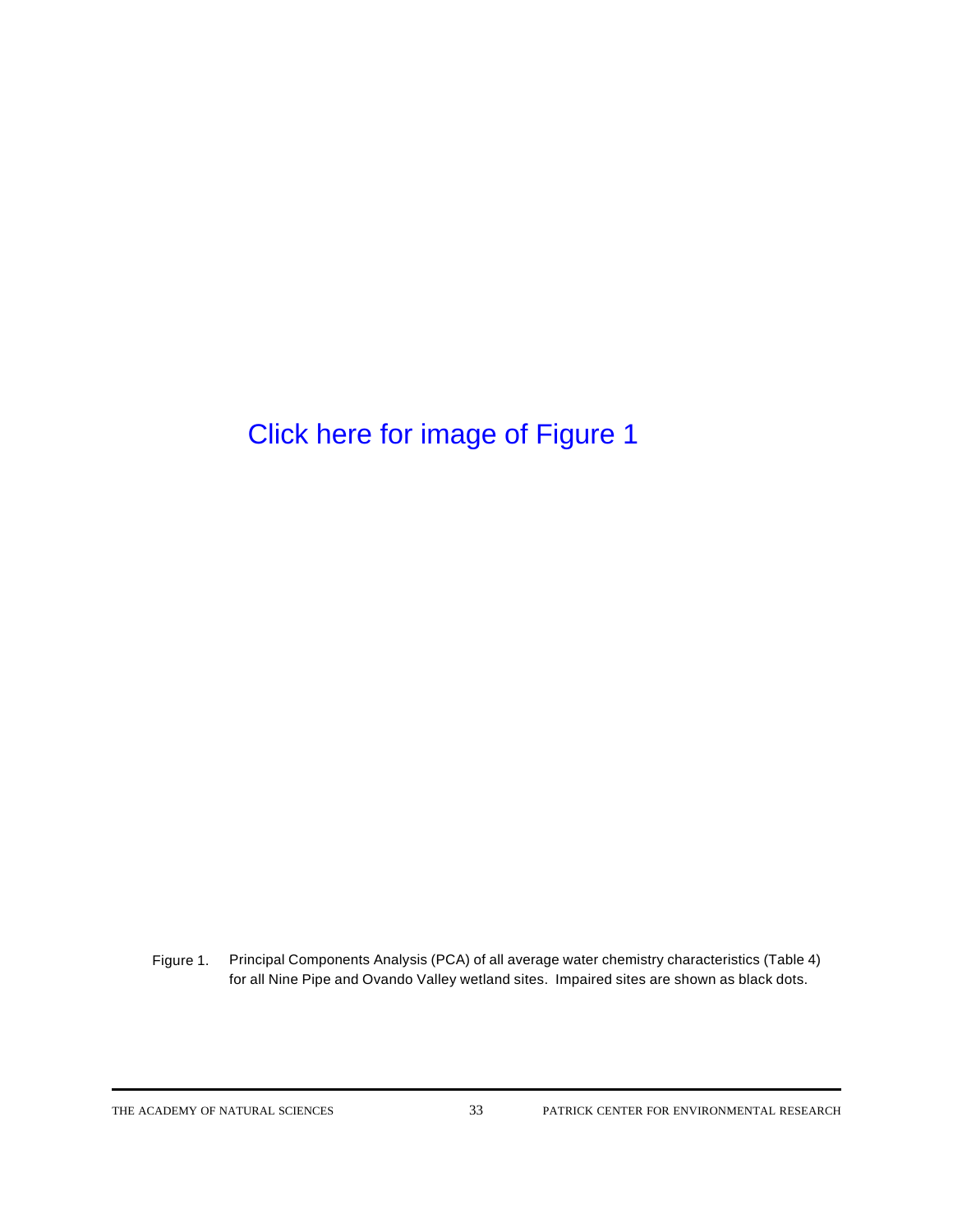Figure 2. Principal Components Analysis (PCA) of all average water chemistry characteristics (Table 4) for all Nine Pipe wetland sites. Impaired sites are shown as black dots.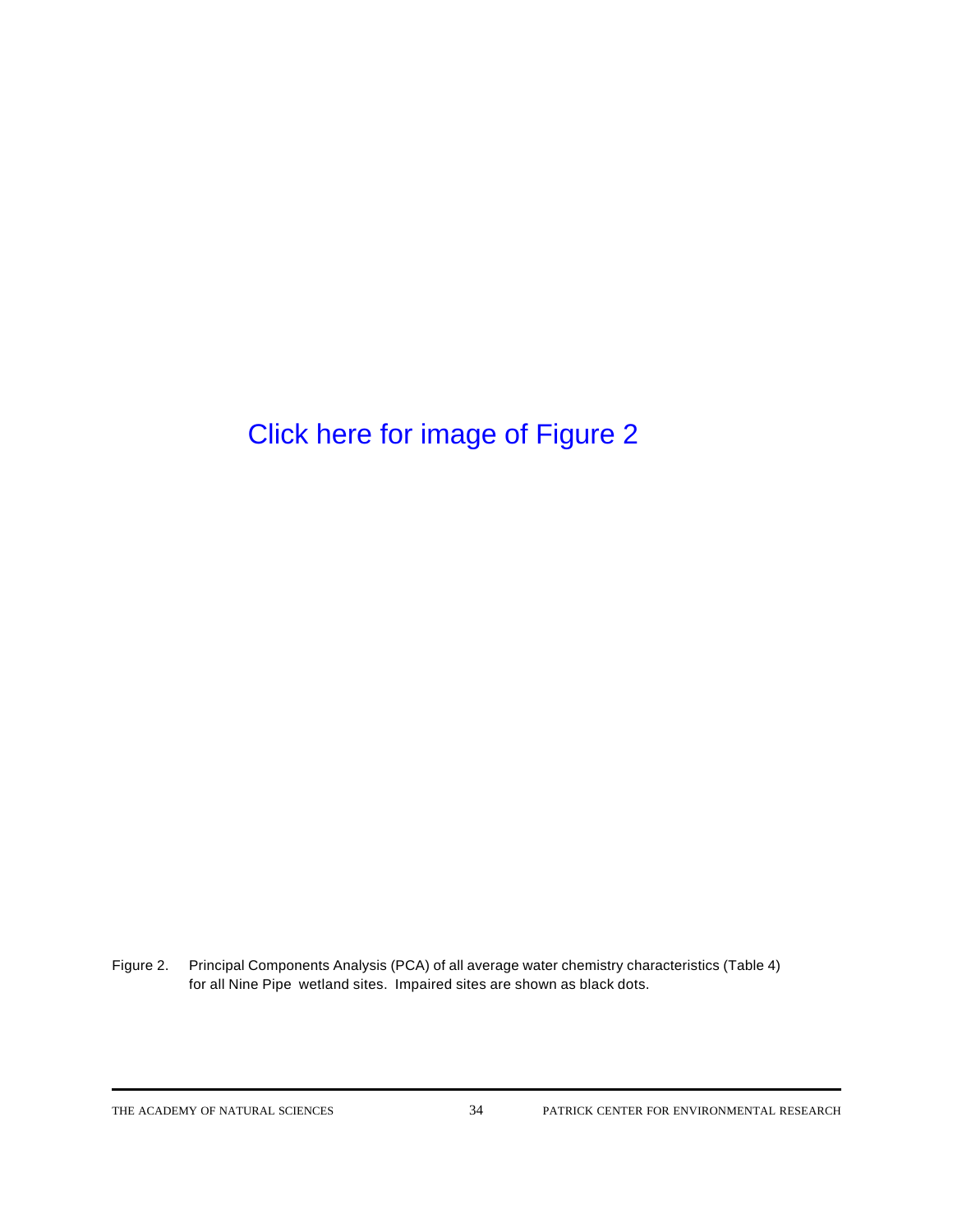Figure 3. Principal Components Analysis (PCA) of all average water chemistry characteristics (Table 4) for all Ovando Valley wetland sites. Impaired sites are shown as black dots.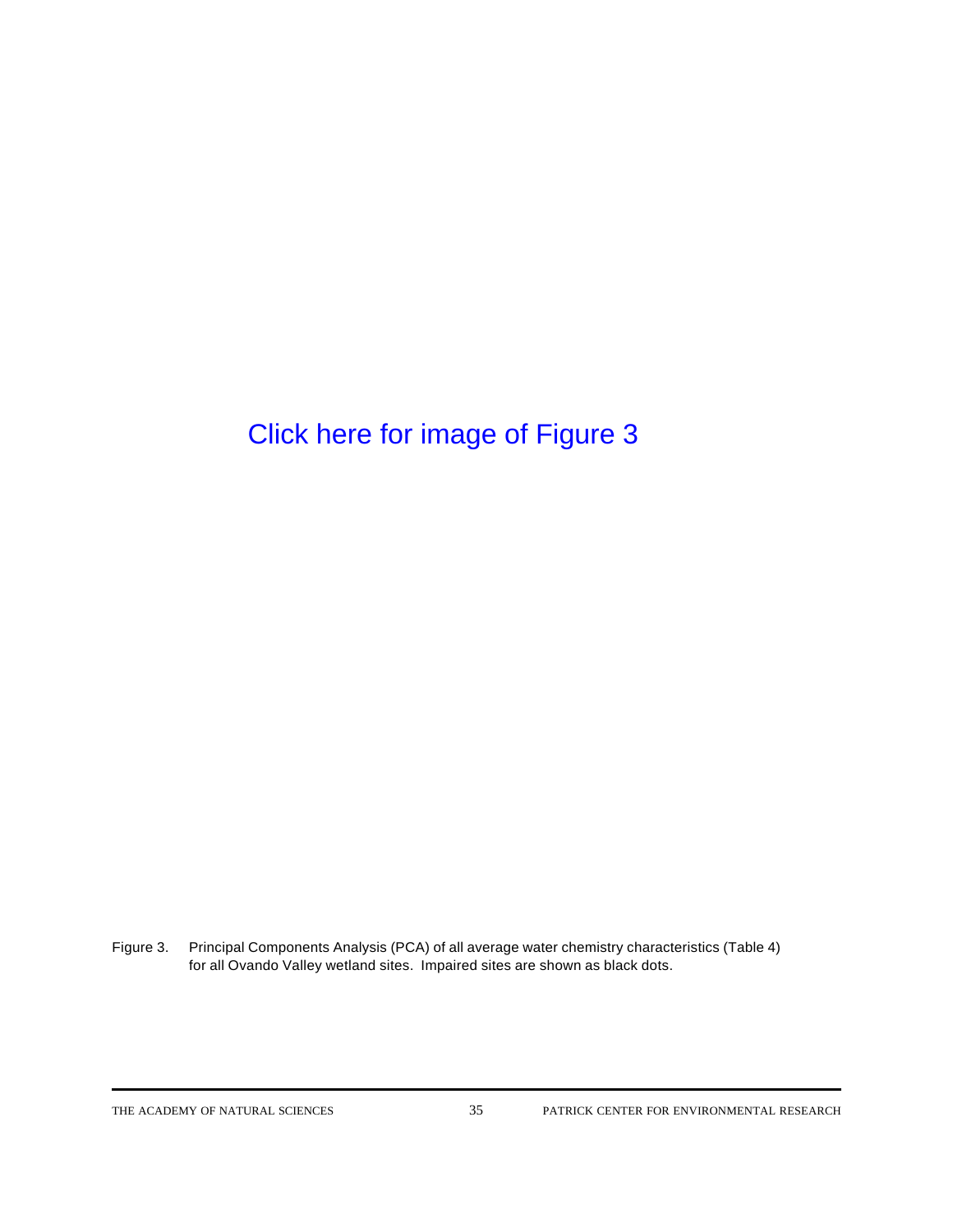Figure 4. Principal Components Analysis (PCA) of sediment chemistry and physical characteristics (Table 5) for all Nine Pipe and Ovando Valley wetland sites. Impaired sites are shown as black dots.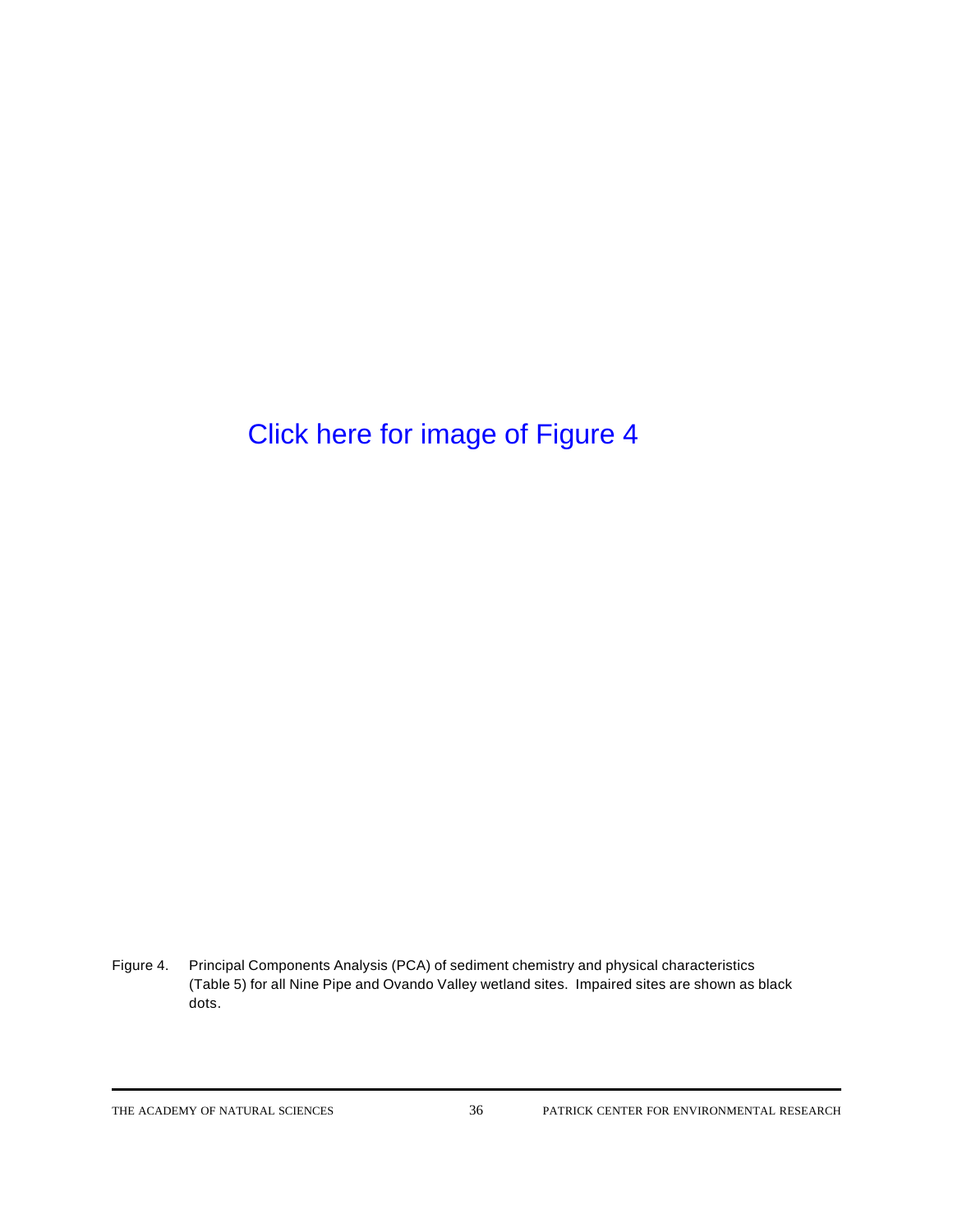Figure 5. Principal Components Analysis (PCA) of sediment chemistry and physical characteristics (Table 5) for all Nine Pipe wetland sites. Impaired sites are shown as black dots.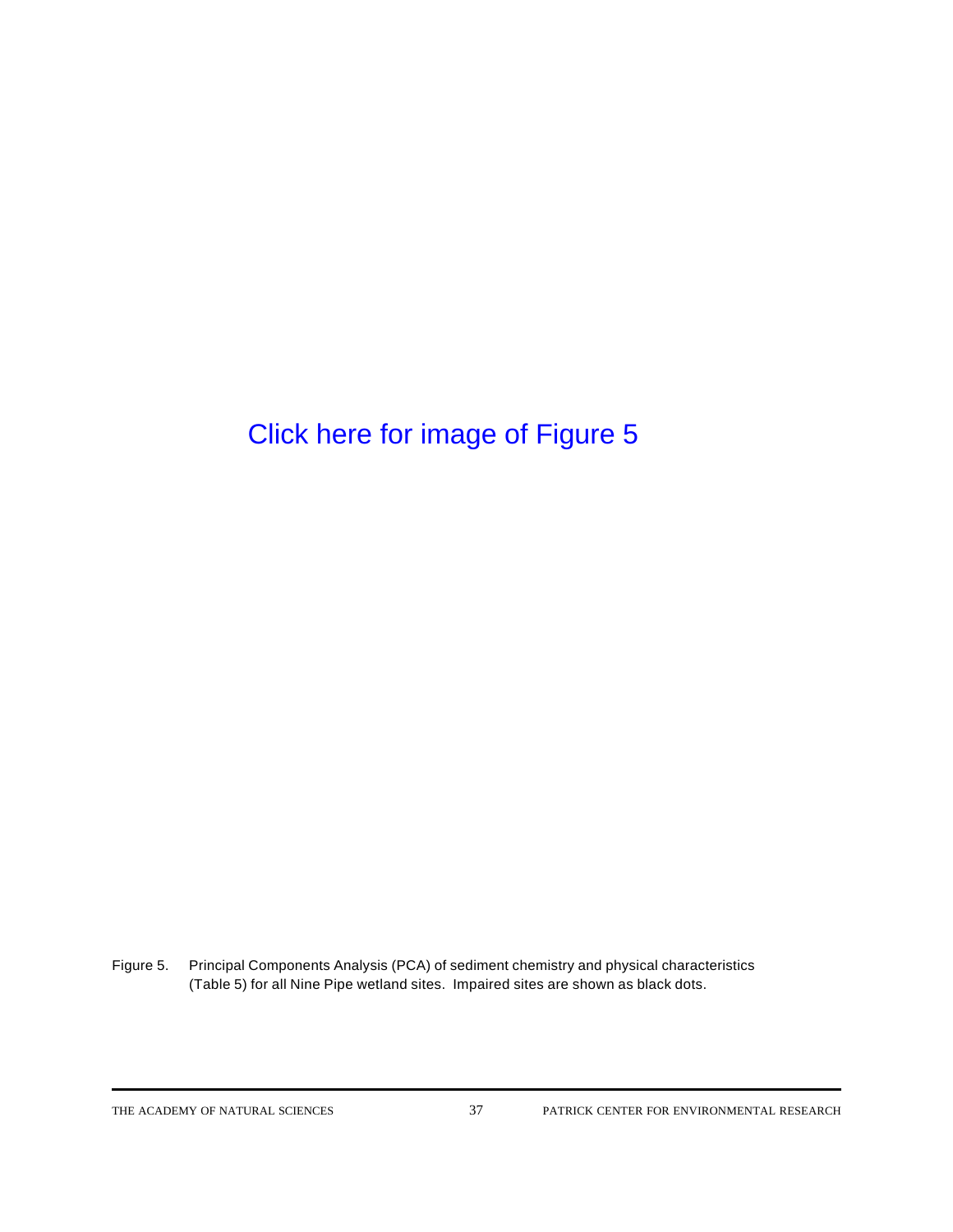Figure 6. Principal Components Analysis (PCA) of sediment chemistry and physical characteristics (Table 5) for all Ovando Valley wetland sites. Impaired sites are shown as black dots.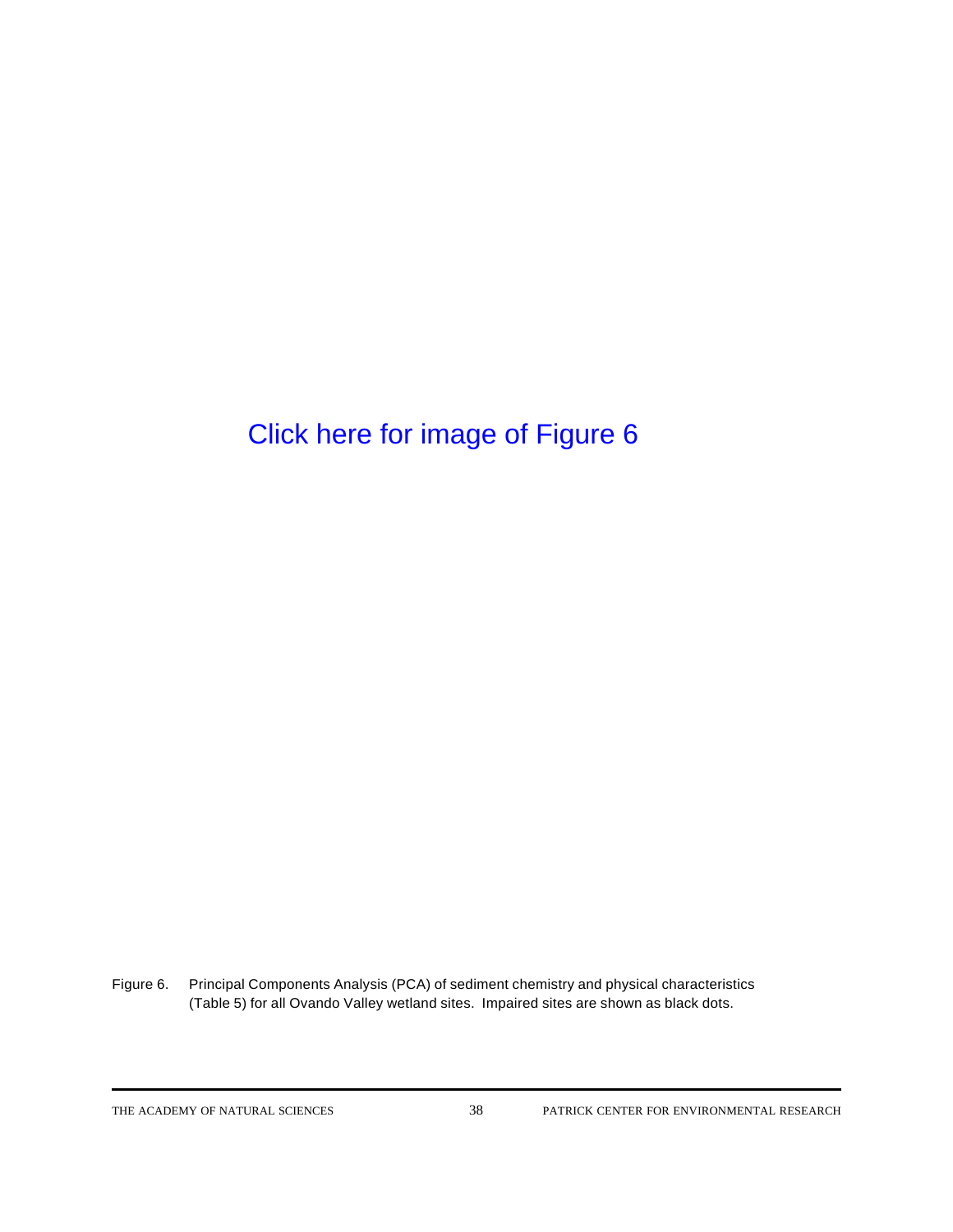Figure 7. Redundancy Analysis (RDA) of diatom data and selected water chemistry, sediment chemistry and physical characteristics (Table 5) for all Nine Pipe and Ovando Valley wetland sites. Impaired sites are shown as black dots.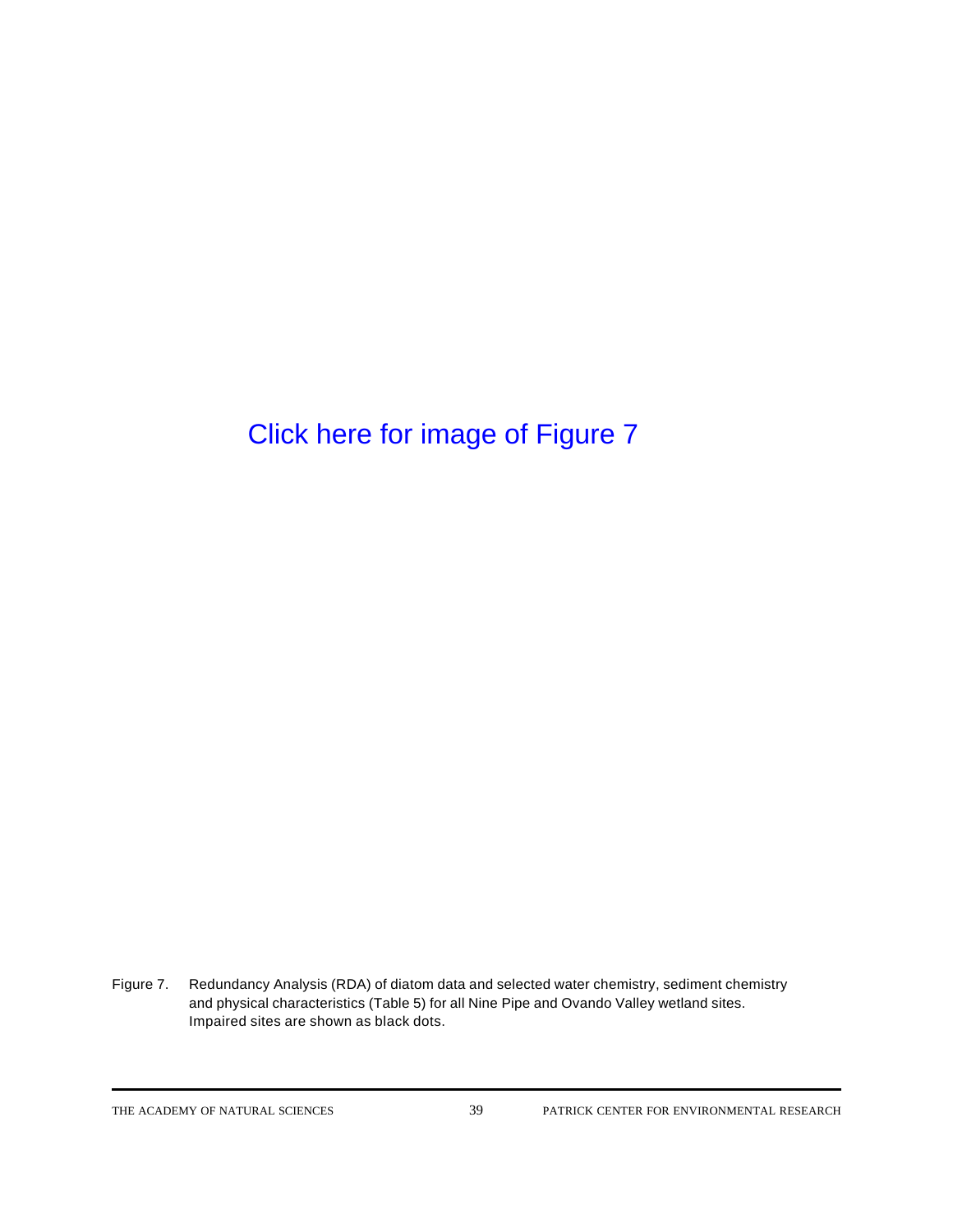Figure 8. Redundancy Analysis (RDA) of diatom data and selected water chemistry, sediment chemistry and physical characteristics (Table 5) for all Nine Pipe wetland sites. Impaired sites are shown as black dots.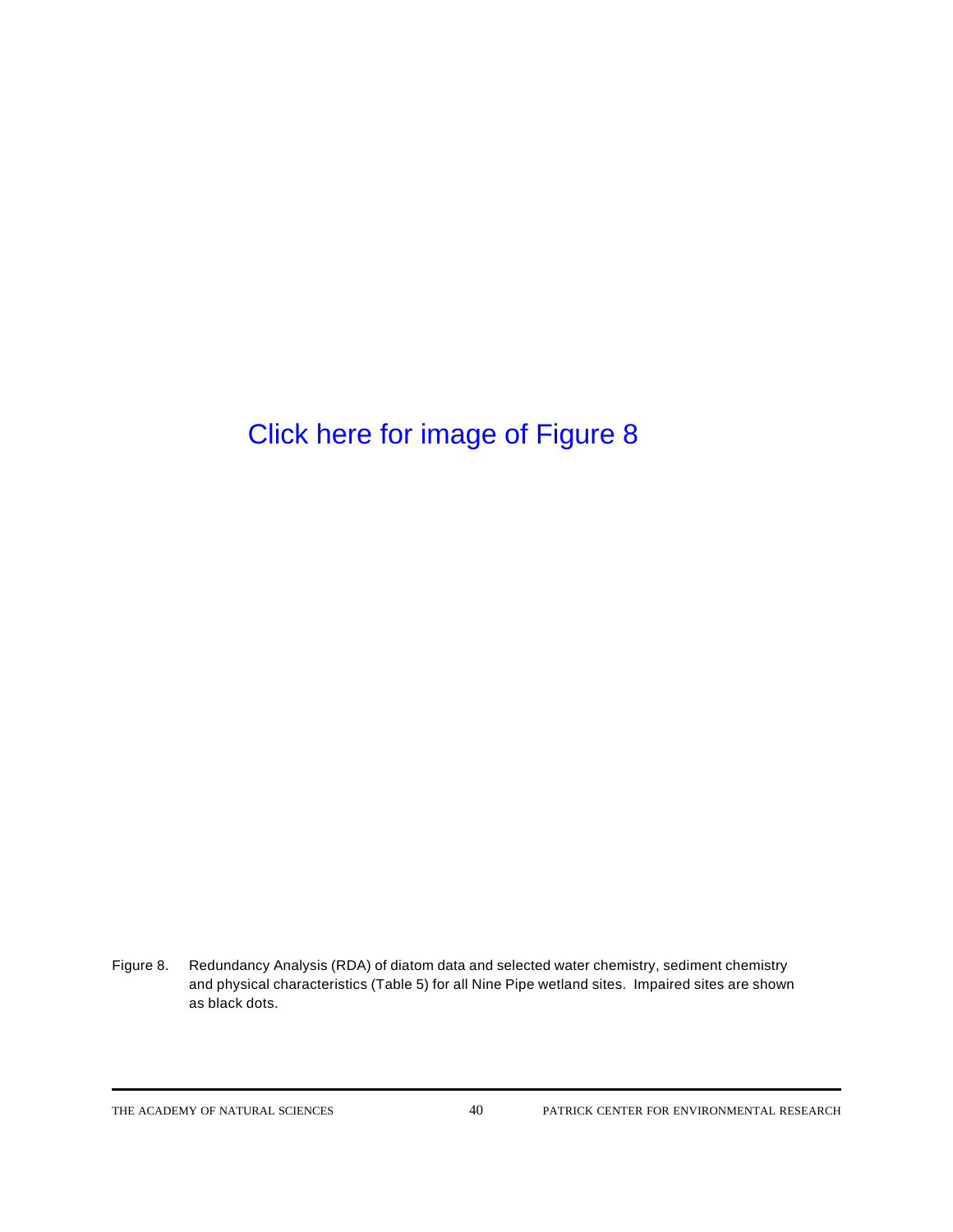Figure 9. Diatom taxa plot from Redundancy Analysis (RDA) of diatom data and selected water chemistry, sediment chemistry and physical characteristics (Table 5) for all Nine Pipe wetland sites. Impaired sites are shown as black dots.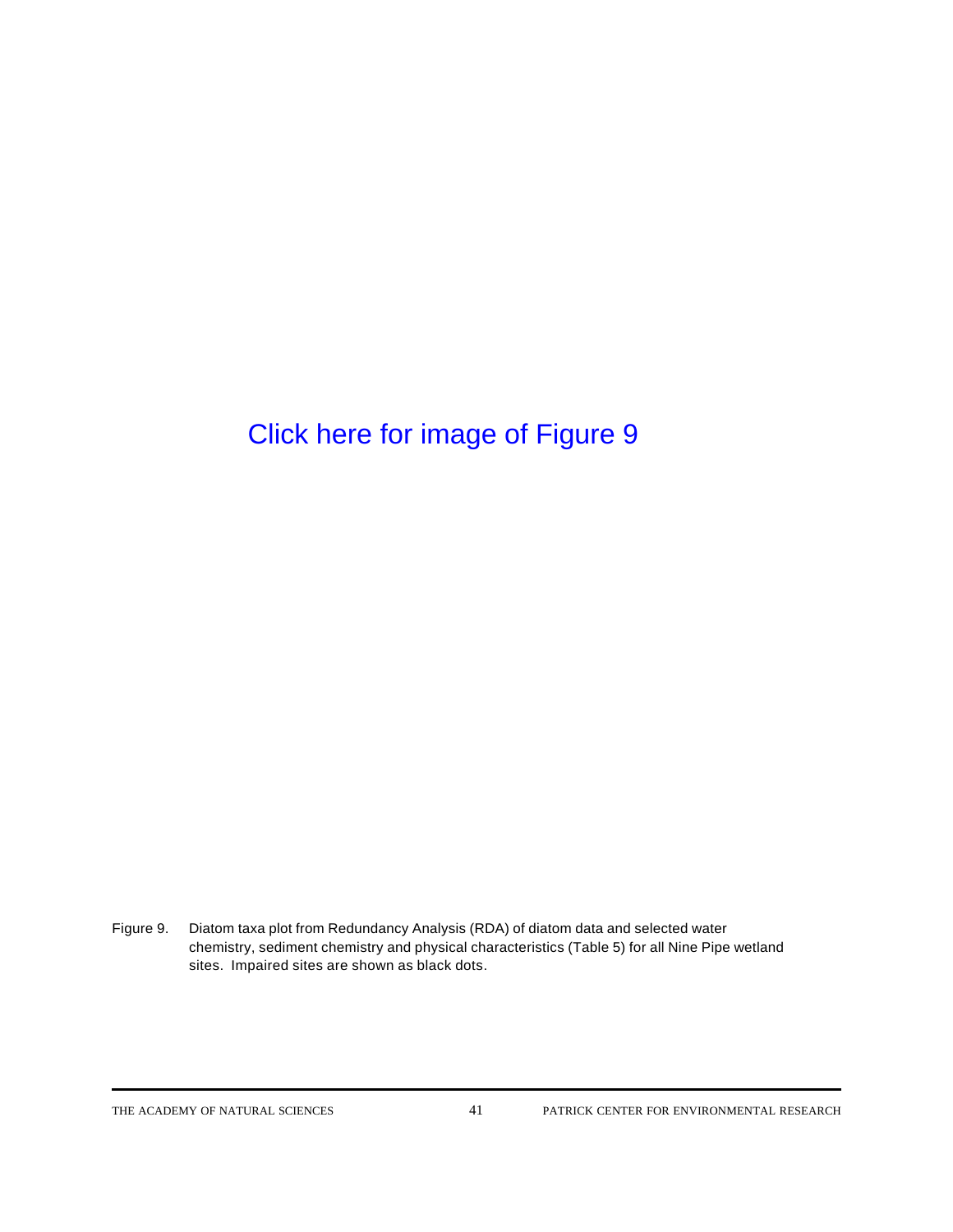Figure 10. Redundancy Analysis (RDA) of diatom data and selected water chemistry, sediment chemistry and physical characteristics (Table 5) for all Ovando Valley wetland sites. Impaired sites are shown as black dots.